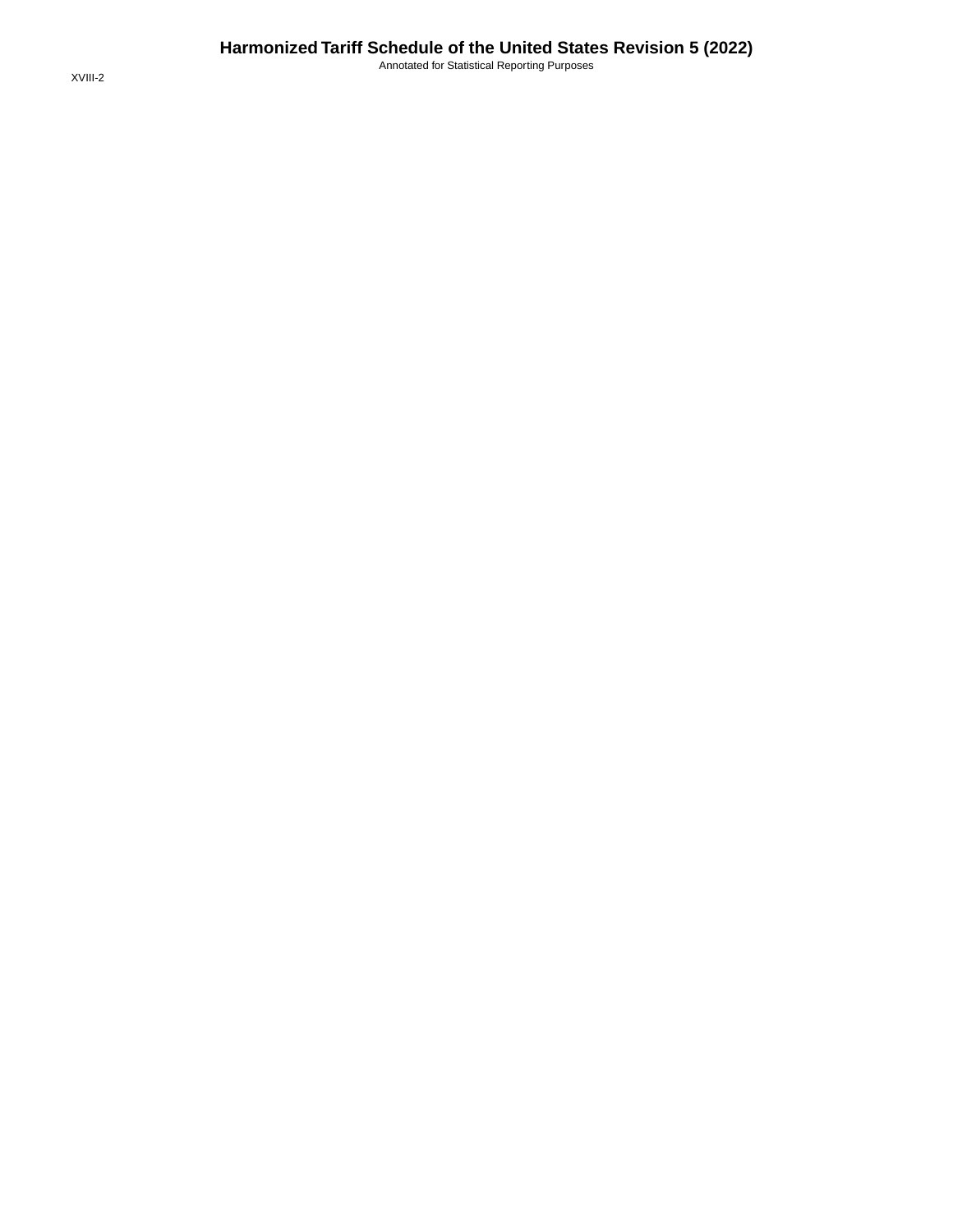#### CHAPTER 90

#### OPTICAL, PHOTOGRAPHIC, CINEMATOGRAPHIC, MEASURING, CHECKING, PRECISION, MEDICAL OR SURGICAL INSTRUMENTS AND APPARATUS; PARTS AND ACCESSORIES THEREOF

#### **Notes**

- 1. This chapter does not cover:
	- (a) Articles of a kind used in machines, appliances or for other technical uses, of vulcanized rubber other than hard rubber (heading 4016), of leather or of composition leather (heading 4205) or of textile material (heading 5911);
	- (b) Supporting belts or other support articles of textile material, whose intended effect on the organ to be supported or held derives solely from their elasticity (for example, maternity belts, thoracic support bandages, abdominal support bandages, supports for joints or muscles) (section XI);
	- (c) Refractory goods of heading 6903; ceramic wares for laboratory, chemical or other technical uses, of heading 6909;
	- (d) Glass mirrors, not optically worked, of heading 7009, or mirrors of base metal or of precious metal, not being optical elements (heading 8306 or chapter 71);
	- (e) Goods of heading 7007, 7008, 7011, 7014, 7015 or 7017;
	- (f) Parts of general use, as defined in note 2 to Section XV, of base metal (Section XV) or similar goods of plastics (chapter 39); however, articles specially designed for use exclusively in implants in medical, surgical, dental or veterinary sciences are to be classified in heading 9021;
	- (g) Pumps incorporating measuring devices, of heading 8413; weight-operated counting or checking machinery, or separately entered weights for balances (heading 8423); lifting or handling machinery (headings 8425 to 8428); paper or paperboard cutting machines of all kinds (heading 8441); fittings for adjusting work or tools on machine tools or water-jet cutting machines, of heading 8466, including fittings with optical devices for reading the scale (for example, "optical" dividing heads) but not those which are in themselves essentially optical instruments (for example, alignment telescopes); calculating machines (heading 8470); valves or other appliances of heading 8481, machines and apparatus (including apparatus for the projection or drawing of circuit patterns on sensitized semiconductor materials) of heading 8486;
	- (h) Searchlights or spotlights of a kind used for cycles or motor vehicles (heading 8512); portable electric lamps of heading 8513; cinematographic sound recording, reproducing or re-recording apparatus (heading 8519); sound-heads (heading 8522); television cameras, digital cameras and video camera recorders (heading 8525); radar apparatus, radio navigational aid apparatus and radio remote control apparatus (heading 8526); connectors for optical fibers, optical fiber bundles and cables (heading 8536); numerical control apparatus (heading 8537); sealed beam lamp units of heading 8539; optical fiber cables of heading 8544;
	- (ij) Searchlights or spotlights of heading 9405;
	- (k) Articles of chapter 95;
	- Monopods, bipods, tripods and similar articles, of heading 9620;
	- (m) Capacity measures, which are to be classified according to their constituent material; or
	- (n) Spools, reels or similar supports (which are to be classified according to their constituent material, for example, in heading 3923 or section XV).
- 2. Subject to note 1 above, parts and accessories for machines, apparatus, instruments or articles of this chapter are to be classified according to the following rules:
	- (a) Parts and accessories which are goods included in any of the headings of this chapter or of chapter 84, 85 or 91 (other than heading 8487, 8548 or 9033) are in all cases to be classified in their respective headings;
	- (b) Other parts and accessories, if suitable for use solely or principally with a particular kind of machine, instrument or apparatus, or with a number of machines, instruments or apparatus of the same heading (including a machine, instrument or apparatus of heading 9010, 9013 or 9031) are to be classified with the machines, instruments or apparatus of that kind;
	- (c) All other parts and accessories are to be classified in heading 9033.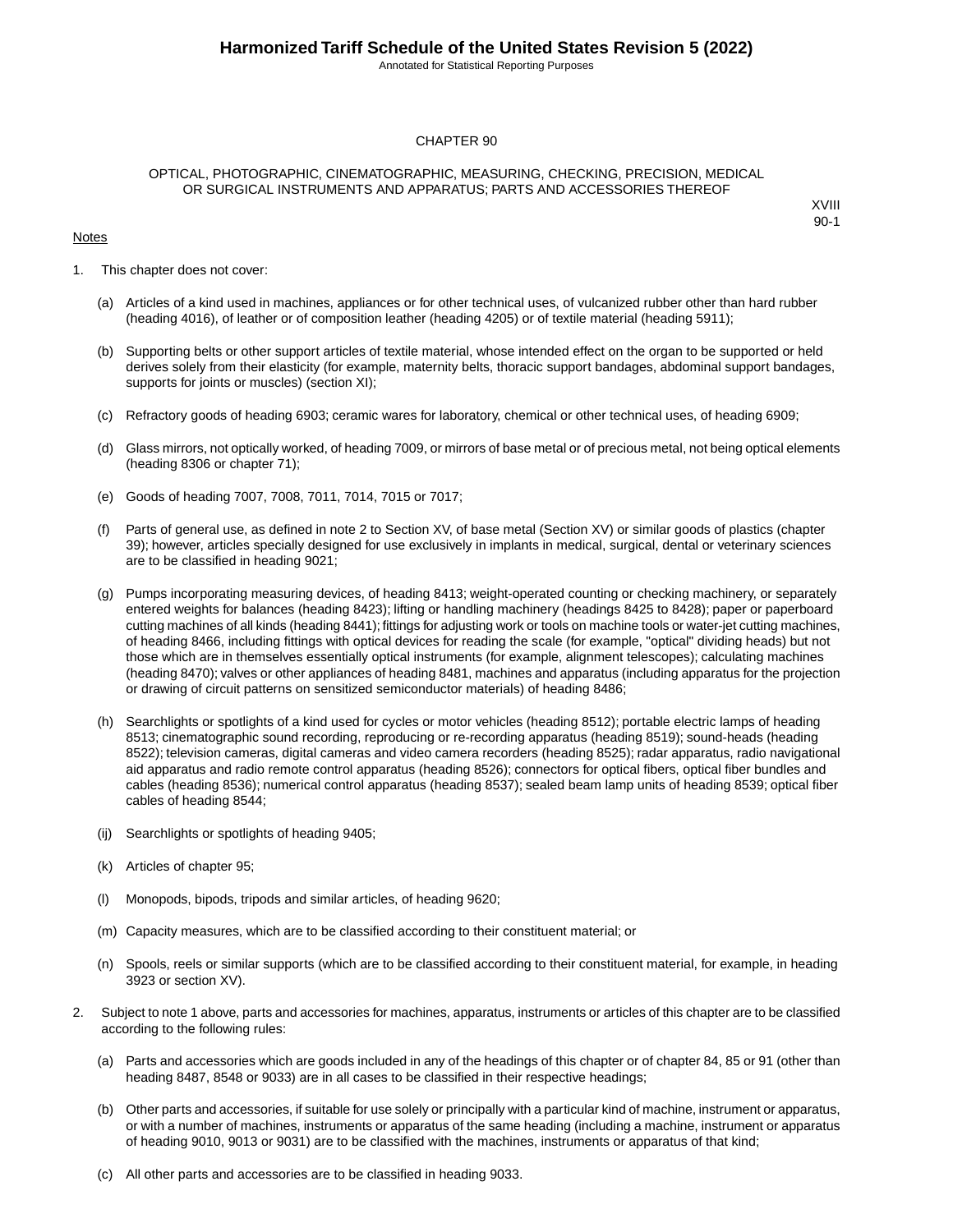Notes (con.) XVIII 90-2

- 3. The provisions of notes 3 and 4 to section XVI apply also to this chapter.
- 4. Heading 9005 does not apply to telescopic sights for fitting to arms, periscopic telescopes for fitting to submarines or tanks, or to telescopes for machines, appliances, instruments or apparatus of this chapter or section XVI; such telescopic sights and telescopes are to be classified in heading 9013.
- 5. Measuring or checking optical instruments, appliances or machines which, but for this note, could be classified both in heading 9013 and in heading 9031 are to be classified in heading 9031.
- 6. For the purposes of heading 9021, the expression "orthopedic appliances" means appliances for:
	- (a) Preventing or correcting bodily deformities; or
	- (b) Supporting or holding parts of the body following an illness, operation or injury.

Orthopedic appliances include footwear and special insoles designed to correct orthopedic conditions, provided that they are either (1) made to measure or (2) mass-produced, entered singly and not in pairs and designed to fit either foot equally.

- 7. Heading 9032 applies only to:
	- (a) Instruments and apparatus for automatically controlling the flow, level, pressure or other variables of liquids or gases, or for automatically controlling temperature, whether or not their operation depends on an electrical phenomenon which varies according to the factor to be automatically controlled, which are designed to bring this factor to, and maintain it at, a desired value, stabilized against disturbances, by constantly or periodically measuring its actual value; and
	- (b) Automatic regulators of electrical quantities, and instruments or apparatus for automatically controlling non-electrical quantities the operation of which depends on an electrical phenomenon varying according to the factor to be controlled, which are designed to bring this factor to, and maintain it at, a desired value, stabilized against disturbances, by constantly or periodically measuring its actual value.

#### Additional U.S. Notes

- 1. For the purposes of headings 9001 and 9002, the term "optically worked" refers to glass the surface of which has been ground or polished in order to produce the required optical properties.
- 2. For the purposes of this chapter, the term "electrical" when used in reference to instruments, appliances, apparatus and machines, refers to those articles the operation of which depends on an electrical phenomenon which varies according to the factor to be ascertained.
- 3. For the purposes of this chapter, the terms "optical appliances" and "optical instruments" refer only to those appliances and instruments which incorporate one or more optical elements, but do not include any appliances or instruments in which the incorporated optical element or elements are solely for viewing a scale or for some other subsidiary purpose.
- 4. For the purposes of this chapter, the term "printed circuit assembly" means goods consisting of one or more printed circuits of heading 8534 with one or more active elements assembled thereon, with or without passive elements. For the purposes of this note,"active elements" means diodes, transistors and similar semiconductor devices, whether or not photosensitive, of heading 8541, and integrated circuits of heading 8542.

#### **Statistical Notes**

- 1. For statistical reporting purposes under subheading 9001.10, the unit of quantity "fiber m", as it pertains to optical fiber bundles and cables, is determined by multiplying the number of individual fibers contained therein by the length in meters.
- 2. For the purposes of statistical reporting number 9025.19.8010, "clinical infrared thermometers" are devices designed to be used to check the body temperatures of humans and animals.

#### Compiler's Note

The provisions of subchapter II of chapter 99 (Miscellaneous Tariff Bills or MTBs), the provisions of the Generalized System of Preferences (GSP) found in General Note 4 and most product exclusions from the additional tariffs on products of China in subchapter III of chapter 99 expired on December 31, 2020. However, no endnotes or footnotes relating to these provisions have been deleted as of the issue date of this edition.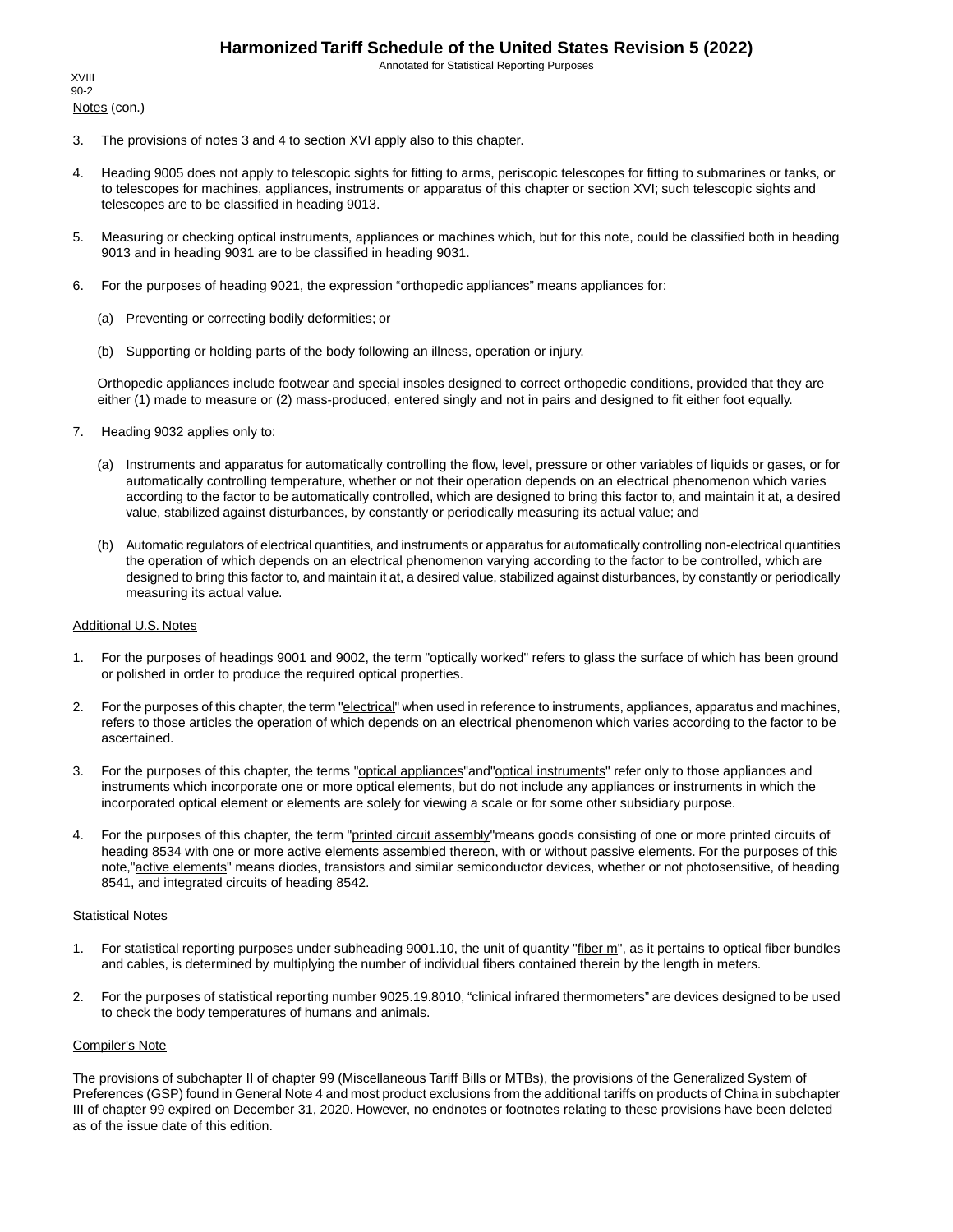Annotated for Statistical Reporting Purposes

| Heading/              | Stat<br>Suf- | Article Description                                                                                                                                                                                                                                                                                                       | Unit<br>of |         | Rates of Duty                                                                  | $\overline{2}$ |
|-----------------------|--------------|---------------------------------------------------------------------------------------------------------------------------------------------------------------------------------------------------------------------------------------------------------------------------------------------------------------------------|------------|---------|--------------------------------------------------------------------------------|----------------|
| Subheading            | fix          |                                                                                                                                                                                                                                                                                                                           | Quantity   | General | Special                                                                        |                |
| 9001<br>9001.10.00    |              | Optical fibers and optical fiber bundles; optical fiber cables<br>other than those of heading 8544; sheets and plates of<br>polarizing material; lenses (including contact lenses), prisms,<br>mirrors and other optical elements, of any material, unmounted,<br>other than such elements of glass not optically worked: |            |         | Free (A*, AU, BH,<br>CL, CO, D, E, IL,<br>JO, KR, MA, OM,<br>P, PA, PE, S, SG) | 65%            |
|                       | 30           | Optical fibers:<br>For transmission of voice, data or video                                                                                                                                                                                                                                                               |            |         |                                                                                |                |
|                       | 50           | Other:                                                                                                                                                                                                                                                                                                                    |            |         |                                                                                |                |
|                       | 70<br>75     | Optical fiber bundles and cables:<br>Plastic optical fiber bundles and cables Fiber m                                                                                                                                                                                                                                     |            |         |                                                                                |                |
| 9001.20.00            | 85<br>00     |                                                                                                                                                                                                                                                                                                                           |            |         |                                                                                | 50%            |
| 9001.30.00 00         |              |                                                                                                                                                                                                                                                                                                                           |            |         | Free (A*, AU, BH,                                                              | 40%            |
|                       |              |                                                                                                                                                                                                                                                                                                                           |            |         | CL, CO, D, E, IL,<br>JO, KR, MA, OM,<br>P, PA, PE, S, SG)                      |                |
| 9001.40.00 00         |              |                                                                                                                                                                                                                                                                                                                           |            |         | Free (A*, AU, BH,<br>CL, CO, D, E, IL,<br>JO, KR, MA, OM,<br>P, PA, PE, S, SG) | 40%            |
| 9001.50.00 00         |              |                                                                                                                                                                                                                                                                                                                           |            |         | Free (A, AU, BH, CL,<br>CO, D, E, IL, JO,<br>KR, MA, OM, P,<br>PA, PE, S, SG)  | 40%            |
| 9001.90<br>9001.90.40 | 00           | Other:                                                                                                                                                                                                                                                                                                                    |            |         |                                                                                | 45%            |
| 9001.90.50 00         |              |                                                                                                                                                                                                                                                                                                                           |            |         |                                                                                | 65%            |
| 9001.90.60 00         |              |                                                                                                                                                                                                                                                                                                                           |            |         |                                                                                | 45%            |
| 9001.90.80 00         |              | Other:<br>Halftone screens designed for use in engraving or                                                                                                                                                                                                                                                               |            |         |                                                                                |                |
|                       |              |                                                                                                                                                                                                                                                                                                                           |            |         |                                                                                | 25%            |
| 9001.90.90 00         |              |                                                                                                                                                                                                                                                                                                                           |            |         |                                                                                | 85%            |
|                       |              |                                                                                                                                                                                                                                                                                                                           |            |         |                                                                                |                |
|                       |              |                                                                                                                                                                                                                                                                                                                           |            |         |                                                                                |                |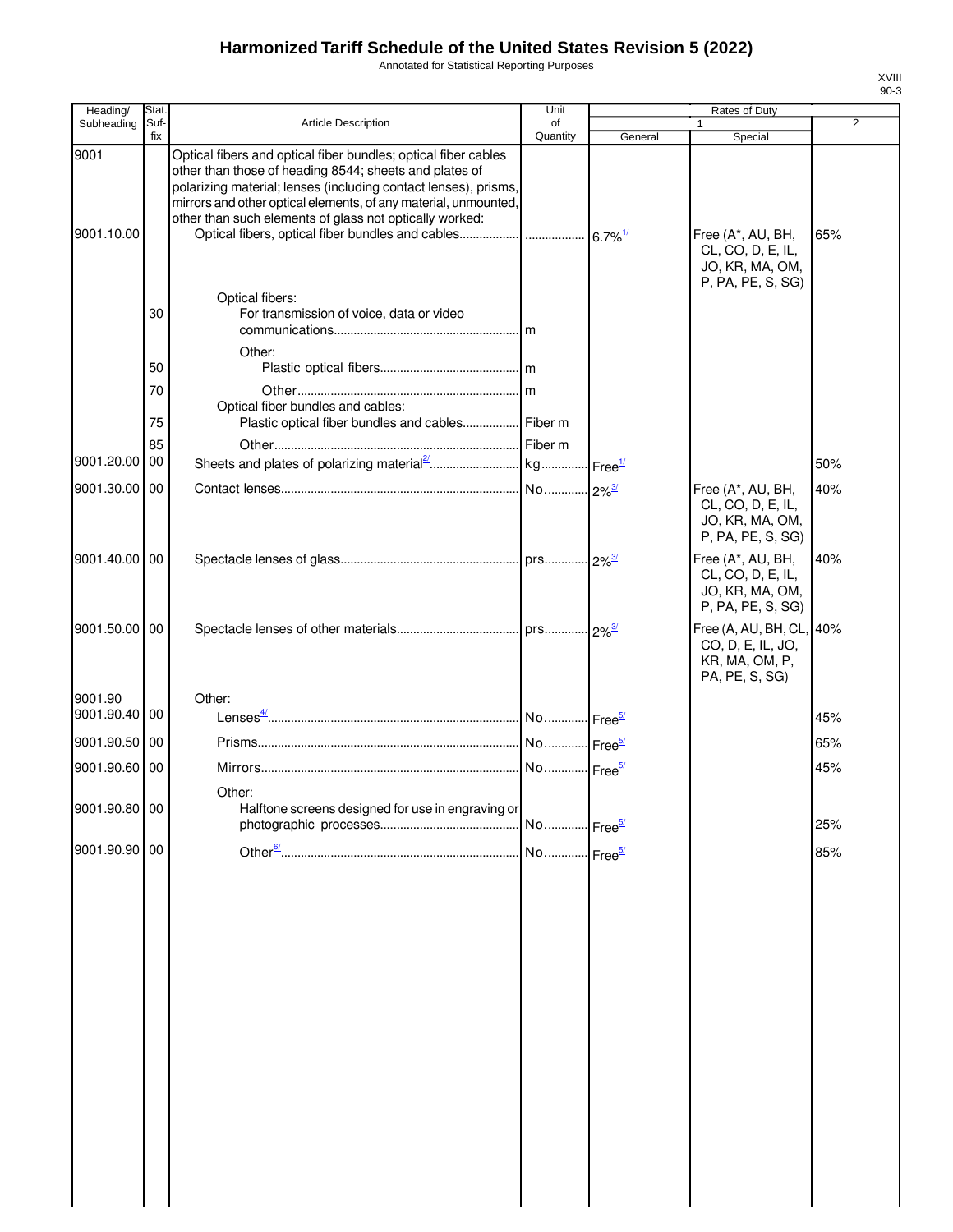Annotated for Statistical Reporting Purposes

| Heading/                 | Stat.       |                                                                                                                                                                                                                                                                                                                                                       | Unit                   |                        | Rates of Duty                                                                     |                |
|--------------------------|-------------|-------------------------------------------------------------------------------------------------------------------------------------------------------------------------------------------------------------------------------------------------------------------------------------------------------------------------------------------------------|------------------------|------------------------|-----------------------------------------------------------------------------------|----------------|
| Subheading               | Suf-<br>fix | <b>Article Description</b>                                                                                                                                                                                                                                                                                                                            | of<br>Quantity         | General                | 1<br>Special                                                                      | $\overline{2}$ |
| 9002<br>9002.11          |             | Lenses, prisms, mirrors and other optical elements, of any<br>material, mounted, being parts of or fittings for instruments or<br>apparatus, other than such elements of glass not optically<br>worked; parts and accessories thereof:<br>Objective lenses and parts and accessories thereof:<br>For cameras, projectors or photographic enlargers or |                        |                        |                                                                                   |                |
|                          |             | reducers:                                                                                                                                                                                                                                                                                                                                             |                        |                        |                                                                                   |                |
| 9002.11.40               | 00          | Other:                                                                                                                                                                                                                                                                                                                                                |                        |                        | Free (A, AU, BH, CL, 45%<br>CO, D, E, IL, JO,<br>KR, MA, OM, P,<br>PA, PE, S, SG) |                |
| 9002.11.60               | 00          | Mounted lenses suitable for use in, and<br>entered separately from, closed-circuit<br>television cameras, with or without attached<br>electrical or non-electrical closed-circuit<br>television camera connectors, and with or                                                                                                                        |                        |                        |                                                                                   |                |
|                          |             |                                                                                                                                                                                                                                                                                                                                                       | No Free <sup>5/</sup>  |                        |                                                                                   | 45%            |
| 9002.11.90               | 00          |                                                                                                                                                                                                                                                                                                                                                       |                        |                        | Free (A, AU, BH, CL,<br>CO, D, E, IL, JO,<br>JP, KR, MA, OM,<br>P, PA, PE, S, SG) | 45%            |
| 9002.19.00 00<br>9002.20 |             | Filters and parts and accessories thereof:                                                                                                                                                                                                                                                                                                            |                        |                        |                                                                                   | 45%            |
| 9002.20.40 00            |             |                                                                                                                                                                                                                                                                                                                                                       |                        |                        |                                                                                   | 20%            |
| 9002.20.80 00<br>9002.90 |             | Other:                                                                                                                                                                                                                                                                                                                                                |                        |                        |                                                                                   | 65%            |
| 9002.90.20               | 00          |                                                                                                                                                                                                                                                                                                                                                       |                        |                        |                                                                                   | 65%            |
| 9002.90.40               | 00          |                                                                                                                                                                                                                                                                                                                                                       | No Free <sup>10/</sup> |                        |                                                                                   | 45%            |
| 9002.90.70               | 00          | Other:<br>Halftone screens designed for use in engraving or                                                                                                                                                                                                                                                                                           | No Free <sup>10/</sup> |                        |                                                                                   | 25%            |
| 9002.90.85 00            |             | Mounted lenses suitable for use in, and entered<br>separately from, closed-circuit television cameras,<br>with or without attached electrical or non-electrical<br>closed-circuit television camera connectors, and                                                                                                                                   |                        |                        |                                                                                   | 65%            |
| 9002.90.95 00            |             |                                                                                                                                                                                                                                                                                                                                                       |                        |                        |                                                                                   | 65%            |
| 9003                     |             | Frames and mountings for spectacles, goggles or the like, and<br>parts thereof:                                                                                                                                                                                                                                                                       |                        |                        |                                                                                   |                |
| 9003.11.00 00            |             | Frames and mountings:                                                                                                                                                                                                                                                                                                                                 | doz                    | $-2.5\%$ <sup>3/</sup> | Free (A*, AU, BH,<br>CL, CO, D, E, IL,<br>JO, KR, MA, OM,<br>P, PA, PE, S, SG)    | 50%            |
| 9003.19.00 00            |             |                                                                                                                                                                                                                                                                                                                                                       | doz Free <sup>3/</sup> |                        |                                                                                   | 50%            |
| 9003.90.00               | 00          |                                                                                                                                                                                                                                                                                                                                                       | No                     | $2.5\%$ <sup>3/</sup>  | Free (A*, AU, BH,<br>CL, CO, D, E, IL,<br>JO, KR, MA, OM,<br>P, PA, PE, S, SG)    | 50%            |
|                          |             |                                                                                                                                                                                                                                                                                                                                                       |                        |                        |                                                                                   |                |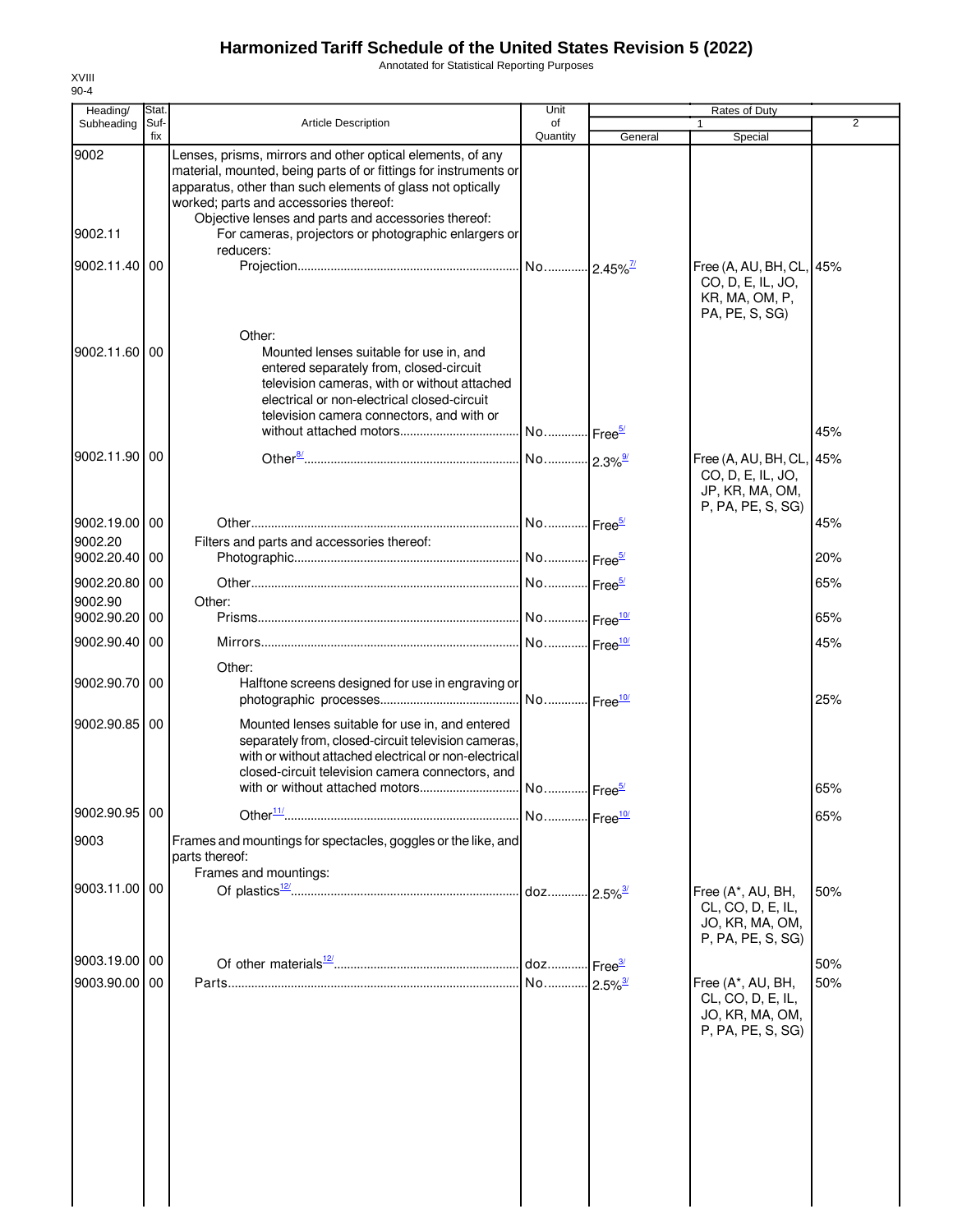Annotated for Statistical Reporting Purposes

| Stat.      |                                                                                                                                                                                                                             | Unit                                                                                             | Rates of Duty                                                                  |                                                                                              |                                                                                                      |
|------------|-----------------------------------------------------------------------------------------------------------------------------------------------------------------------------------------------------------------------------|--------------------------------------------------------------------------------------------------|--------------------------------------------------------------------------------|----------------------------------------------------------------------------------------------|------------------------------------------------------------------------------------------------------|
|            |                                                                                                                                                                                                                             | of                                                                                               |                                                                                |                                                                                              | $\overline{2}$                                                                                       |
|            |                                                                                                                                                                                                                             |                                                                                                  |                                                                                |                                                                                              |                                                                                                      |
|            |                                                                                                                                                                                                                             |                                                                                                  |                                                                                | Free (A, AU, BH, CL, 40%<br>CO, D, E, IL, JO,<br>JP, KR, MA, OM,<br>P, PA, PE, S, SG)        |                                                                                                      |
|            |                                                                                                                                                                                                                             |                                                                                                  |                                                                                | Free (A*, AU, BH,<br>CL, CO, D, E, IL,<br>JO, JP, KR, MA,<br>OM, P, PA, PE, S,               | 40%                                                                                                  |
| 10         |                                                                                                                                                                                                                             |                                                                                                  |                                                                                |                                                                                              |                                                                                                      |
|            |                                                                                                                                                                                                                             |                                                                                                  |                                                                                |                                                                                              |                                                                                                      |
|            | Binoculars, monoculars, other optical telescopes, and<br>mountings therefor; other astronomical instruments and<br>mountings therefor, but not including instruments for<br>radio-astronomy; parts and accessories thereof: |                                                                                                  |                                                                                |                                                                                              |                                                                                                      |
|            |                                                                                                                                                                                                                             |                                                                                                  |                                                                                |                                                                                              | 60%                                                                                                  |
| 20         |                                                                                                                                                                                                                             |                                                                                                  |                                                                                |                                                                                              |                                                                                                      |
| 40         |                                                                                                                                                                                                                             |                                                                                                  |                                                                                |                                                                                              |                                                                                                      |
|            |                                                                                                                                                                                                                             |                                                                                                  |                                                                                |                                                                                              |                                                                                                      |
|            |                                                                                                                                                                                                                             |                                                                                                  |                                                                                |                                                                                              |                                                                                                      |
|            |                                                                                                                                                                                                                             |                                                                                                  |                                                                                | Free (A*, AU, BH,<br>CL, CO, D, E, IL,<br>JO, KR, MA, OM,                                    | 45%                                                                                                  |
|            |                                                                                                                                                                                                                             |                                                                                                  |                                                                                |                                                                                              |                                                                                                      |
|            |                                                                                                                                                                                                                             |                                                                                                  |                                                                                |                                                                                              |                                                                                                      |
|            |                                                                                                                                                                                                                             |                                                                                                  |                                                                                |                                                                                              | 45%                                                                                                  |
|            |                                                                                                                                                                                                                             |                                                                                                  |                                                                                | CL, CO, D, E, IL,<br>JO, KR, MA, OM,<br>P, PA, PE, S, SG)                                    |                                                                                                      |
|            |                                                                                                                                                                                                                             |                                                                                                  | applicable to<br>the article of<br>or accessory <sup>18/</sup>                 | Free (A, AU, BH, CL,<br>CO, D, E, IL, JO,<br>KR, MA, OM, P,<br>PA, PE, S, SG)                | The rate<br>applicable to<br>the article of<br>which it is a<br>part or<br>accessory                 |
|            |                                                                                                                                                                                                                             | No                                                                                               | The rate<br>applicable to<br>the article of<br>or accessory <sup>18/</sup>     | Free (A, AU, BH, CL,<br>CO, D, E, IL, JO,<br>KR, MA, OM, P,<br>PA, PE, S, SG)                | The rate<br>applicable to<br>the article of<br>which it is a<br>part or<br>accessory                 |
| 9004.90.00 | Suf-<br>fix<br>9004.10.00 00<br>90<br>80<br>20<br>40<br>9005.80.60 00<br>9005.90.40 00<br>9005.90.80 01                                                                                                                     | <b>Article Description</b><br>Other instruments:<br>Parts and accessories (including mountings): | Quantity<br>Spectacles, goggles and the like, corrective, protective or other: | General<br>$2.5\%$ <sup>14/</sup><br>Incorporating goods of heading 9001 or 9002 No The rate | Special<br>SG)<br>P, PA, PE, S, SG)<br>Free (A*, AU, BH,<br>which it is a part<br>which it is a part |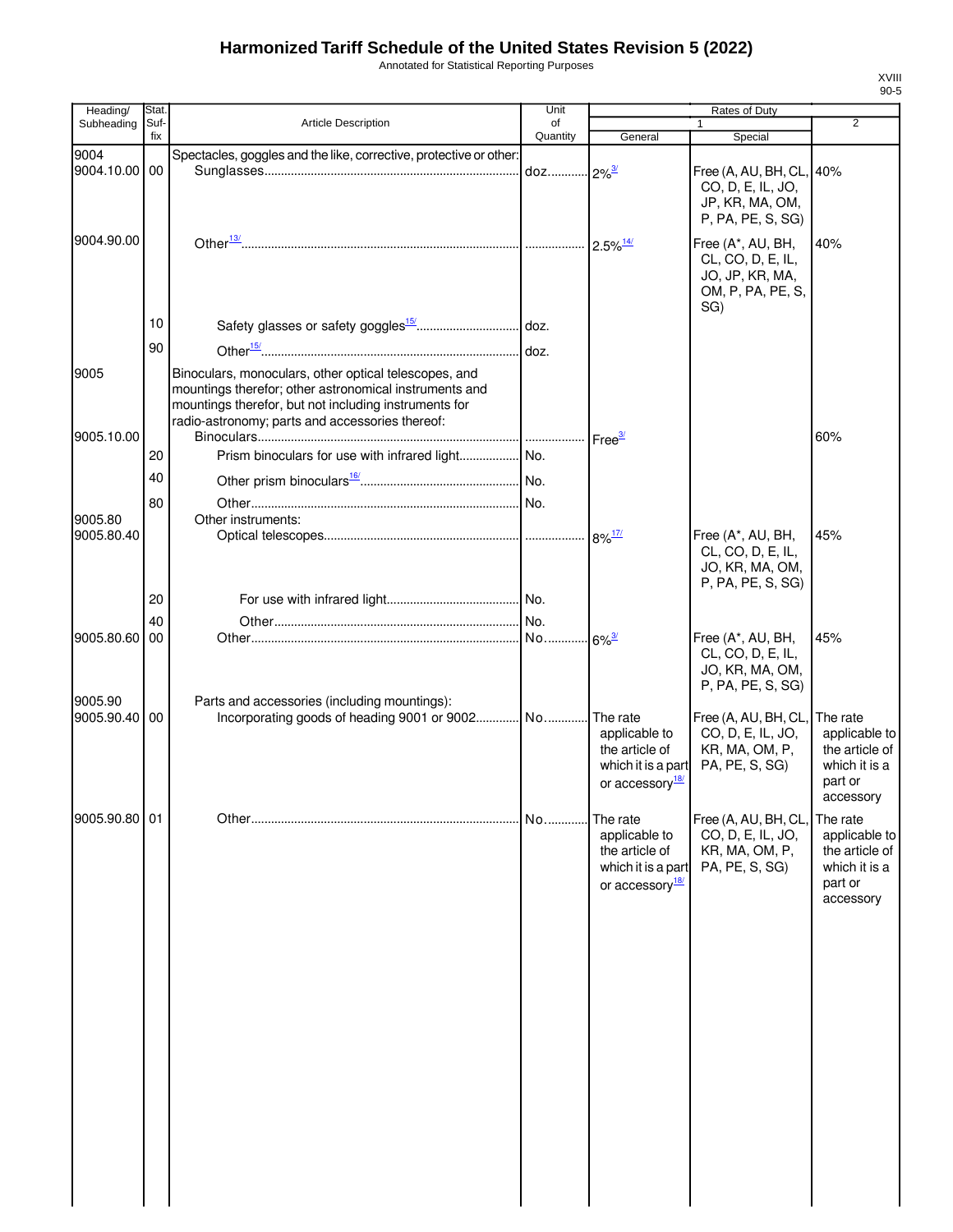Annotated for Statistical Reporting Purposes

| Stat.<br>Suf-    |                                                                                                                                                                                                                                                       |                                                                                                               |                                                                                                                                                                                                        | Rates of Duty                                             |                   |
|------------------|-------------------------------------------------------------------------------------------------------------------------------------------------------------------------------------------------------------------------------------------------------|---------------------------------------------------------------------------------------------------------------|--------------------------------------------------------------------------------------------------------------------------------------------------------------------------------------------------------|-----------------------------------------------------------|-------------------|
|                  | Article Description                                                                                                                                                                                                                                   | of                                                                                                            |                                                                                                                                                                                                        | 1                                                         | $\overline{2}$    |
| fix              |                                                                                                                                                                                                                                                       | Quantity                                                                                                      | General                                                                                                                                                                                                | Special                                                   |                   |
| 9006.30.00 00    | Photographic (other than cinematographic) cameras;<br>photographic flashlight apparatus and flashbulbs other than<br>discharge lamps of heading 8539; parts and accessories<br>thereof:<br>survey, or for medical or surgical examination of internal |                                                                                                               |                                                                                                                                                                                                        |                                                           |                   |
|                  |                                                                                                                                                                                                                                                       |                                                                                                               |                                                                                                                                                                                                        |                                                           | 20%               |
| 9006.40.40<br>00 | Instant print cameras:                                                                                                                                                                                                                                |                                                                                                               |                                                                                                                                                                                                        |                                                           | 20%               |
|                  |                                                                                                                                                                                                                                                       |                                                                                                               |                                                                                                                                                                                                        |                                                           |                   |
| 9006.40.60 00    |                                                                                                                                                                                                                                                       |                                                                                                               |                                                                                                                                                                                                        | Free (A*, AU, BH,<br>CL, CO, D, E, IL,<br>JO, KR, MA, OM, | 20%               |
|                  |                                                                                                                                                                                                                                                       |                                                                                                               |                                                                                                                                                                                                        |                                                           | 20%               |
|                  | Other cameras:                                                                                                                                                                                                                                        |                                                                                                               |                                                                                                                                                                                                        |                                                           |                   |
|                  |                                                                                                                                                                                                                                                       |                                                                                                               |                                                                                                                                                                                                        |                                                           | 20%               |
|                  |                                                                                                                                                                                                                                                       |                                                                                                               |                                                                                                                                                                                                        |                                                           |                   |
|                  |                                                                                                                                                                                                                                                       |                                                                                                               |                                                                                                                                                                                                        |                                                           |                   |
|                  |                                                                                                                                                                                                                                                       |                                                                                                               |                                                                                                                                                                                                        |                                                           |                   |
| 10               | With built-in electronic stroboscopic                                                                                                                                                                                                                 |                                                                                                               |                                                                                                                                                                                                        |                                                           |                   |
|                  |                                                                                                                                                                                                                                                       | No.                                                                                                           |                                                                                                                                                                                                        |                                                           |                   |
| 20               |                                                                                                                                                                                                                                                       |                                                                                                               |                                                                                                                                                                                                        |                                                           |                   |
|                  |                                                                                                                                                                                                                                                       |                                                                                                               |                                                                                                                                                                                                        |                                                           |                   |
|                  |                                                                                                                                                                                                                                                       |                                                                                                               |                                                                                                                                                                                                        |                                                           |                   |
|                  |                                                                                                                                                                                                                                                       |                                                                                                               |                                                                                                                                                                                                        |                                                           |                   |
|                  |                                                                                                                                                                                                                                                       |                                                                                                               |                                                                                                                                                                                                        |                                                           |                   |
|                  | 9006.40.90 00<br>05<br>50<br>70                                                                                                                                                                                                                       | Other than fixed focus:<br>Other:<br>One time use cameras:<br>Other:<br>With built-in electronic stroboscopic | Cameras specially designed for underwater use, for aerial<br>organs; comparison cameras for forensic or criminological<br>With through-the-lens viewfinder (single lens reflex<br>No.<br>.l No.<br>No. |                                                           | P, PA, PE, S, SG) |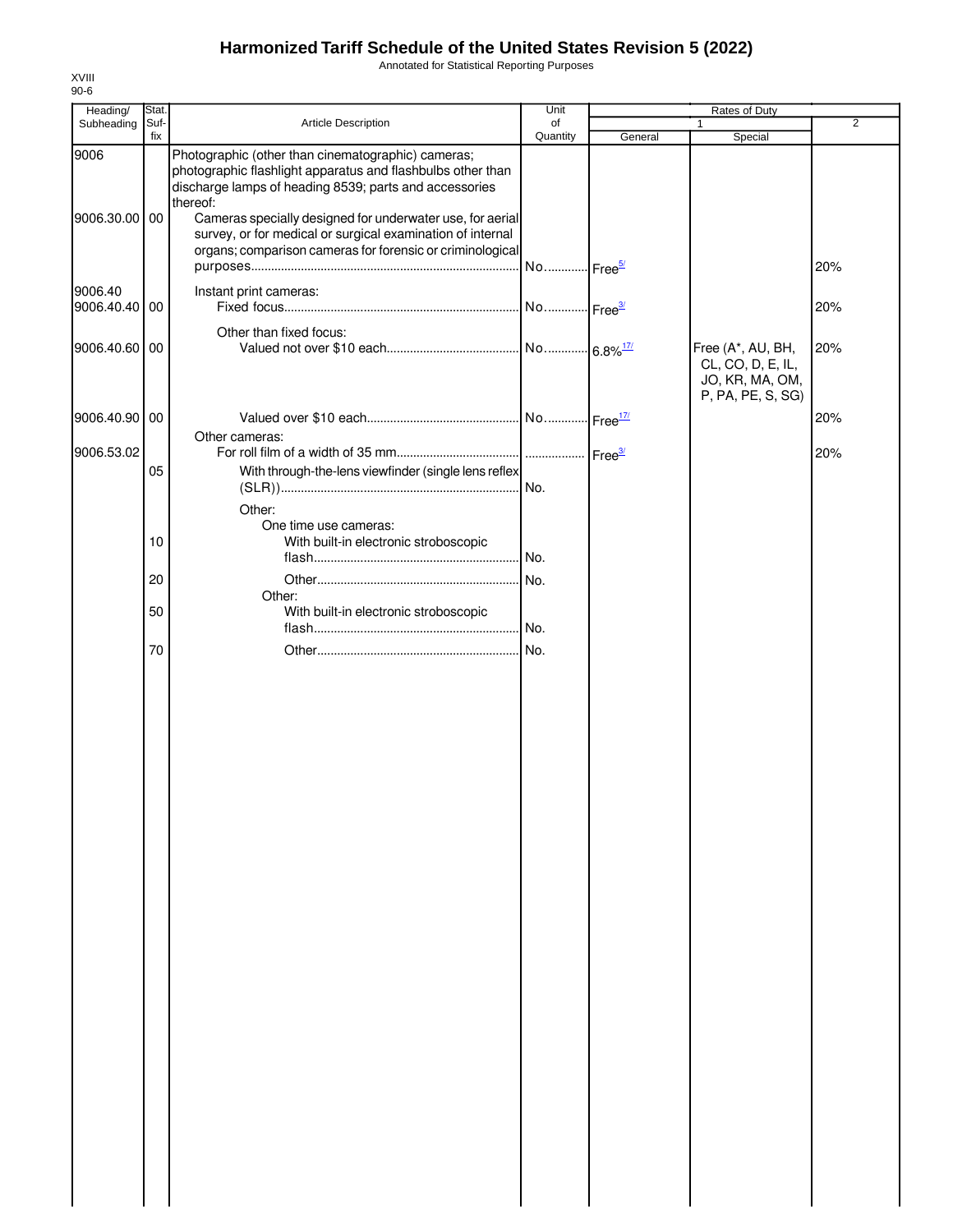Annotated for Statistical Reporting Purposes

| Heading/      | Stat.       |                                                                                                                                                                                                                         | Unit           |         | Rates of Duty                                                                     |     |
|---------------|-------------|-------------------------------------------------------------------------------------------------------------------------------------------------------------------------------------------------------------------------|----------------|---------|-----------------------------------------------------------------------------------|-----|
| Subheading    | Suf-<br>fix | <b>Article Description</b>                                                                                                                                                                                              | of<br>Quantity | General | $\mathbf{1}$<br>Special                                                           | 2   |
| 9006 (con.)   |             | Photographic (other than cinematographic) cameras;<br>photographic flashlight apparatus and flashbulbs other than<br>discharge lamps of heading 8539; parts and accessories<br>thereof: (con.)<br>Other cameras: (con.) |                |         |                                                                                   |     |
| 9006.59       |             | Other:<br>For roll film of a width less than 35mm:                                                                                                                                                                      |                |         |                                                                                   |     |
| 9006.59.01    |             | With through-the-lens viewfinder (single lens                                                                                                                                                                           |                |         |                                                                                   | 20% |
|               | 60          | For magnetically sensitized roll film of a                                                                                                                                                                              |                |         |                                                                                   |     |
|               | 90          | Other:<br>Fixed focus:<br>Hand held:                                                                                                                                                                                    |                |         |                                                                                   |     |
| 9006.59.05    |             |                                                                                                                                                                                                                         |                |         |                                                                                   | 20% |
|               | 20          | With built-in electronic<br>stroboscopic flash No.                                                                                                                                                                      |                |         |                                                                                   |     |
|               | 40          |                                                                                                                                                                                                                         |                |         |                                                                                   |     |
| 9006.59.08    | 00          |                                                                                                                                                                                                                         |                |         | Free (A, AU, BH, CL, 20%<br>CO, D, E, IL, JO,<br>KR, MA, OM, P,<br>PA, PE, S, SG) |     |
| 9006.59.10 00 |             | Other than fixed focus:                                                                                                                                                                                                 |                |         |                                                                                   |     |
| 9006.59.12 00 |             |                                                                                                                                                                                                                         |                |         | Free (A, AU, BH, CL, 20%<br>CO, D, E, IL, JO,<br>KR, MA, OM, P,<br>PA, PE, S, SG) |     |
| 9006.59.15    |             | Hand held:                                                                                                                                                                                                              |                |         |                                                                                   | 20% |
|               | 20          | 110 cameras:<br>With built-in electronic                                                                                                                                                                                |                |         |                                                                                   |     |
|               | 40          | stroboscopic flash No.                                                                                                                                                                                                  |                |         |                                                                                   | 20% |
|               | 60          |                                                                                                                                                                                                                         |                |         |                                                                                   |     |
|               | 80          |                                                                                                                                                                                                                         |                |         |                                                                                   |     |
| 9006.59.20 00 |             | Other:<br>Cameras of a kind used for preparing printing                                                                                                                                                                 |                |         |                                                                                   | 20% |
| 9006.59.40    |             |                                                                                                                                                                                                                         |                |         | Free (A, AU, BH, CL, 20%                                                          |     |
|               |             |                                                                                                                                                                                                                         |                |         | CO, D, E, IL, JO,<br>KR, MA, OM, P,<br>PA, PE, S, SG)                             |     |
|               | 40          |                                                                                                                                                                                                                         | No.            |         |                                                                                   |     |
|               | 60          |                                                                                                                                                                                                                         |                |         |                                                                                   |     |
| 9006.59.60 00 |             | Other than fixed focus:                                                                                                                                                                                                 |                |         | Free (A, AU, BH, CL, 20%                                                          |     |
|               |             |                                                                                                                                                                                                                         |                |         | CO, D, E, IL, JO,<br>KR, MA, OM, P,<br>PA, PE, S, SG)                             |     |
| 9006.59.91    | 00          |                                                                                                                                                                                                                         |                |         |                                                                                   | 20% |
|               |             |                                                                                                                                                                                                                         |                |         |                                                                                   |     |
|               |             |                                                                                                                                                                                                                         |                |         |                                                                                   |     |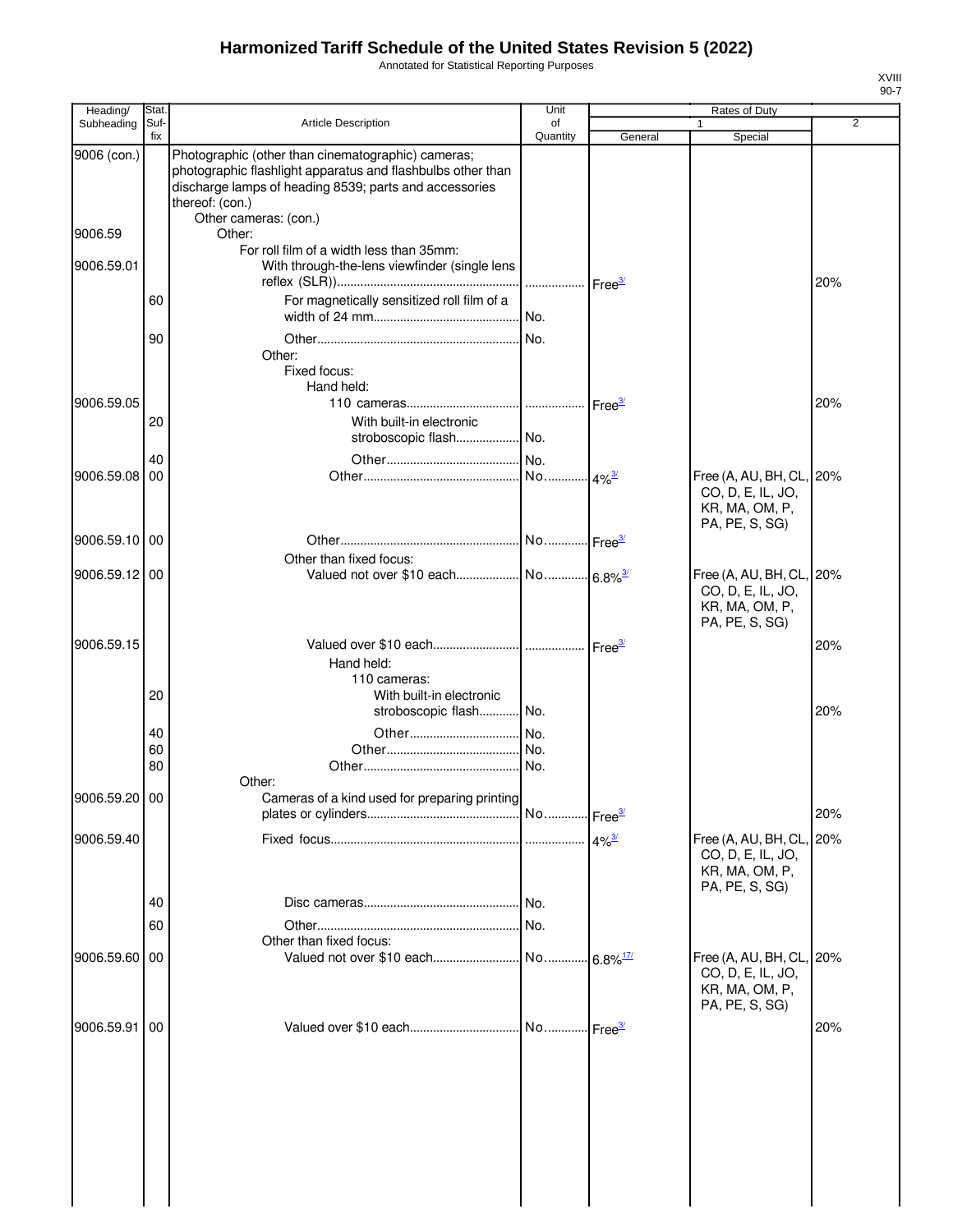Annotated for Statistical Reporting Purposes

| Subheading<br>Suf-<br>Article Description<br>fix                                                                                                                                                                                                                                                                                                 | of                    |                    | 1                                                                                 | $\overline{2}$ |
|--------------------------------------------------------------------------------------------------------------------------------------------------------------------------------------------------------------------------------------------------------------------------------------------------------------------------------------------------|-----------------------|--------------------|-----------------------------------------------------------------------------------|----------------|
|                                                                                                                                                                                                                                                                                                                                                  |                       | General            |                                                                                   |                |
| Photographic (other than cinematographic) cameras;<br>9006 (con.)<br>photographic flashlight apparatus and flashbulbs other than<br>discharge lamps of heading 8539; parts and accessories<br>thereof: (con.)<br>Photographic flashlight apparatus and flashbulbs:<br>Discharge lamp ("electronic") flashlight apparatus    Free3/<br>9006.61.00 | Quantity              |                    | Special                                                                           | 35%            |
| Capable of camera mounting:<br>Capable of automatically controlling flash<br>20                                                                                                                                                                                                                                                                  | . No.                 |                    |                                                                                   |                |
| 40<br>60<br>9006.69.01<br>10                                                                                                                                                                                                                                                                                                                     |                       | Free <sup>17</sup> |                                                                                   | 35%            |
| 50<br>Parts and accessories:                                                                                                                                                                                                                                                                                                                     |                       |                    |                                                                                   |                |
| 9006.91.00 01                                                                                                                                                                                                                                                                                                                                    | No 5.8% <sup>3/</sup> |                    | Free (A, AU, BH, CL, 20%<br>CO, D, E, IL, JO,<br>KR, MA, OM, P,<br>PA, PE, S, SG) |                |
| 9006.99.00<br>00                                                                                                                                                                                                                                                                                                                                 |                       |                    | Free (A, AU, BH, CL, 35%<br>CO, D, E, IL, JO,<br>KR, MA, OM, P,<br>PA, PE, S, SG) |                |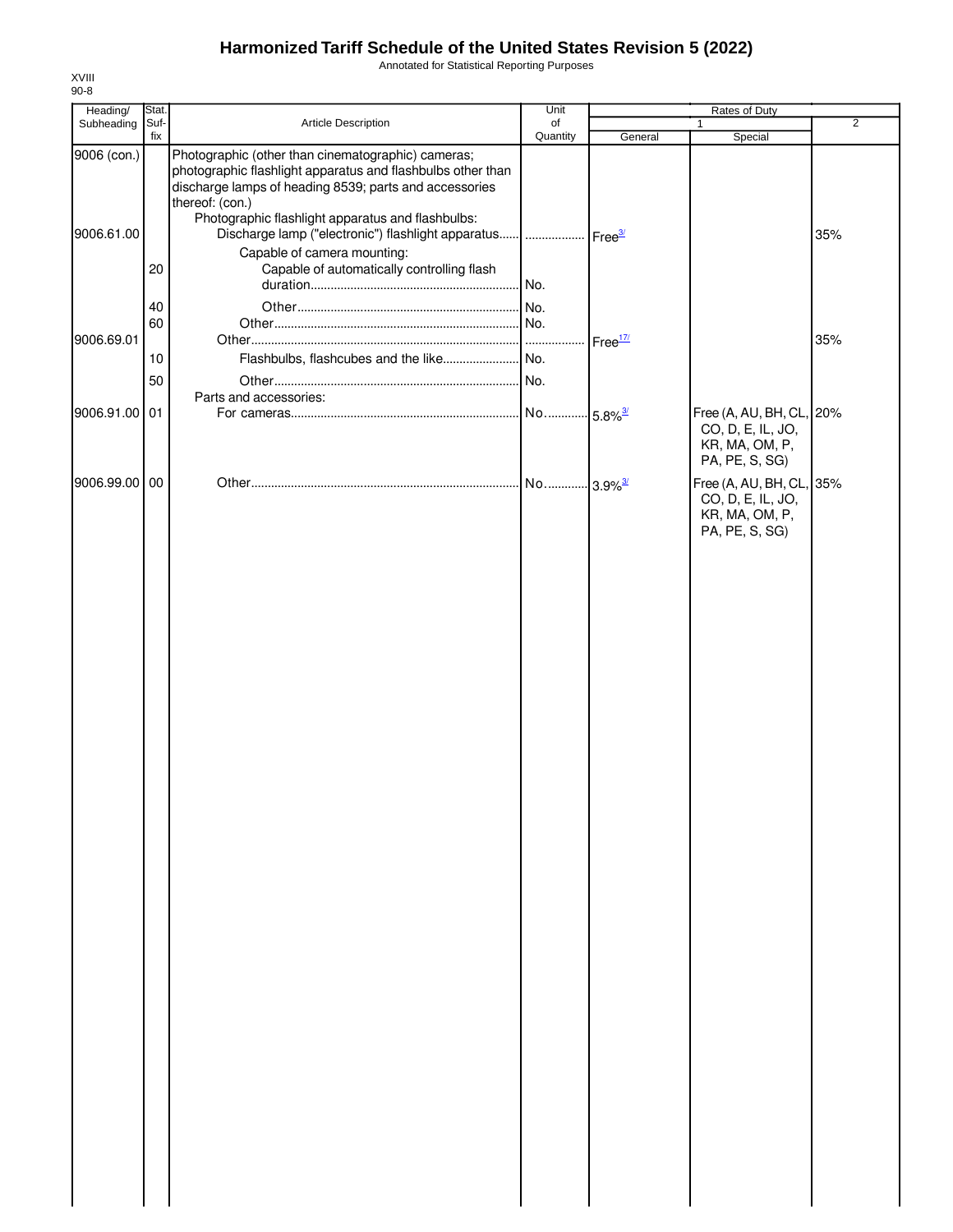Annotated for Statistical Reporting Purposes

| Heading/      | Stat.       |                                                                                                                                                     | Unit                  |                        | Rates of Duty                                                                     |     |
|---------------|-------------|-----------------------------------------------------------------------------------------------------------------------------------------------------|-----------------------|------------------------|-----------------------------------------------------------------------------------|-----|
| Subheading    | Suf-<br>fix | Article Description                                                                                                                                 | of<br>Quantity        | General                | Special                                                                           | 2   |
| 9007          |             | Cinematographic cameras and projectors, whether or not<br>incorporating sound recording or reproducing apparatus; parts<br>and accessories thereof: |                       |                        |                                                                                   |     |
| 9007.10.00 00 |             |                                                                                                                                                     | No Free <sup>5/</sup> |                        |                                                                                   | 20% |
| 9007.20       |             | Projectors:                                                                                                                                         |                       |                        |                                                                                   |     |
| 9007.20.20 00 |             | For film of less than 16 mm:<br>With sound recording and reproducing systems;<br>and those capable of projecting only sound motion                  | No Free <sup>5/</sup> |                        |                                                                                   | 45% |
| 9007.20.40 00 |             |                                                                                                                                                     | No 4.9% <sup>5/</sup> |                        | Free (A, AU, BH, CL, 45%                                                          |     |
|               |             | Other:                                                                                                                                              |                       |                        | CO, D, E, IL, JO,<br>KR, MA, OM, P,<br>PA, PE, S, SG)                             |     |
| 9007.20.60    |             | With sound recording and reproducing systems;<br>and those capable of projecting only sound motion                                                  |                       |                        |                                                                                   |     |
|               |             |                                                                                                                                                     |                       | Free <sup>5/</sup>     |                                                                                   | 45% |
|               | 40          |                                                                                                                                                     |                       |                        |                                                                                   |     |
|               | 80          |                                                                                                                                                     |                       |                        |                                                                                   |     |
| 9007.20.80    | 00          |                                                                                                                                                     | No                    | $-3.5\%$ <sup>5/</sup> | Free (A, AU, BH, CL, 45%                                                          |     |
|               |             | Parts and accessories:                                                                                                                              |                       |                        | CO, D, E, IL, JO,<br>KR, MA, OM, P,<br>PA, PE, S, SG)                             |     |
| 9007.91       |             | For cameras:                                                                                                                                        |                       |                        |                                                                                   |     |
| 9007.91.40 00 |             |                                                                                                                                                     |                       |                        |                                                                                   | 20% |
| 9007.91.80 01 |             |                                                                                                                                                     |                       |                        | Free (A, AU, BH, CL, 45%<br>CO, D, E, IL, JO,<br>KR, MA, OM, P,<br>PA, PE, S, SG) |     |
| 9007.92.00 00 |             |                                                                                                                                                     |                       |                        | Free (A, AU, BH, CL, 45%<br>CO, D, E, IL, JO,<br>KR, MA, OM, P,<br>PA, PE, S, SG) |     |
|               |             |                                                                                                                                                     |                       |                        |                                                                                   |     |
|               |             |                                                                                                                                                     |                       |                        |                                                                                   |     |
|               |             |                                                                                                                                                     |                       |                        |                                                                                   |     |
|               |             |                                                                                                                                                     |                       |                        |                                                                                   |     |
|               |             |                                                                                                                                                     |                       |                        |                                                                                   |     |
|               |             |                                                                                                                                                     |                       |                        |                                                                                   |     |
|               |             |                                                                                                                                                     |                       |                        |                                                                                   |     |
|               |             |                                                                                                                                                     |                       |                        |                                                                                   |     |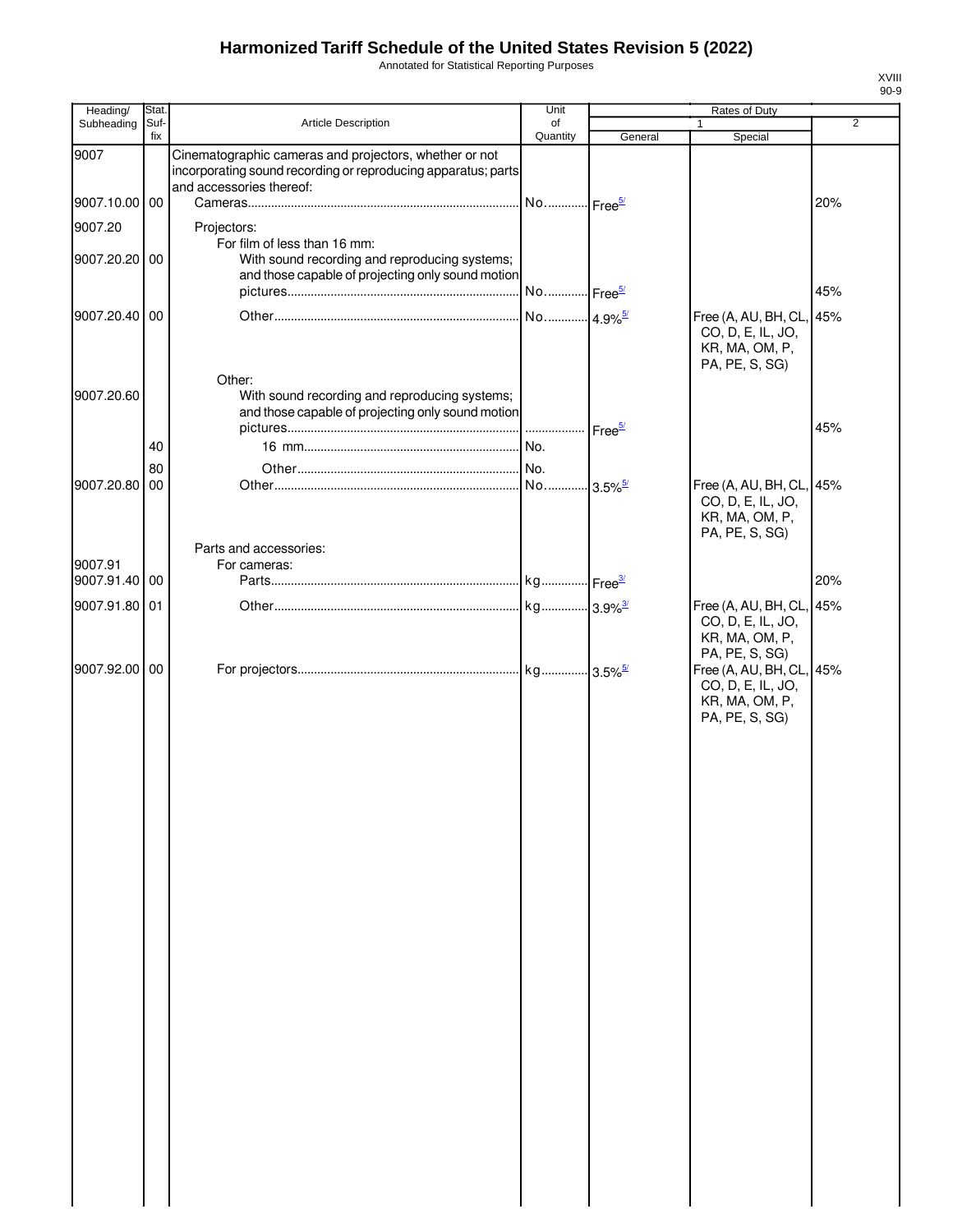Annotated for Statistical Reporting Purposes

| Heading/                 | Stat.       |                                                                                                                                                      | Unit                              | Rates of Duty |                                                                                   |                |  |
|--------------------------|-------------|------------------------------------------------------------------------------------------------------------------------------------------------------|-----------------------------------|---------------|-----------------------------------------------------------------------------------|----------------|--|
| Subheading               | Suf-<br>fix | Article Description                                                                                                                                  | of<br>Quantity                    |               | 1                                                                                 | $\overline{2}$ |  |
| 9008                     |             | Image projectors, other than cinematographic; photographic<br>(other than cinematographic) enlargers and reducers; parts<br>and accessories thereof: |                                   | General       | Special                                                                           |                |  |
| 9008.50<br>9008.50.10 00 |             | Projectors, enlargers and reducers:                                                                                                                  |                                   |               | Free (A, AU, BH, CL, 45%<br>CO, D, E, IL, JO,<br>KR, MA, OM, P,<br>PA, PE, S, SG) |                |  |
| 9008.50.20 00            |             | Microfilm, microfiche or other microform readers,<br>whether or not capable of producing copies:<br>Capable of producing copies                      | No  Free <sup>3/</sup>            |               |                                                                                   | 35%            |  |
|                          |             |                                                                                                                                                      |                                   |               |                                                                                   |                |  |
| 9008.50.30 00            |             |                                                                                                                                                      | No 3.5% <sup>3/</sup>             |               | Free (A, AU, BH, CL, 45%<br>CO, D, E, IL, JO,<br>KR, MA, OM, P,<br>PA, PE, S, SG) |                |  |
| 9008.50.40 00            |             |                                                                                                                                                      |                                   |               | Free (A, AU, BH, CL, 45%<br>CO, D, E, IL, JO,<br>KR, MA, OM, P,<br>PA, PE, S, SG) |                |  |
| 9008.50.50 00<br>9008.90 |             | Photographic (other than cinematographic) enlargers<br>Parts and accessories:                                                                        | No  Free <sup>5/</sup>            |               |                                                                                   | 20%            |  |
| 9008.90.40 00            |             | Of image projectors, other than cinematographic kg Free <sup>5/</sup>                                                                                |                                   |               |                                                                                   | 35%            |  |
| 9008.90.80 00            |             |                                                                                                                                                      | kg <mark>2.9%<sup>5/</sup></mark> |               | Free (A, AU, BH, CL, 20%                                                          |                |  |
|                          |             |                                                                                                                                                      |                                   |               | CO, D, E, IL, JO,<br>KR, MA, OM, P,<br>PA, PE, S, SG)                             |                |  |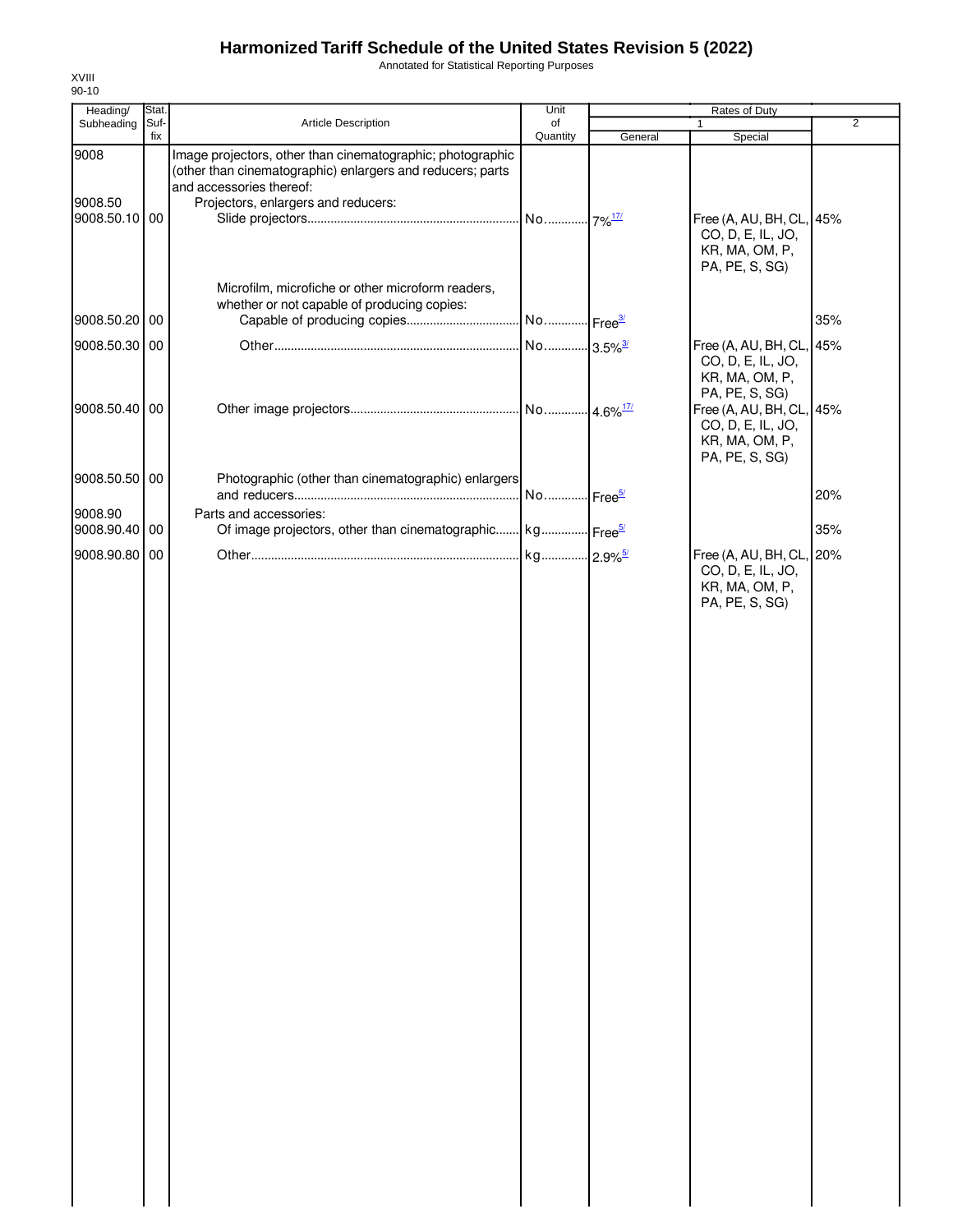Annotated for Statistical Reporting Purposes

| Heading/                 | Stat.       |                                                                                                                                                                                                                                                                                                                                                                                                       | Unit           |         | <b>Rates of Duty</b>                                                              |                |
|--------------------------|-------------|-------------------------------------------------------------------------------------------------------------------------------------------------------------------------------------------------------------------------------------------------------------------------------------------------------------------------------------------------------------------------------------------------------|----------------|---------|-----------------------------------------------------------------------------------|----------------|
| Subheading               | Suf-<br>fix | <b>Article Description</b>                                                                                                                                                                                                                                                                                                                                                                            | of<br>Quantity | General | 1<br>Special                                                                      | $\overline{2}$ |
| 9010<br>9010.10.00       | 00          | Apparatus and equipment for photographic (including<br>cinematographic) laboratories, not specified or included<br>elsewhere in this chapter; negatoscopes; projection screens;<br>parts and accessories thereof:<br>Apparatus and equipment for automatically developing<br>photographic (including cinematographic) film or paper in<br>rolls or for automatically exposing developed film to rolls |                |         | Free (A, AU, BH, CL, 35%<br>CO, D, E, IL, JO,<br>KR, MA, OM, P,                   |                |
| 9010.50                  |             | Other apparatus and equipment for photographic (including                                                                                                                                                                                                                                                                                                                                             |                |         | PA, PE, S, SG)                                                                    |                |
| 9010.50.10               | 00          | cinematographic) laboratories; negatoscopes:                                                                                                                                                                                                                                                                                                                                                          |                |         |                                                                                   | 35%            |
| 9010.50.20               | 00          |                                                                                                                                                                                                                                                                                                                                                                                                       |                |         |                                                                                   | 45%            |
| 9010.50.30               | 00          | Photographic film viewers, titlers, splicers and editors,<br>all the foregoing and combinations thereof:<br>Articles containing an optical lens or designed to<br>contain such a lens:<br>Editors and combination editor-splicers, for                                                                                                                                                                |                |         |                                                                                   | 45%            |
| 9010.50.40 00            |             |                                                                                                                                                                                                                                                                                                                                                                                                       |                |         |                                                                                   | 45%            |
| 9010.50.50               | 00          |                                                                                                                                                                                                                                                                                                                                                                                                       |                |         |                                                                                   | 35%            |
| 9010.50.60               | 00          |                                                                                                                                                                                                                                                                                                                                                                                                       |                |         |                                                                                   | 35%            |
| 9010.60.00               | 00          |                                                                                                                                                                                                                                                                                                                                                                                                       |                |         |                                                                                   | 50%            |
| 9010.90<br>9010.90.85    | 00          | Parts and accessories:<br>Parts and accessories of articles of subheadings                                                                                                                                                                                                                                                                                                                            |                |         |                                                                                   | 45%            |
| 9010.90.95               | 00          |                                                                                                                                                                                                                                                                                                                                                                                                       |                |         | Free (A*, AU, BH,                                                                 | 45%            |
| 9011                     |             | Compound optical microscopes, including those for<br>photomicrography, cinemicrography or microprojection; parts<br>and accessories thereof:                                                                                                                                                                                                                                                          |                |         | CL, CO, E, IL, JO,<br>KR, MA, OM, P,<br>PA, PE, S, SG)                            |                |
| 9011.10<br>9011.10.40 00 |             | Stereoscopic microscopes:<br>Provided with a means for photographing the image No Free <sup>10/</sup>                                                                                                                                                                                                                                                                                                 |                |         |                                                                                   | 20%            |
| 9011.10.80 00            |             |                                                                                                                                                                                                                                                                                                                                                                                                       |                |         |                                                                                   | 45%            |
| 9011.20                  |             | Other microscopes, for photomicrography, cinemicrography<br>or microprojection:                                                                                                                                                                                                                                                                                                                       |                |         |                                                                                   |                |
| 9011.20.40 00            |             | Provided with a means for photographing the image No 3.9% <sup>10/</sup>                                                                                                                                                                                                                                                                                                                              |                |         | Free (A, AU, BH, CL, 20%<br>CO, D, E, IL, JO,<br>KR, MA, OM, P,<br>PA, PE, S, SG) |                |
| 9011.20.80               | 00          |                                                                                                                                                                                                                                                                                                                                                                                                       |                |         | Free (A, AU, BH, CL, 45%<br>CO, D, E, IL, JO,<br>KR, MA, OM, P,<br>PA, PE, S, SG) |                |
| 9011.80.00 00            |             |                                                                                                                                                                                                                                                                                                                                                                                                       |                |         |                                                                                   | 45%            |
| 9011.90.00 00            |             |                                                                                                                                                                                                                                                                                                                                                                                                       |                |         |                                                                                   | 45%            |
|                          |             |                                                                                                                                                                                                                                                                                                                                                                                                       |                |         |                                                                                   |                |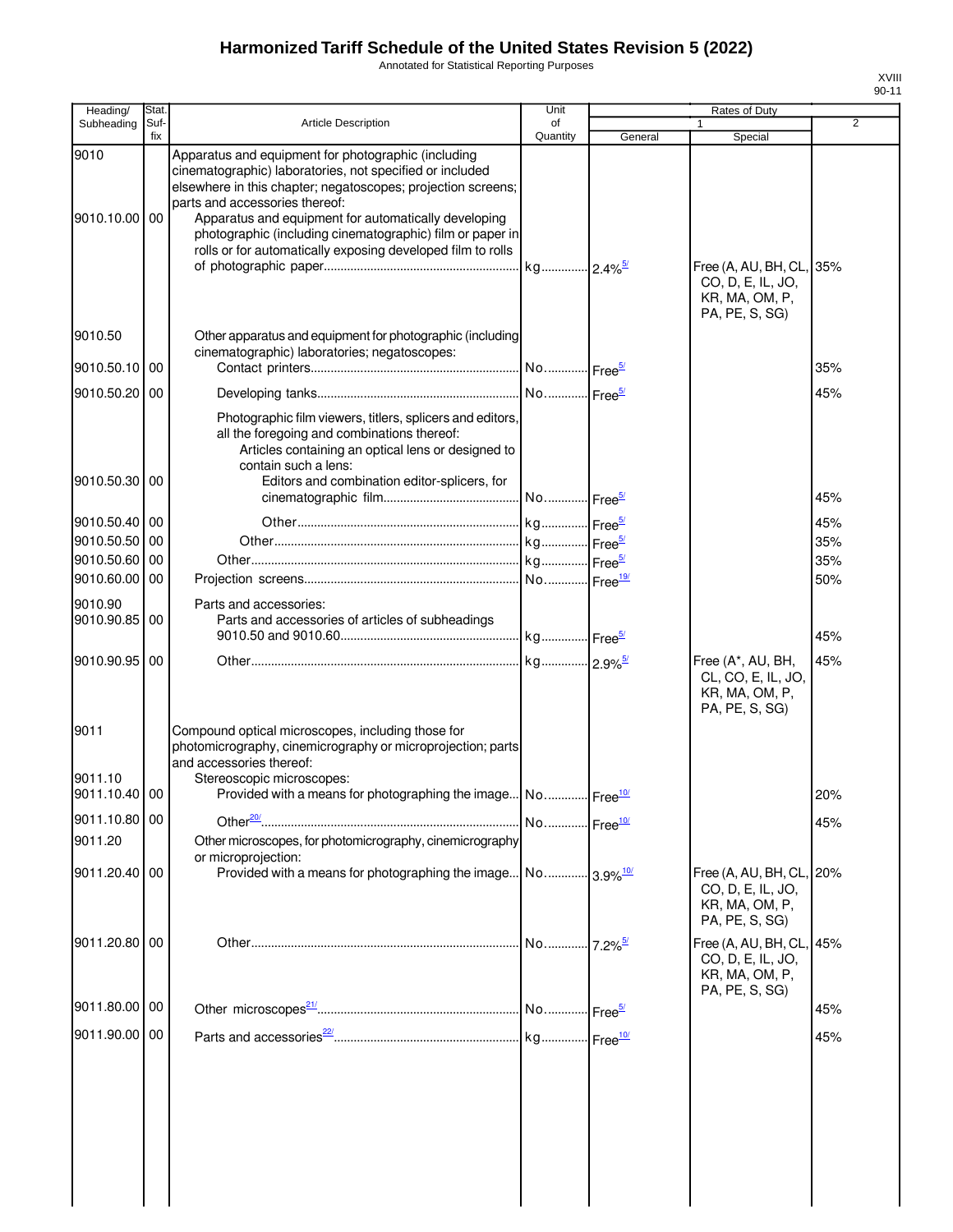Annotated for Statistical Reporting Purposes

| Heading/<br>Subheading | Stat.       |                                                         | Unit           |         | Rates of Duty |                |
|------------------------|-------------|---------------------------------------------------------|----------------|---------|---------------|----------------|
|                        | Suf-<br>fix | Article Description                                     | of<br>Quantity | General | 1<br>Special  | $\overline{2}$ |
| 9012                   |             | Microscopes other than optical microscopes; diffraction |                |         |               |                |
|                        |             | apparatus; parts and accessories thereof:               |                |         |               |                |
| 9012.10.00 00          |             | Microscopes other than optical microscopes; diffraction |                |         |               |                |
|                        |             |                                                         |                |         |               | 40%            |
|                        |             |                                                         |                |         |               |                |
| 9012.90.00 00          |             |                                                         |                |         |               | 40%            |
|                        |             |                                                         |                |         |               |                |
|                        |             |                                                         |                |         |               |                |
|                        |             |                                                         |                |         |               |                |
|                        |             |                                                         |                |         |               |                |
|                        |             |                                                         |                |         |               |                |
|                        |             |                                                         |                |         |               |                |
|                        |             |                                                         |                |         |               |                |
|                        |             |                                                         |                |         |               |                |
|                        |             |                                                         |                |         |               |                |
|                        |             |                                                         |                |         |               |                |
|                        |             |                                                         |                |         |               |                |
|                        |             |                                                         |                |         |               |                |
|                        |             |                                                         |                |         |               |                |
|                        |             |                                                         |                |         |               |                |
|                        |             |                                                         |                |         |               |                |
|                        |             |                                                         |                |         |               |                |
|                        |             |                                                         |                |         |               |                |
|                        |             |                                                         |                |         |               |                |
|                        |             |                                                         |                |         |               |                |
|                        |             |                                                         |                |         |               |                |
|                        |             |                                                         |                |         |               |                |
|                        |             |                                                         |                |         |               |                |
|                        |             |                                                         |                |         |               |                |
|                        |             |                                                         |                |         |               |                |
|                        |             |                                                         |                |         |               |                |
|                        |             |                                                         |                |         |               |                |
|                        |             |                                                         |                |         |               |                |
|                        |             |                                                         |                |         |               |                |
|                        |             |                                                         |                |         |               |                |
|                        |             |                                                         |                |         |               |                |
|                        |             |                                                         |                |         |               |                |
|                        |             |                                                         |                |         |               |                |
|                        |             |                                                         |                |         |               |                |
|                        |             |                                                         |                |         |               |                |
|                        |             |                                                         |                |         |               |                |
|                        |             |                                                         |                |         |               |                |
|                        |             |                                                         |                |         |               |                |
|                        |             |                                                         |                |         |               |                |
|                        |             |                                                         |                |         |               |                |
|                        |             |                                                         |                |         |               |                |
|                        |             |                                                         |                |         |               |                |
|                        |             |                                                         |                |         |               |                |
|                        |             |                                                         |                |         |               |                |
|                        |             |                                                         |                |         |               |                |
|                        |             |                                                         |                |         |               |                |
|                        |             |                                                         |                |         |               |                |
|                        |             |                                                         |                |         |               |                |
|                        |             |                                                         |                |         |               |                |
|                        |             |                                                         |                |         |               |                |
|                        |             |                                                         |                |         |               |                |
|                        |             |                                                         |                |         |               |                |
|                        |             |                                                         |                |         |               |                |
|                        |             |                                                         |                |         |               |                |
|                        |             |                                                         |                |         |               |                |
|                        |             |                                                         |                |         |               |                |
|                        |             |                                                         |                |         |               |                |
|                        |             |                                                         |                |         |               |                |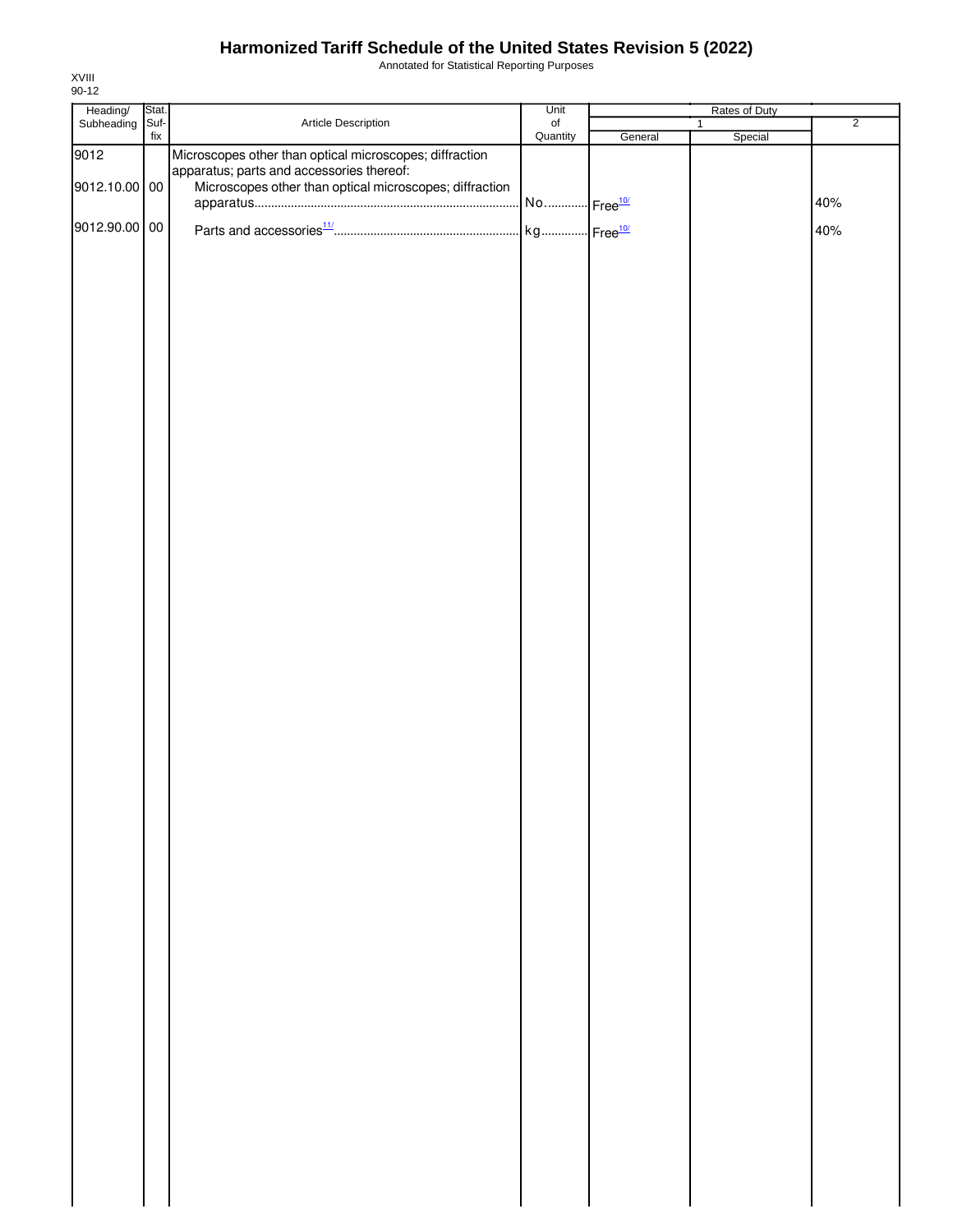Annotated for Statistical Reporting Purposes

| Heading/                 | Stat.       |                                                                                                                                                                                                                                                                                                                    | Unit                  |         |                                                                                              |                |
|--------------------------|-------------|--------------------------------------------------------------------------------------------------------------------------------------------------------------------------------------------------------------------------------------------------------------------------------------------------------------------|-----------------------|---------|----------------------------------------------------------------------------------------------|----------------|
| Subheading               | Suf-<br>fix | Article Description                                                                                                                                                                                                                                                                                                | of<br>Quantity        | General | $\mathbf{1}$<br>Special                                                                      | $\overline{2}$ |
| 9013<br>9013.10          |             | Lasers, other than laser diodes; other optical appliances and<br>instruments, not specified or included elsewhere in this chapter:<br>Telescopic sights for fitting to arms; periscopes; telescopes<br>designed to form parts of machines, appliances,<br>instruments or apparatus of this chapter or section XVI: |                       |         |                                                                                              |                |
| 9013.10.10 00            |             | Telescopic sights for rifles:                                                                                                                                                                                                                                                                                      |                       |         | Free (A*, AU, BH,<br>CL, CO, D, E, IL,<br>JO, KR, MA, OM,<br>P, PA, PE, S, SG)<br>7.45% (JP) | 45%            |
| 9013.10.30 00            |             |                                                                                                                                                                                                                                                                                                                    |                       |         | Free (A*, AU, BH,<br>CL, CO, D, E, IL,<br>JO, KR, MA, OM,<br>P, PA, PE, S, SG)               | 35%            |
| 9013.10.45 00            |             | Other:<br>Telescopes designed to form parts of machines,<br>appliances, instruments or apparatus of this                                                                                                                                                                                                           |                       |         |                                                                                              | 45%            |
| 9013.10.50 00            |             |                                                                                                                                                                                                                                                                                                                    |                       |         | Free (A*, AU, BH,<br>CL, CO, E, IL, JO,<br>KR, MA, OM, P,<br>PA, PE, S, SG)                  | 45%            |
| 9013.20.00 00            |             |                                                                                                                                                                                                                                                                                                                    |                       |         |                                                                                              | 35%            |
| 9013.80<br>9013.80.20 00 |             | Other devices, appliances and instruments:<br>Hand magnifiers, magnifying glasses, loupes, thread                                                                                                                                                                                                                  | No 6.6% <sup>5/</sup> |         | Free (A, AU, BH, CL, 45%                                                                     |                |
|                          |             |                                                                                                                                                                                                                                                                                                                    |                       |         | CO, D, E, IL, JO,<br>KR, MA, OM, P,<br>PA, PE, S, SG)                                        |                |
| 9013.80.40 00            |             |                                                                                                                                                                                                                                                                                                                    |                       |         | Free (A, AU, BH, CL, 60%<br>CO, D, E, IL, JO,<br>KR, MA, OM, P,<br>PA, PE, S, SG)            |                |
| 9013.80.91               | 00          |                                                                                                                                                                                                                                                                                                                    |                       |         | Free (A, AU, BH, CL, 45%<br>CO, D, E, IL, JO,<br>KR, MA, OM, P,<br>PA, PE, S, SG)            |                |
| 9013.90<br>9013.90.20 00 |             | Parts and accessories:                                                                                                                                                                                                                                                                                             |                       |         | Free (A, AU, BH, CL, 45%<br>CO, D, E, IL, JO,<br>KR, MA, OM, P,<br>PA, PE, S, SG)            |                |
| 9013.90.70 00            |             | Other:<br>Other parts and accessories, other than for<br>telescopic sights for fitting to arms or for                                                                                                                                                                                                              |                       |         |                                                                                              | 45%            |
| 9013.90.80 00            |             |                                                                                                                                                                                                                                                                                                                    | No 4.5% <sup>5/</sup> |         | Free (A, AU, BH, CL,<br>CO, E, IL, JO, KR,<br>MA, OM, P, PA,<br>PE, S, SG)                   | 45%            |
|                          |             |                                                                                                                                                                                                                                                                                                                    |                       |         |                                                                                              |                |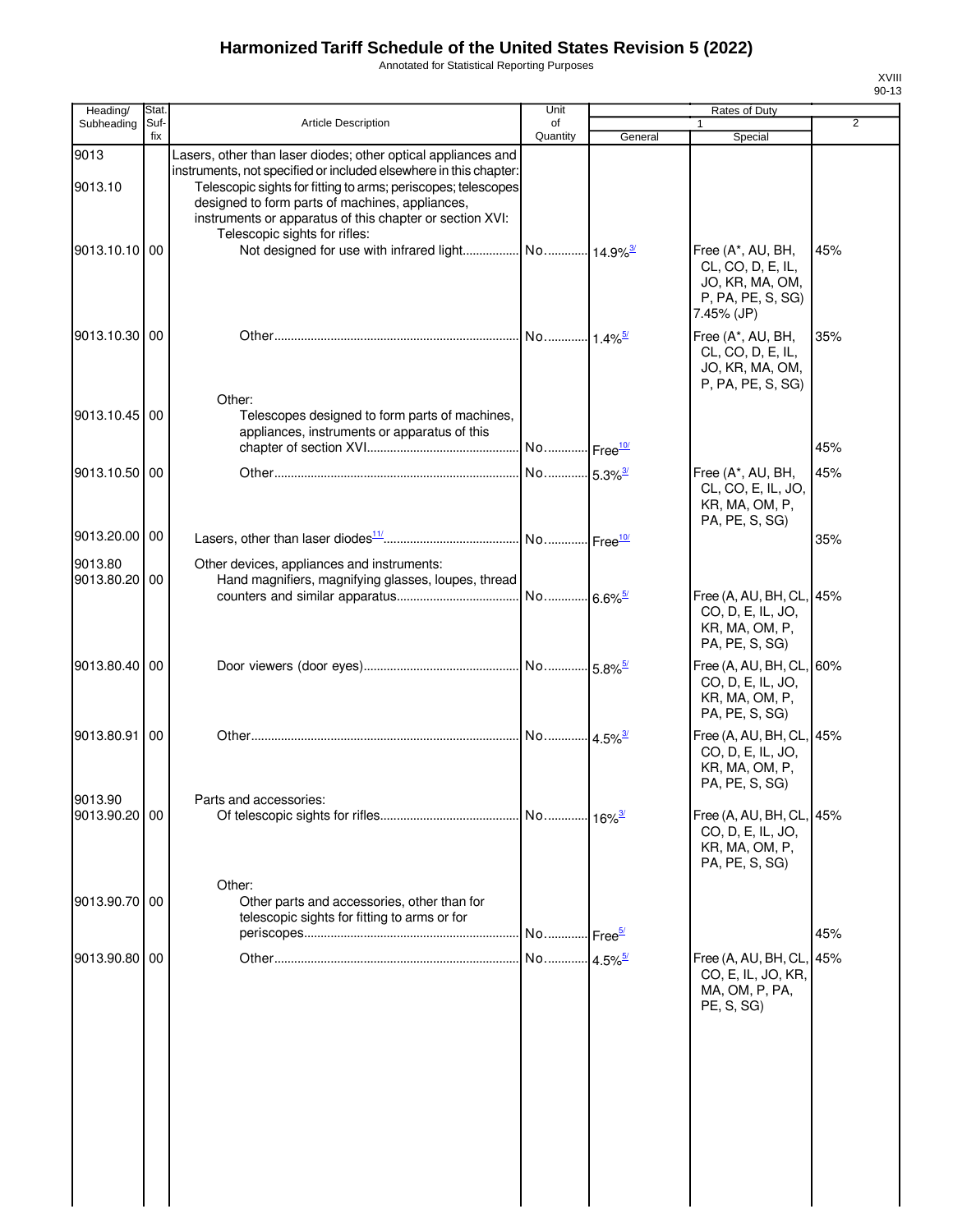Annotated for Statistical Reporting Purposes

| Heading/                 | Stat.       |                                                                                                               | Unit           |         |   | Rates of Duty |                |
|--------------------------|-------------|---------------------------------------------------------------------------------------------------------------|----------------|---------|---|---------------|----------------|
| Subheading               | Suf-<br>fix | Article Description                                                                                           | of<br>Quantity | General | 1 | Special       | $\overline{2}$ |
| 9014                     |             | Direction finding compasses; other navigational instruments<br>and appliances; parts and accessories thereof: |                |         |   |               |                |
| 9014.10                  |             | Direction finding compasses:                                                                                  |                |         |   |               |                |
| 9014.10.10 00            |             |                                                                                                               |                |         |   |               | 45%            |
|                          |             | Other:                                                                                                        |                |         |   |               |                |
| 9014.10.60 00            |             | Gyroscopic compasses, other than electrical No Free3                                                          |                |         |   |               | 35%            |
|                          |             | Other:                                                                                                        |                |         |   |               |                |
| 9014.10.70               |             |                                                                                                               |                |         |   |               | 40%            |
|                          | 30          |                                                                                                               |                |         |   |               |                |
| 9014.10.90 00            | 60          |                                                                                                               |                |         |   |               | 45%            |
| 9014.20                  |             | Instruments and appliances for aeronautical or space                                                          |                |         |   |               |                |
|                          |             | navigation (other than compasses):                                                                            |                |         |   |               |                |
| 9014.20.20 00            |             |                                                                                                               |                |         |   |               | 45%            |
|                          |             | Other:                                                                                                        |                |         |   |               |                |
| 9014.20.40 00            |             |                                                                                                               |                |         |   |               | 40%            |
|                          |             | Other:                                                                                                        |                |         |   |               |                |
| 9014.20.60 00            |             |                                                                                                               |                |         |   |               | 40%            |
| 9014.20.80               |             |                                                                                                               |                |         |   |               | 30%            |
|                          | 40          |                                                                                                               |                |         |   |               |                |
|                          | 80          |                                                                                                               |                |         |   |               |                |
| 9014.80<br>9014.80.10 00 |             | Other instruments and appliances:                                                                             |                |         |   |               | 45%            |
|                          |             |                                                                                                               |                |         |   |               |                |
| 9014.80.20 00            |             | Other:<br>Ships' logs and depth-sounding apparatus <sup>24</sup> No Free <sup>10/</sup>                       |                |         |   |               | 70%            |
|                          |             |                                                                                                               |                |         |   |               |                |
| 9014.80.40 00            |             | Other:                                                                                                        |                |         |   |               | 40%            |
|                          |             |                                                                                                               |                |         |   |               |                |
| 9014.80.50 00<br>9014.90 |             | Parts and accessories:                                                                                        |                |         |   |               | 30%            |
| 9014.90.10 00            |             | Of articles covered by subheading 9014.20.40 kg                                                               |                |         |   |               | 40%            |
| 9014.90.20               |             | Of articles covered by subheading 9014.20.80    Free <sup>10/</sup>                                           |                |         |   |               | 30%            |
|                          | 40          |                                                                                                               |                |         |   |               |                |
|                          | 80          |                                                                                                               |                |         |   |               |                |
| 9014.90.40 00            |             | Of articles covered by subheading 9014.80.50 kg Free <sup>10/</sup>                                           |                |         |   |               | 30%            |
| 9014.90.60 00            |             |                                                                                                               |                |         |   |               | 40%            |
|                          |             |                                                                                                               |                |         |   |               |                |
|                          |             |                                                                                                               |                |         |   |               |                |
|                          |             |                                                                                                               |                |         |   |               |                |
|                          |             |                                                                                                               |                |         |   |               |                |
|                          |             |                                                                                                               |                |         |   |               |                |
|                          |             |                                                                                                               |                |         |   |               |                |
|                          |             |                                                                                                               |                |         |   |               |                |
|                          |             |                                                                                                               |                |         |   |               |                |
|                          |             |                                                                                                               |                |         |   |               |                |
|                          |             |                                                                                                               |                |         |   |               |                |
|                          |             |                                                                                                               |                |         |   |               |                |
|                          |             |                                                                                                               |                |         |   |               |                |
|                          |             |                                                                                                               |                |         |   |               |                |
|                          |             |                                                                                                               |                |         |   |               |                |
|                          |             |                                                                                                               |                |         |   |               |                |
|                          |             |                                                                                                               |                |         |   |               |                |
|                          |             |                                                                                                               |                |         |   |               |                |
|                          |             |                                                                                                               |                |         |   |               |                |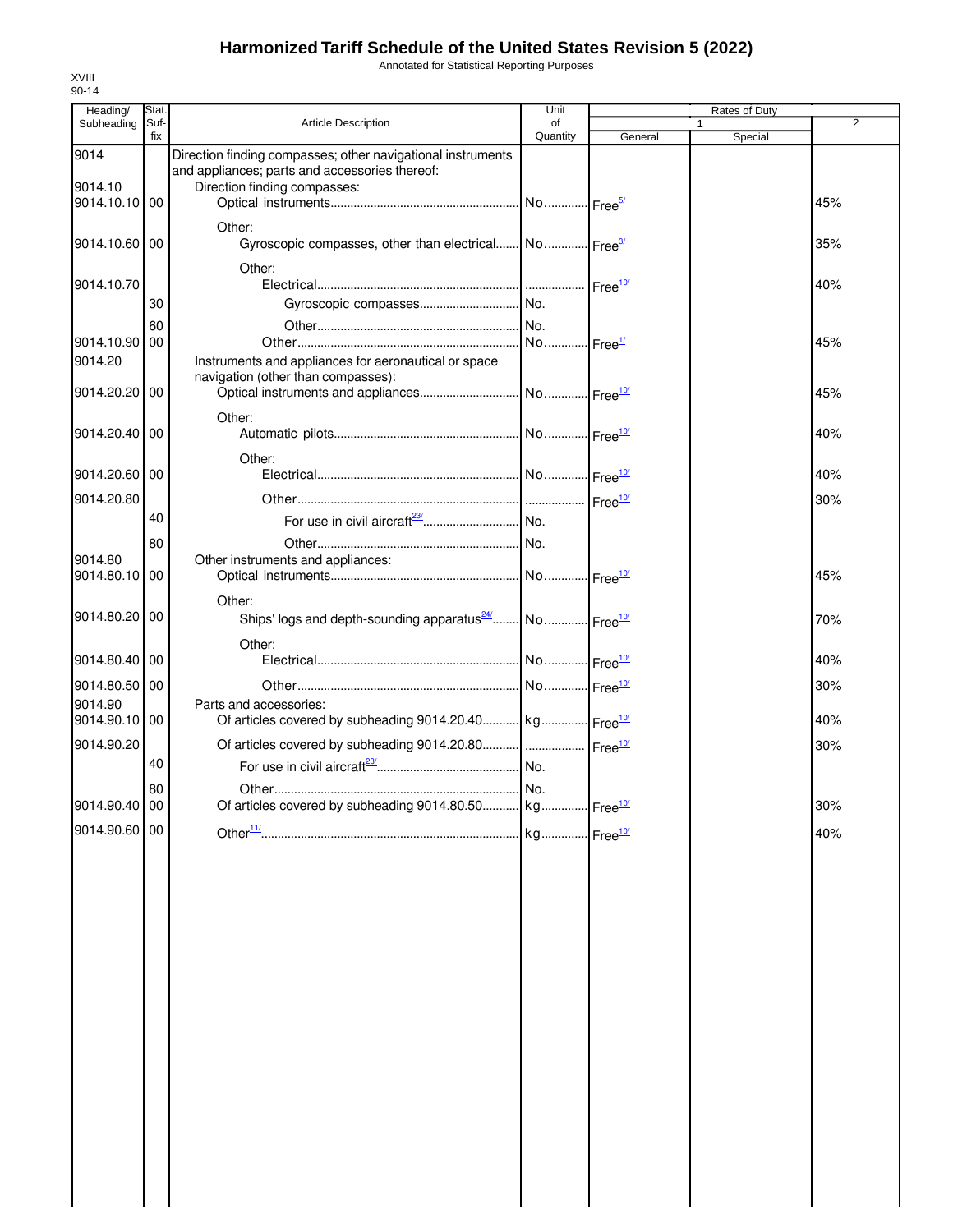Annotated for Statistical Reporting Purposes

| Heading/              | Stat. |                                                                                                                                                                                                                                    | Unit                   |                    | Rates of Duty                                                                     |                                                                                      |
|-----------------------|-------|------------------------------------------------------------------------------------------------------------------------------------------------------------------------------------------------------------------------------------|------------------------|--------------------|-----------------------------------------------------------------------------------|--------------------------------------------------------------------------------------|
| Subheading            | Suf-  | Article Description                                                                                                                                                                                                                | of                     |                    | 1                                                                                 | $\overline{2}$                                                                       |
| 9015                  | fix   | Surveying (including photogrammetrical surveying),<br>hydrographic, oceanographic, hydrological, meteorological or<br>geophysical instruments and appliances, excluding compasses;<br>rangefinders; parts and accessories thereof: | Quantity               | General            | Special                                                                           |                                                                                      |
| 9015.10<br>9015.10.40 | 00    | Rangefinders:                                                                                                                                                                                                                      |                        |                    |                                                                                   | 40%                                                                                  |
| 9015.10.80            | 00    |                                                                                                                                                                                                                                    | No Free <sup>10/</sup> |                    |                                                                                   | 45%                                                                                  |
| 9015.20               |       | Theodolites and tachymeters (tacheometers):                                                                                                                                                                                        |                        |                    |                                                                                   |                                                                                      |
| 9015.20.40            | 00    |                                                                                                                                                                                                                                    |                        |                    |                                                                                   | 40%                                                                                  |
| 9015.20.80            | 00    |                                                                                                                                                                                                                                    | No Free <sup>10/</sup> |                    |                                                                                   | 45%                                                                                  |
| 9015.30<br>9015.30.40 | 00    | Levels:                                                                                                                                                                                                                            |                        |                    |                                                                                   |                                                                                      |
|                       |       |                                                                                                                                                                                                                                    |                        |                    |                                                                                   | 40%                                                                                  |
| 9015.30.80            | 00    |                                                                                                                                                                                                                                    |                        |                    | Free (A, AU, BH, CL, 45%<br>CO, D, E, IL, JO,<br>KR, MA, OM, P,<br>PA, PE, S, SG) |                                                                                      |
| 9015.40<br>9015.40.40 | 00    | Photogrammetrical surveying instruments and appliances:                                                                                                                                                                            | No Free <sup>10/</sup> |                    |                                                                                   | 40%                                                                                  |
| 9015.40.80            | 00    |                                                                                                                                                                                                                                    | No Free <sup>10/</sup> |                    |                                                                                   | 40%                                                                                  |
| 9015.80<br>9015.80.20 | 00    | Other instruments and appliances:                                                                                                                                                                                                  |                        |                    |                                                                                   | 45%                                                                                  |
|                       |       |                                                                                                                                                                                                                                    |                        |                    |                                                                                   |                                                                                      |
| 9015.80.60            | 00    | Other:                                                                                                                                                                                                                             |                        |                    |                                                                                   | 40%                                                                                  |
| 9015.80.80            |       |                                                                                                                                                                                                                                    |                        | Free <sup>10</sup> |                                                                                   | 40%                                                                                  |
|                       | 40    | Geophysical instruments and appliances No.                                                                                                                                                                                         |                        |                    |                                                                                   |                                                                                      |
|                       | 80    |                                                                                                                                                                                                                                    |                        |                    |                                                                                   |                                                                                      |
| 9015.90.01            |       |                                                                                                                                                                                                                                    | .                      | Free <sup>5/</sup> |                                                                                   | The rate<br>applicable to<br>the article of<br>which it is a<br>part or<br>accessory |
|                       | 10    |                                                                                                                                                                                                                                    |                        |                    |                                                                                   |                                                                                      |
|                       | 20    |                                                                                                                                                                                                                                    |                        |                    |                                                                                   |                                                                                      |
|                       | 30    |                                                                                                                                                                                                                                    |                        |                    |                                                                                   |                                                                                      |
|                       | 40    | Of photogrammetrical surveying instruments and                                                                                                                                                                                     | kg                     |                    |                                                                                   |                                                                                      |
|                       | 50    |                                                                                                                                                                                                                                    |                        |                    |                                                                                   |                                                                                      |
|                       | 60    | Of other geophysical instruments and appliances kg                                                                                                                                                                                 |                        |                    |                                                                                   |                                                                                      |
|                       | 90    |                                                                                                                                                                                                                                    |                        |                    |                                                                                   |                                                                                      |
|                       |       |                                                                                                                                                                                                                                    |                        |                    |                                                                                   |                                                                                      |
|                       |       |                                                                                                                                                                                                                                    |                        |                    |                                                                                   |                                                                                      |
|                       |       |                                                                                                                                                                                                                                    |                        |                    |                                                                                   |                                                                                      |

 $\begin{array}{c} \hline \end{array}$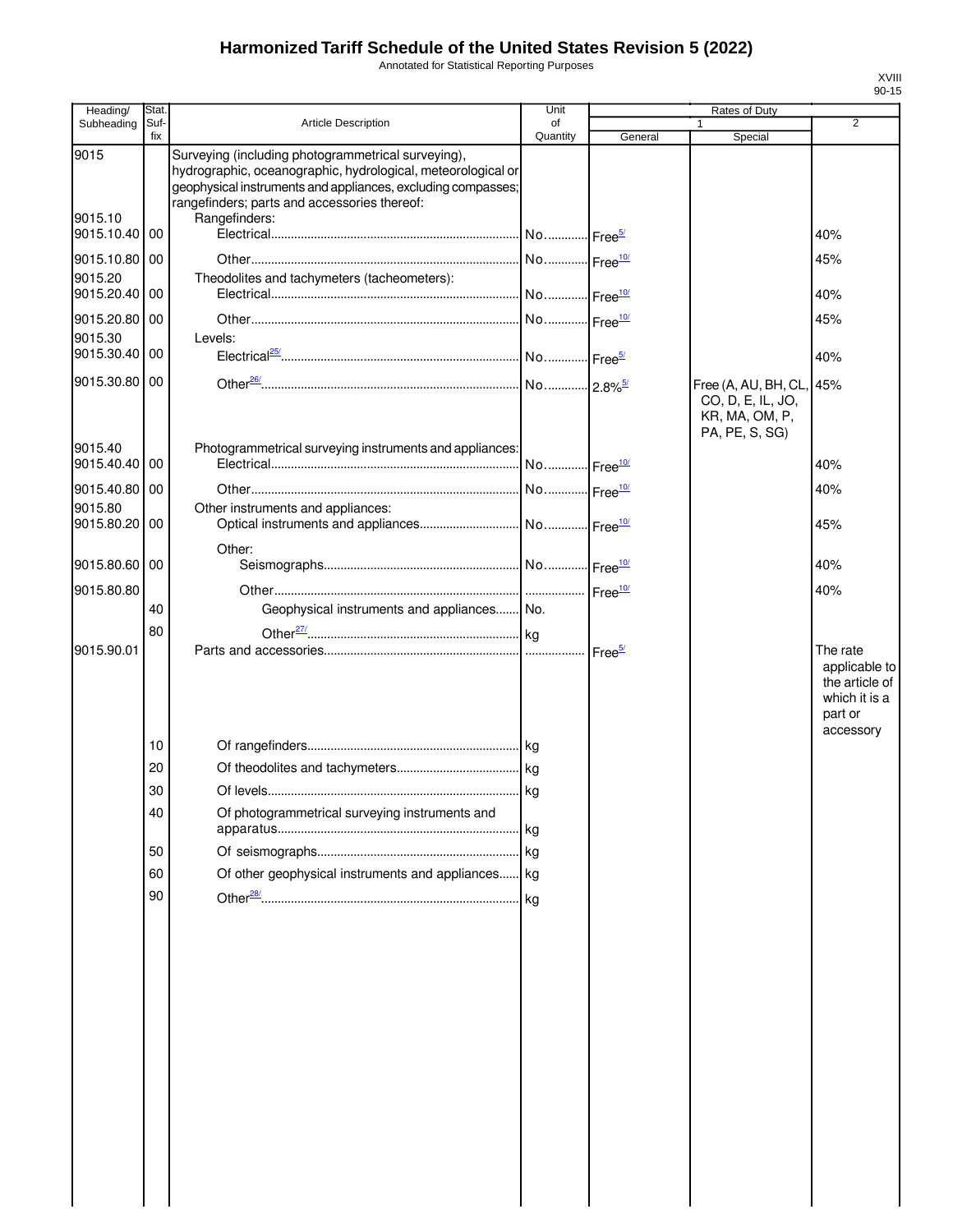Annotated for Statistical Reporting Purposes

| Heading/                 | Stat. |                                                                                                                                                                                                                                                                                                                                                                                                   | Unit                  |                        | Rates of Duty                                                                     |                |
|--------------------------|-------|---------------------------------------------------------------------------------------------------------------------------------------------------------------------------------------------------------------------------------------------------------------------------------------------------------------------------------------------------------------------------------------------------|-----------------------|------------------------|-----------------------------------------------------------------------------------|----------------|
| Subheading               | Suf-  | Article Description                                                                                                                                                                                                                                                                                                                                                                               | of                    |                        |                                                                                   | $\overline{2}$ |
|                          | fix   |                                                                                                                                                                                                                                                                                                                                                                                                   | Quantity              | General                | Special                                                                           |                |
| 9016.00                  |       | Balances of a sensitivity of 5 cg or better, with or without<br>weights; parts and accessories thereof:                                                                                                                                                                                                                                                                                           |                       |                        |                                                                                   |                |
| 9016.00.20 00            |       | Electrical balances and parts and accessories thereof <sup>29</sup>   kg  3.9% <sup>5/</sup>                                                                                                                                                                                                                                                                                                      |                       |                        | Free (A, AU, BH, CL, 40%<br>CO, D, E, IL, JO,<br>KR, MA, OM, P,<br>PA, PE, S, SG) |                |
| 9016.00.40 00            |       | Other:                                                                                                                                                                                                                                                                                                                                                                                            |                       |                        |                                                                                   |                |
|                          |       | Jewelers' balances and parts and accessories                                                                                                                                                                                                                                                                                                                                                      |                       |                        | Free (A, AU, BH, CL, 45%<br>CO, D, E, IL, JO,<br>KR, MA, OM, P,<br>PA, PE, S, SG) |                |
| 9016.00.60 00            |       |                                                                                                                                                                                                                                                                                                                                                                                                   |                       |                        | Free (A, AU, BH, CL, 40%<br>CO, D, E, IL, JO,<br>KR, MA, OM, P,<br>PA, PE, S, SG) |                |
| 9017                     |       | Drawing, marking-out or mathematical calculating instruments<br>(for example, drafting machines, pantographs, protractors,<br>drawing sets, slide rules, disc calculators); instruments for<br>measuring length, for use in the hand (for example, measuring<br>rods and tapes, micrometers, calipers), not specified or<br>included elsewhere in this chapter; parts and accessories<br>thereof: |                       |                        |                                                                                   |                |
| 9017.10<br>9017.10.40 00 |       | Drafting tables and machines, whether or not automatic:                                                                                                                                                                                                                                                                                                                                           | No Free <sup>5/</sup> |                        |                                                                                   | 45%            |
| 9017.10.80 00            |       |                                                                                                                                                                                                                                                                                                                                                                                                   | No 3.9% <sup>5/</sup> |                        | Free (A, AU, BH, CL, 45%                                                          |                |
| 9017.20                  |       | Other drawing, marking-out or mathematical calculating                                                                                                                                                                                                                                                                                                                                            |                       |                        | CO, D, E, IL, JO,<br>KR, MA, OM, P,<br>PA, PE, S, SG)                             |                |
|                          |       | instruments:                                                                                                                                                                                                                                                                                                                                                                                      |                       |                        |                                                                                   |                |
| 9017.20.40 00            |       | Disc calculators, slide rules and other mathematical                                                                                                                                                                                                                                                                                                                                              | No 3.9% <sup>5/</sup> |                        | Free (A*, AU, BH,<br>CL, CO, D, E, IL,<br>JO, KR, MA, OM,<br>P, PA, PE, S, SG)    | 40%            |
| 9017.20.70 00            |       |                                                                                                                                                                                                                                                                                                                                                                                                   | No Free <sup>5/</sup> |                        |                                                                                   | 45%            |
| 9017.20.80               |       |                                                                                                                                                                                                                                                                                                                                                                                                   |                       |                        | Free (A*, AU, BH,                                                                 | 45%            |
|                          | 40    |                                                                                                                                                                                                                                                                                                                                                                                                   |                       |                        | CL, CO, D, E, IL,<br>JO, KR, MA, OM,<br>P, PA, PE, S, SG)                         |                |
|                          |       | Hand operated input devices which transmit<br>position data to computer processors or displays                                                                                                                                                                                                                                                                                                    |                       |                        |                                                                                   |                |
|                          | 80    |                                                                                                                                                                                                                                                                                                                                                                                                   |                       |                        |                                                                                   |                |
| 9017.30                  |       | Micrometers, calipers and gauges:                                                                                                                                                                                                                                                                                                                                                                 | . No                  |                        | Free (A, AU, BH, CL, 45%                                                          |                |
| 9017.30.40 00            |       |                                                                                                                                                                                                                                                                                                                                                                                                   |                       | $-5.8\%$ <sup>5/</sup> | CO, D, E, IL, JO,<br>KR, MA, OM, P,<br>PA, PE, S, SG)                             |                |
| 9017.30.80 00            |       |                                                                                                                                                                                                                                                                                                                                                                                                   | No 3.9% <sup>5/</sup> |                        | Free (A, AU, BH, CL, 45%<br>CO, D, E, IL, JO,<br>KR, MA, OM, P,<br>PA, PE, S, SG) |                |
|                          |       |                                                                                                                                                                                                                                                                                                                                                                                                   |                       |                        |                                                                                   |                |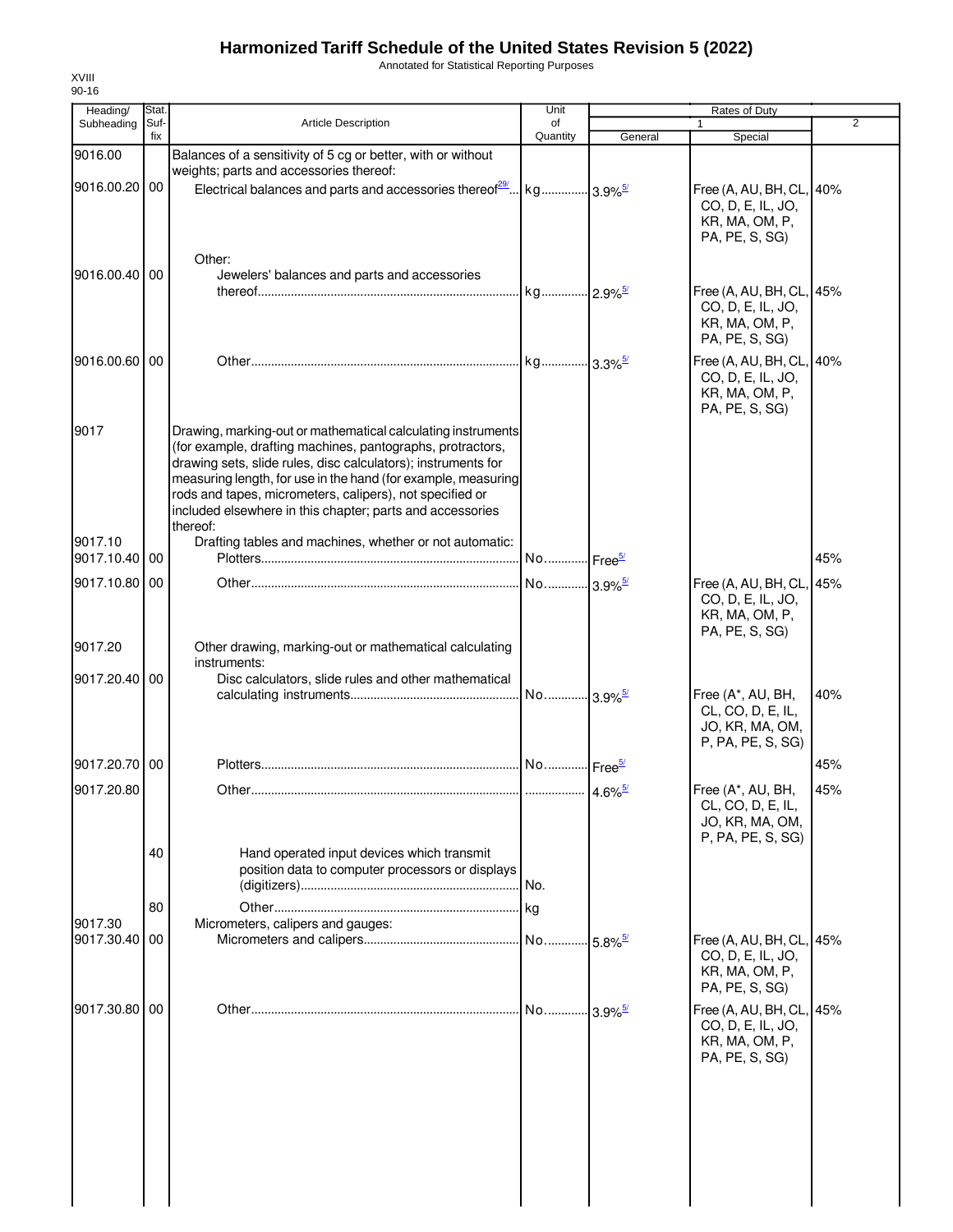Annotated for Statistical Reporting Purposes

| Heading/      | Stat.       |                                                                                                                                                                                                                                                                                                                                                                                                          | Unit           |                                                                                                  | Rates of Duty                                                                                   | $\overline{2}$                                                                       |
|---------------|-------------|----------------------------------------------------------------------------------------------------------------------------------------------------------------------------------------------------------------------------------------------------------------------------------------------------------------------------------------------------------------------------------------------------------|----------------|--------------------------------------------------------------------------------------------------|-------------------------------------------------------------------------------------------------|--------------------------------------------------------------------------------------|
| Subheading    | Suf-<br>fix | Article Description                                                                                                                                                                                                                                                                                                                                                                                      | of<br>Quantity | General                                                                                          | 1<br>Special                                                                                    |                                                                                      |
| 9017 (con.)   |             | Drawing, marking-out or mathematical calculating instruments<br>(for example, drafting machines, pantographs, protractors,<br>drawing sets, slide rules, disc calculators); instruments for<br>measuring length, for use in the hand (for example, measuring<br>rods and tapes, micrometers, calipers), not specified or<br>included elsewhere in this chapter; parts and accessories<br>thereof: (con.) |                |                                                                                                  |                                                                                                 |                                                                                      |
| 9017.80.00 00 |             |                                                                                                                                                                                                                                                                                                                                                                                                          |                |                                                                                                  | Free (A, AU, BH, CL, 45%<br>CO, D, E, IL, JO,<br>KR, MA, OM, P,<br>PA, PE, S, SG)<br>2.65% (JP) |                                                                                      |
| 9017.90.01    |             |                                                                                                                                                                                                                                                                                                                                                                                                          |                | The rate<br>applicable to<br>the article of<br>which it is a part<br>or accessory <sup>31/</sup> | Free (A, AU, BH, CL,<br>CO, D, E, IL, JO,<br>KR, MA, OM, P,<br>PA, PE, S, SG)                   | The rate<br>applicable to<br>the article of<br>which it is a<br>part or<br>accessory |
|               | 05          |                                                                                                                                                                                                                                                                                                                                                                                                          |                |                                                                                                  |                                                                                                 |                                                                                      |
|               | 15          |                                                                                                                                                                                                                                                                                                                                                                                                          |                |                                                                                                  |                                                                                                 |                                                                                      |
|               | 20          |                                                                                                                                                                                                                                                                                                                                                                                                          |                |                                                                                                  |                                                                                                 |                                                                                      |
|               | 32          |                                                                                                                                                                                                                                                                                                                                                                                                          |                |                                                                                                  |                                                                                                 |                                                                                      |
|               | 36          |                                                                                                                                                                                                                                                                                                                                                                                                          |                |                                                                                                  |                                                                                                 |                                                                                      |
|               | 40          |                                                                                                                                                                                                                                                                                                                                                                                                          |                |                                                                                                  |                                                                                                 |                                                                                      |
|               | 50          |                                                                                                                                                                                                                                                                                                                                                                                                          |                |                                                                                                  |                                                                                                 |                                                                                      |
|               | 60          |                                                                                                                                                                                                                                                                                                                                                                                                          |                |                                                                                                  |                                                                                                 |                                                                                      |
|               |             |                                                                                                                                                                                                                                                                                                                                                                                                          |                |                                                                                                  |                                                                                                 |                                                                                      |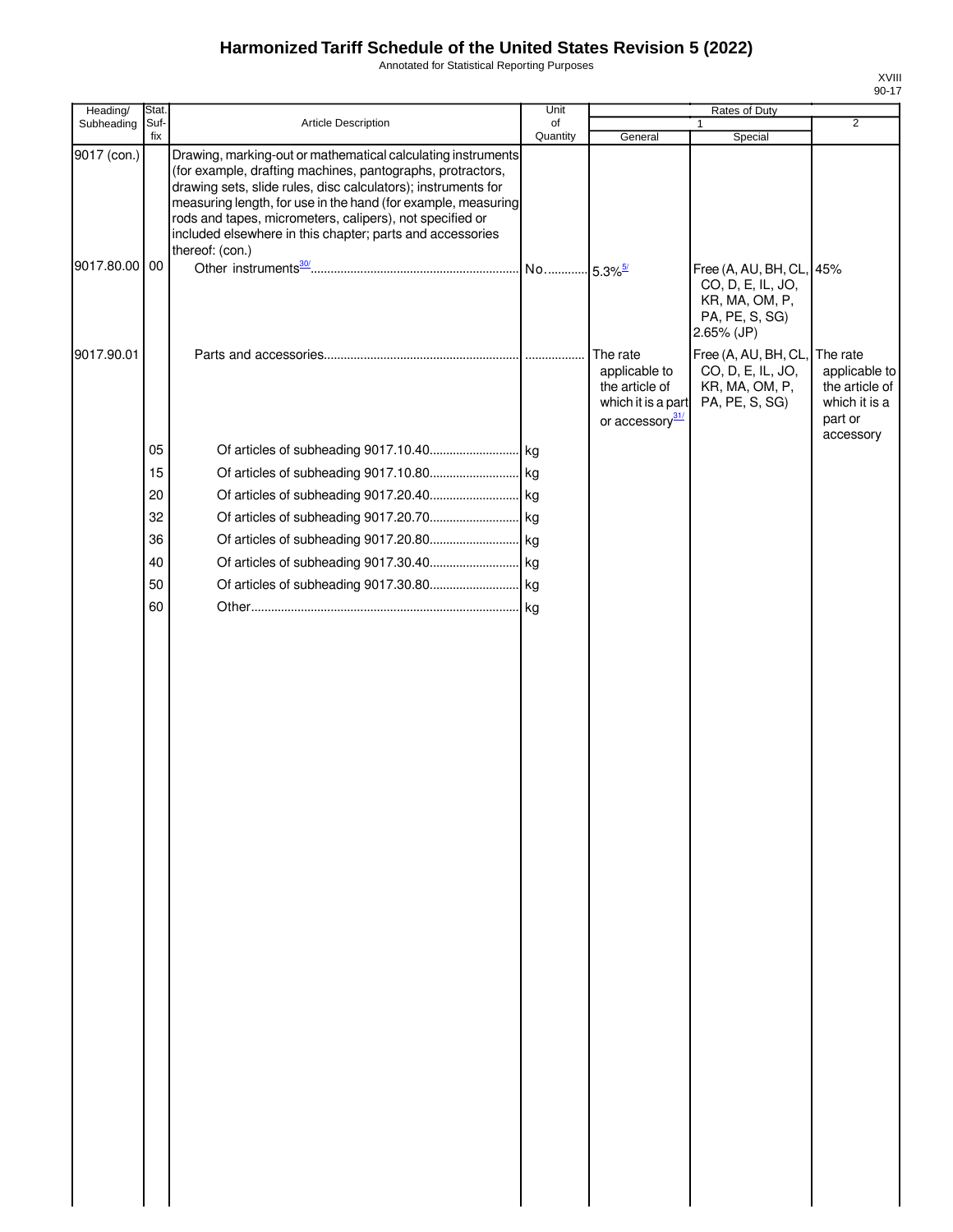Annotated for Statistical Reporting Purposes

| Heading/                 | Stat.       |                                                                                                                                                                                                                                                                                                                                                                                                            | Unit           |                    | Rates of Duty |     |
|--------------------------|-------------|------------------------------------------------------------------------------------------------------------------------------------------------------------------------------------------------------------------------------------------------------------------------------------------------------------------------------------------------------------------------------------------------------------|----------------|--------------------|---------------|-----|
| Subheading               | Suf-<br>fix | <b>Article Description</b>                                                                                                                                                                                                                                                                                                                                                                                 | οf<br>Quantity | General            | 1<br>Special  | 2   |
| 9018                     |             | Instruments and appliances used in medical, surgical, dental<br>or veterinary sciences, including scintigraphic apparatus, other<br>electro-medical apparatus and sight-testing instruments; parts<br>and accessories thereof:<br>Electro-diagnostic apparatus (including apparatus for<br>functional exploratory examination or for checking<br>physiological parameters); parts and accessories thereof: |                |                    |               |     |
| 9018.11                  |             | Electrocardiographs, and parts and accessories<br>thereof:                                                                                                                                                                                                                                                                                                                                                 |                |                    |               |     |
| 9018.11.30 00            |             |                                                                                                                                                                                                                                                                                                                                                                                                            |                |                    |               | 35% |
| 9018.11.60 00            |             |                                                                                                                                                                                                                                                                                                                                                                                                            |                |                    |               | 35% |
| 9018.11.90 00            |             |                                                                                                                                                                                                                                                                                                                                                                                                            |                |                    |               | 35% |
| 9018.12.00 00            |             |                                                                                                                                                                                                                                                                                                                                                                                                            |                |                    |               | 35% |
| 9018.13.00 00            |             |                                                                                                                                                                                                                                                                                                                                                                                                            |                |                    |               | 35% |
| 9018.14.00 00            |             |                                                                                                                                                                                                                                                                                                                                                                                                            |                |                    |               | 35% |
| 9018.19<br>9018.19.40 00 |             | Other:<br>Apparatus for functional exploratory examination,                                                                                                                                                                                                                                                                                                                                                |                |                    |               | 55% |
|                          |             | Other:                                                                                                                                                                                                                                                                                                                                                                                                     |                |                    |               |     |
| 9018.19.55 00            |             |                                                                                                                                                                                                                                                                                                                                                                                                            |                |                    |               | 35% |
| 9018.19.75 00            |             | Printed circuit assemblies for parameter                                                                                                                                                                                                                                                                                                                                                                   |                |                    |               | 35% |
| 9018.19.95               | 30          | Basal metabolism and blood pressure                                                                                                                                                                                                                                                                                                                                                                        |                |                    |               | 35% |
|                          | 35          | Electroencephalographs (EEG) and                                                                                                                                                                                                                                                                                                                                                                           | No.            |                    |               |     |
|                          | 50          | electromyographs (EMG) No.                                                                                                                                                                                                                                                                                                                                                                                 |                |                    |               |     |
|                          | 60          |                                                                                                                                                                                                                                                                                                                                                                                                            |                |                    |               |     |
| 9018.20.00               |             | Ultraviolet or infrared ray apparatus, and parts and                                                                                                                                                                                                                                                                                                                                                       |                | Free <sup>10</sup> |               | 35% |
|                          | 40          |                                                                                                                                                                                                                                                                                                                                                                                                            |                |                    |               |     |
| 9018.31.00               | 80          | Syringes, needles, catheters, cannulae and the like; parts<br>and accessories thereof:<br>Syringes, with or without needles; parts and                                                                                                                                                                                                                                                                     |                | Free               |               | 60% |
|                          | 40          | Syringes, with or without their needles:                                                                                                                                                                                                                                                                                                                                                                   | .I No.         |                    |               |     |
|                          | 80          |                                                                                                                                                                                                                                                                                                                                                                                                            |                |                    |               |     |
| 9018.32.00               | 90<br>00    | Tubular metal needles and needles for sutures and                                                                                                                                                                                                                                                                                                                                                          | No.            |                    |               |     |
|                          |             |                                                                                                                                                                                                                                                                                                                                                                                                            |                | Free               |               | 55% |
| 9018.39.00               |             |                                                                                                                                                                                                                                                                                                                                                                                                            |                | Free               |               | 30% |
|                          |             | Bougies, catheters, drains and sondes, and parts<br>and accessories thereof:                                                                                                                                                                                                                                                                                                                               |                |                    |               |     |
|                          | 20<br>40    |                                                                                                                                                                                                                                                                                                                                                                                                            |                |                    |               |     |
|                          | 50          |                                                                                                                                                                                                                                                                                                                                                                                                            |                |                    |               |     |
|                          |             |                                                                                                                                                                                                                                                                                                                                                                                                            |                |                    |               |     |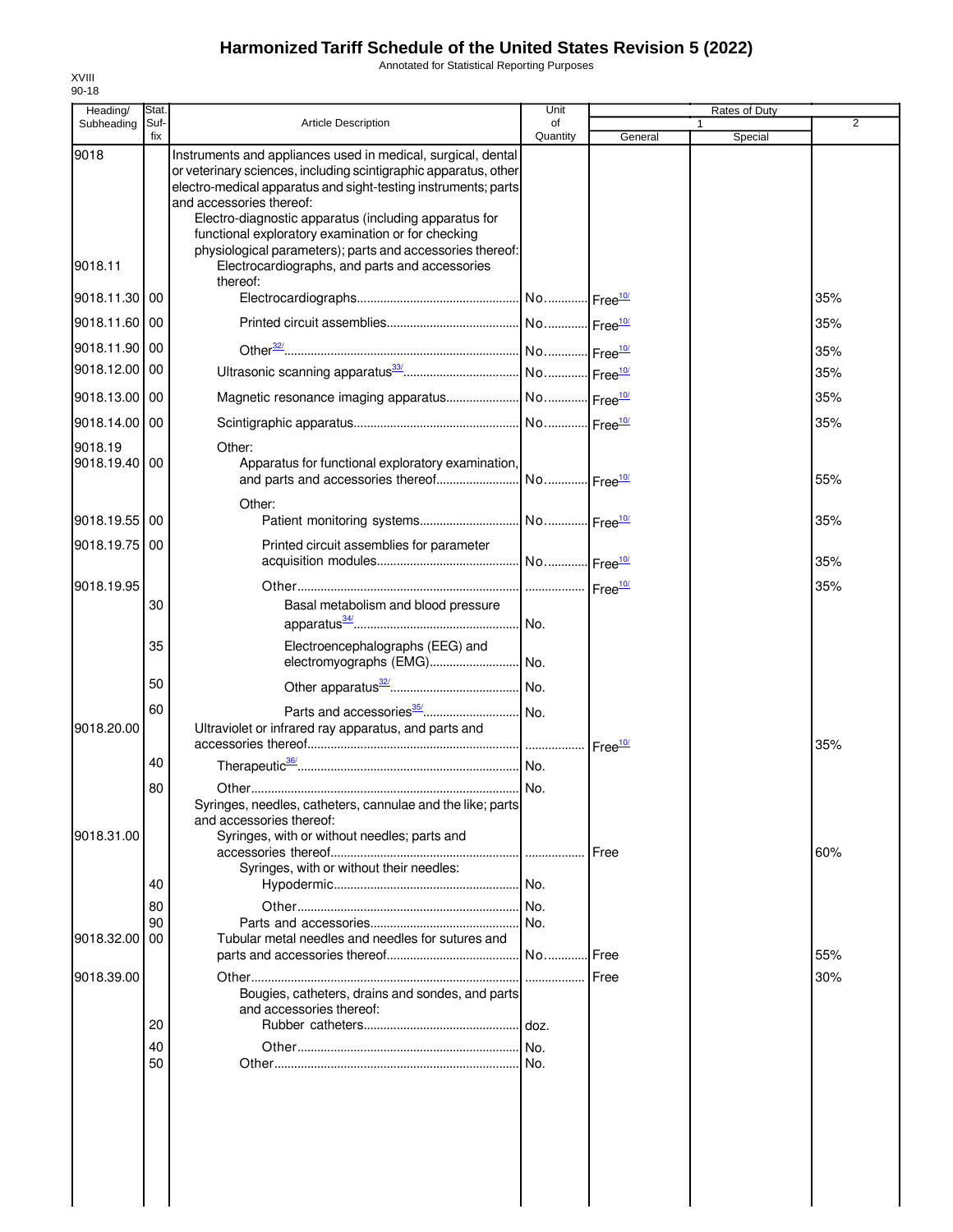Annotated for Statistical Reporting Purposes

| Heading/                 | Stat.       |                                                                                                                                                                                                                                                                                                                                           | Unit           |         | Rates of Duty           |                |
|--------------------------|-------------|-------------------------------------------------------------------------------------------------------------------------------------------------------------------------------------------------------------------------------------------------------------------------------------------------------------------------------------------|----------------|---------|-------------------------|----------------|
| Subheading               | Suf-<br>fix | Article Description                                                                                                                                                                                                                                                                                                                       | of<br>Quantity | General | $\mathbf{1}$<br>Special | $\overline{2}$ |
| 9018 (con.)              |             | Instruments and appliances used in medical, surgical, dental<br>or veterinary sciences, including scintigraphic apparatus, other<br>electro-medical apparatus and sight-testing instruments; parts<br>and accessories thereof: (con.)<br>Other instruments and appliances, used in dental sciences,<br>and parts and accessories thereof: |                |         |                         |                |
| 9018.41.00 00            |             | Dental drill engines, whether or not combined on a<br>single base with other dental equipment, and parts                                                                                                                                                                                                                                  | No Free        |         |                         | 35%            |
| 9018.49<br>9018.49.40 00 |             | Other:                                                                                                                                                                                                                                                                                                                                    | gross Free     |         |                         | 35%            |
| 9018.49.80               |             |                                                                                                                                                                                                                                                                                                                                           | .              | Free    |                         | 35%            |
|                          | 40          | Dental hand instruments and parts and                                                                                                                                                                                                                                                                                                     |                |         |                         |                |
| 9018.50.00 00            | 80          | Other ophthalmic instruments and appliances and parts                                                                                                                                                                                                                                                                                     | No.            |         |                         |                |
|                          |             |                                                                                                                                                                                                                                                                                                                                           | No             | Free    |                         | 60%            |
|                          |             |                                                                                                                                                                                                                                                                                                                                           |                |         |                         |                |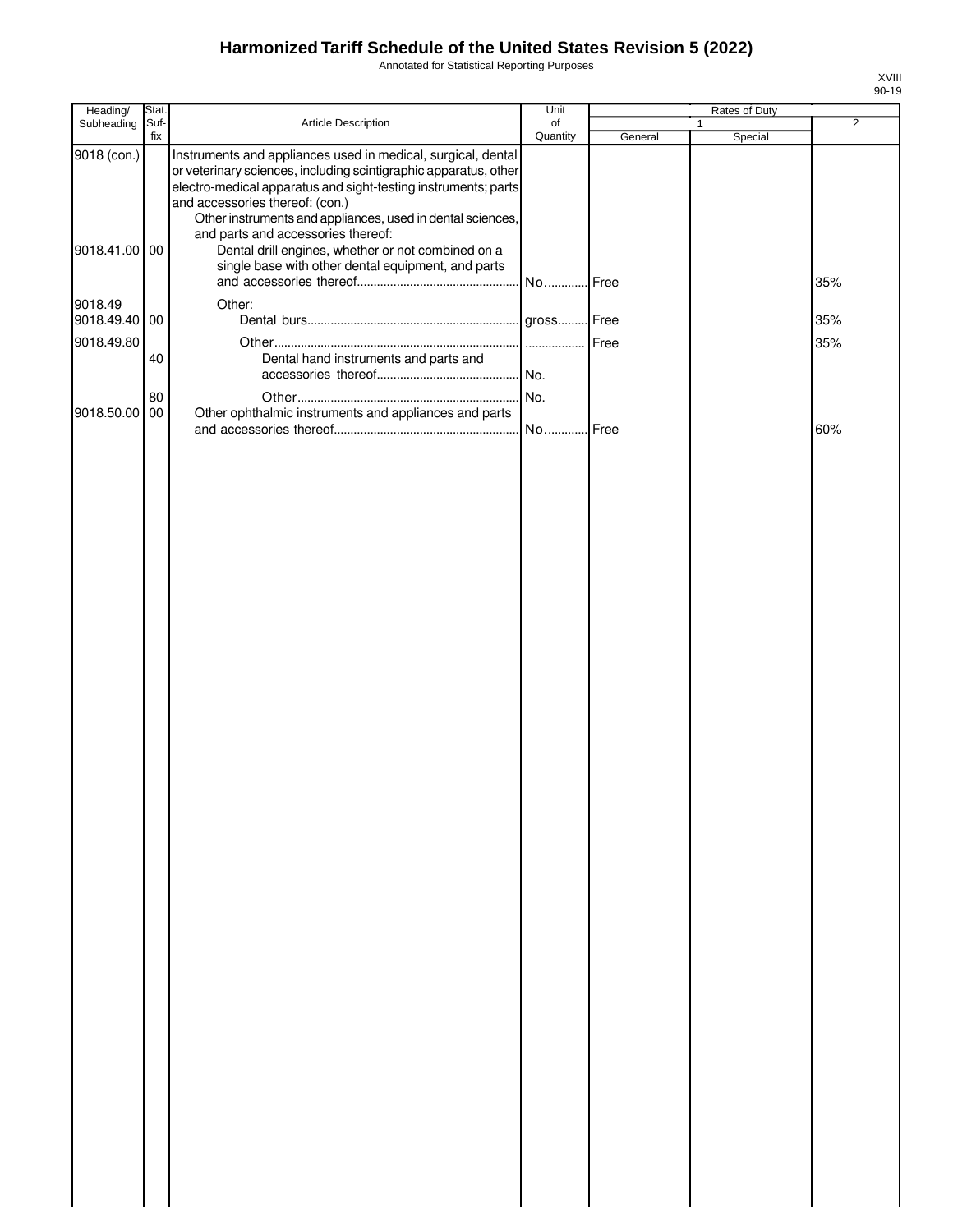Annotated for Statistical Reporting Purposes

| Heading/                    | Stat.       |                                                                                                                                                                                                                                       | Unit           |         | Rates of Duty |                |
|-----------------------------|-------------|---------------------------------------------------------------------------------------------------------------------------------------------------------------------------------------------------------------------------------------|----------------|---------|---------------|----------------|
| Subheading                  | Suf-<br>fix | <b>Article Description</b>                                                                                                                                                                                                            | of<br>Quantity | General | 1<br>Special  | $\overline{2}$ |
| 9018 (con.)                 |             | Instruments and appliances used in medical, surgical, dental<br>or veterinary sciences, including scintigraphic apparatus, other<br>electro-medical apparatus and sight-testing instruments; parts<br>and accessories thereof: (con.) |                |         |               |                |
| 9018.90                     |             | Other instruments and appliances and parts and<br>accessories thereof:<br>Optical instruments and appliances and parts and<br>accessories thereof:                                                                                    |                |         |               |                |
| 9018.90.10 00               |             |                                                                                                                                                                                                                                       |                |         |               | 45%            |
| 9018.90.20 00               |             |                                                                                                                                                                                                                                       |                |         |               | 60%            |
| 9018.90.30 00               |             | Other:<br>Anesthetic instruments and appliances and parts                                                                                                                                                                             |                |         |               | 45%            |
| 9018.90.40 00               |             | Percussion hammers, stethoscopes and parts of                                                                                                                                                                                         |                |         |               | 45%            |
| 9018.90.50                  |             | Sphygmomanometers, tensimeters and<br>oscillometers; all the foregoing and parts and                                                                                                                                                  |                |         |               |                |
|                             | 40          | Sphygmomanometers and parts and                                                                                                                                                                                                       |                |         |               | 27.5%          |
|                             | 80          | Electro-medical instruments and appliances and<br>parts and accessories thereof:                                                                                                                                                      |                |         |               |                |
| 9018.90.60 00               |             | Electro-surgical instruments and appliances,<br>other than extracorporeal shock wave<br>lithotripters; all the foregoing and parts and                                                                                                |                |         |               | 55%            |
|                             |             | Other:                                                                                                                                                                                                                                |                |         |               |                |
| 9018.90.64                  | 00          |                                                                                                                                                                                                                                       |                |         |               | 35%            |
| 9018.90.68 00<br>9018.90.75 |             | Printed circuit assemblies for the<br>defibrillators of subheading 9018.90.64 No Free                                                                                                                                                 |                |         |               | 35%<br>35%     |
|                             | 20          | Dialysis instruments and apparatus No.                                                                                                                                                                                                |                |         |               |                |
|                             |             | Other therapeutic appliances and<br>instruments:                                                                                                                                                                                      |                |         |               |                |
|                             | 40          |                                                                                                                                                                                                                                       |                |         |               |                |
|                             | 60<br>70    | Parts and accessories of dialysis                                                                                                                                                                                                     |                |         |               |                |
|                             |             | instruments and apparatus No.                                                                                                                                                                                                         |                |         |               |                |
| 9018.90.80                  | 80<br>00    |                                                                                                                                                                                                                                       |                | Free    |               | 55%            |
|                             |             |                                                                                                                                                                                                                                       |                |         |               |                |
|                             |             |                                                                                                                                                                                                                                       |                |         |               |                |
|                             |             |                                                                                                                                                                                                                                       |                |         |               |                |
|                             |             |                                                                                                                                                                                                                                       |                |         |               |                |
|                             |             |                                                                                                                                                                                                                                       |                |         |               |                |
|                             |             |                                                                                                                                                                                                                                       |                |         |               |                |
|                             |             |                                                                                                                                                                                                                                       |                |         |               |                |
|                             |             |                                                                                                                                                                                                                                       |                |         |               |                |
|                             |             |                                                                                                                                                                                                                                       |                |         |               |                |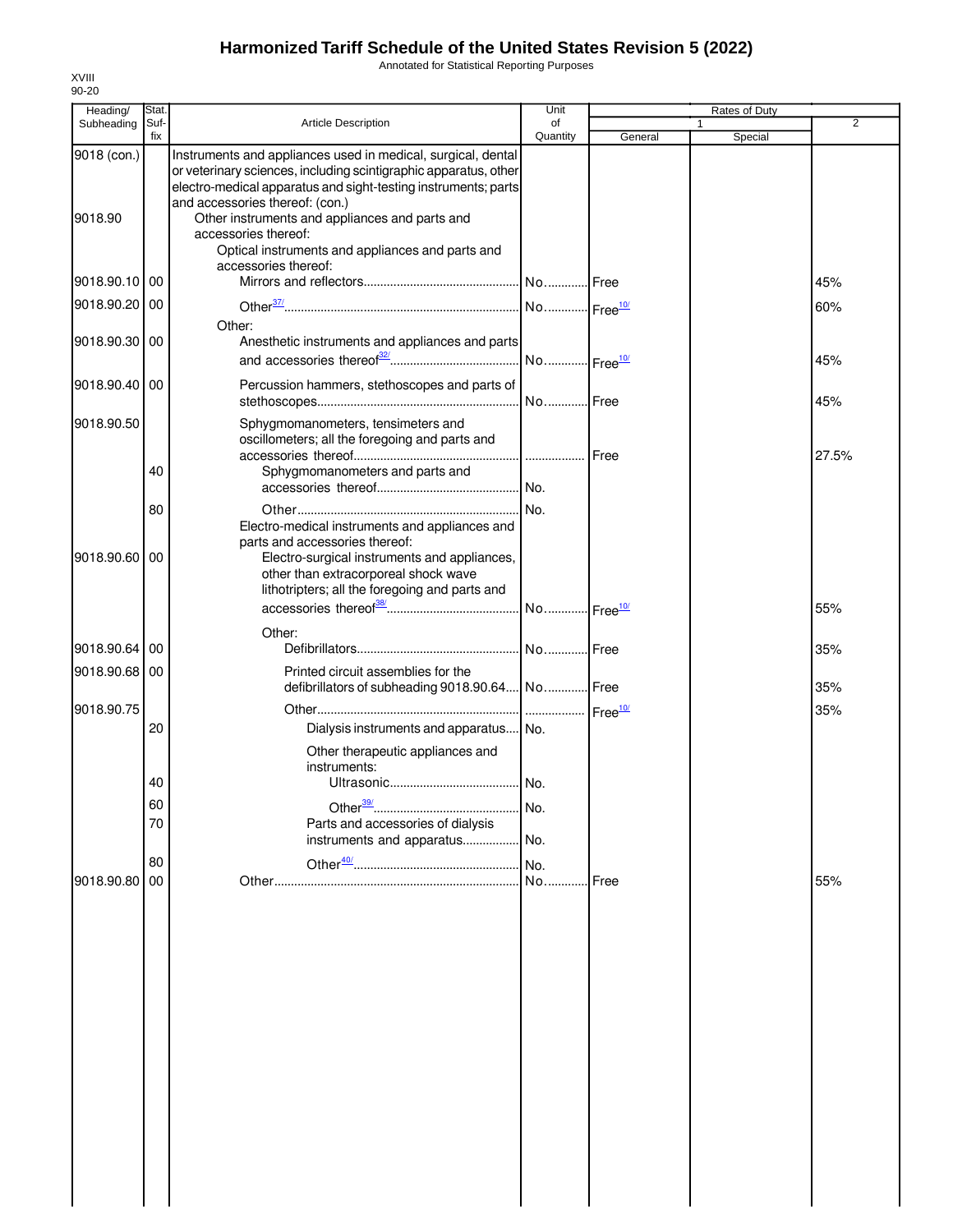Annotated for Statistical Reporting Purposes

| Heading/                    | Stat.       |                                                                                                                                                                                                                                                        | Unit                 |         | Rates of Duty                                                                     |       |
|-----------------------------|-------------|--------------------------------------------------------------------------------------------------------------------------------------------------------------------------------------------------------------------------------------------------------|----------------------|---------|-----------------------------------------------------------------------------------|-------|
| Subheading                  | Suf-<br>fix | <b>Article Description</b>                                                                                                                                                                                                                             | of<br>Quantity       | General | 1<br>Special                                                                      | 2     |
| 9019                        |             | Mechano-therapy appliances; massage apparatus;<br>psychological aptitude-testing apparatus; ozone therapy,<br>oxygen therapy, aerosol therapy, artificial respiration or other<br>therapeutic respiration apparatus; parts and accessories<br>thereof: |                      |         |                                                                                   |       |
| 9019.10                     |             | Mechano-therapy appliances; massage apparatus;<br>psychological aptitude-testing apparatus; parts and<br>accessories thereof:                                                                                                                          |                      |         |                                                                                   |       |
| 9019.10.20                  |             | Mechano-therapy appliances and massage apparatus;                                                                                                                                                                                                      |                      |         |                                                                                   | 35%   |
|                             | 10          | Massage apparatus:<br>Electrically operated:<br>Battery powered:                                                                                                                                                                                       |                      |         |                                                                                   |       |
|                             | 20          |                                                                                                                                                                                                                                                        |                      |         |                                                                                   |       |
|                             | 30          | Other:                                                                                                                                                                                                                                                 |                      |         |                                                                                   |       |
|                             | 35<br>45    |                                                                                                                                                                                                                                                        |                      |         |                                                                                   |       |
|                             | 50          |                                                                                                                                                                                                                                                        |                      |         |                                                                                   |       |
|                             | 90          | Other:                                                                                                                                                                                                                                                 |                      |         |                                                                                   |       |
| 9019.10.40                  | 00          | Electrically operated apparatus and parts                                                                                                                                                                                                              |                      |         |                                                                                   | 35%   |
| 9019.10.60 00<br>9019.20.00 | 00          | Ozone therapy, oxygen therapy, aerosol therapy, artificial<br>respiration or other therapeutic respiration apparatus; parts                                                                                                                            |                      |         |                                                                                   | 55%   |
| 9020.00                     |             | Other breathing appliances and gas masks, excluding<br>protective masks having neither mechanical parts nor<br>replaceable filters; parts and accessories thereof:                                                                                     |                      |         |                                                                                   | 35%   |
| 9020.00.40                  | 00          | Underwater breathing devices designed as a complete<br>unit to be carried on the person and not requiring                                                                                                                                              |                      |         |                                                                                   | 27.5% |
| 9020.00.60                  | 00          |                                                                                                                                                                                                                                                        |                      |         | Free (A, AU, BH, C,<br>CL, CO, D, E, IL,<br>JO, KR, MA, OM,<br>P, PA, PE, S, SG)  | 35%   |
| 9020.00.90 00               |             |                                                                                                                                                                                                                                                        | kg <mark>2.5%</mark> |         | Free (A, AU, BH, CL, 35%<br>CO, D, E, IL, JO,<br>KR, MA, OM, P,<br>PA, PE, S, SG) |       |
|                             |             |                                                                                                                                                                                                                                                        |                      |         |                                                                                   |       |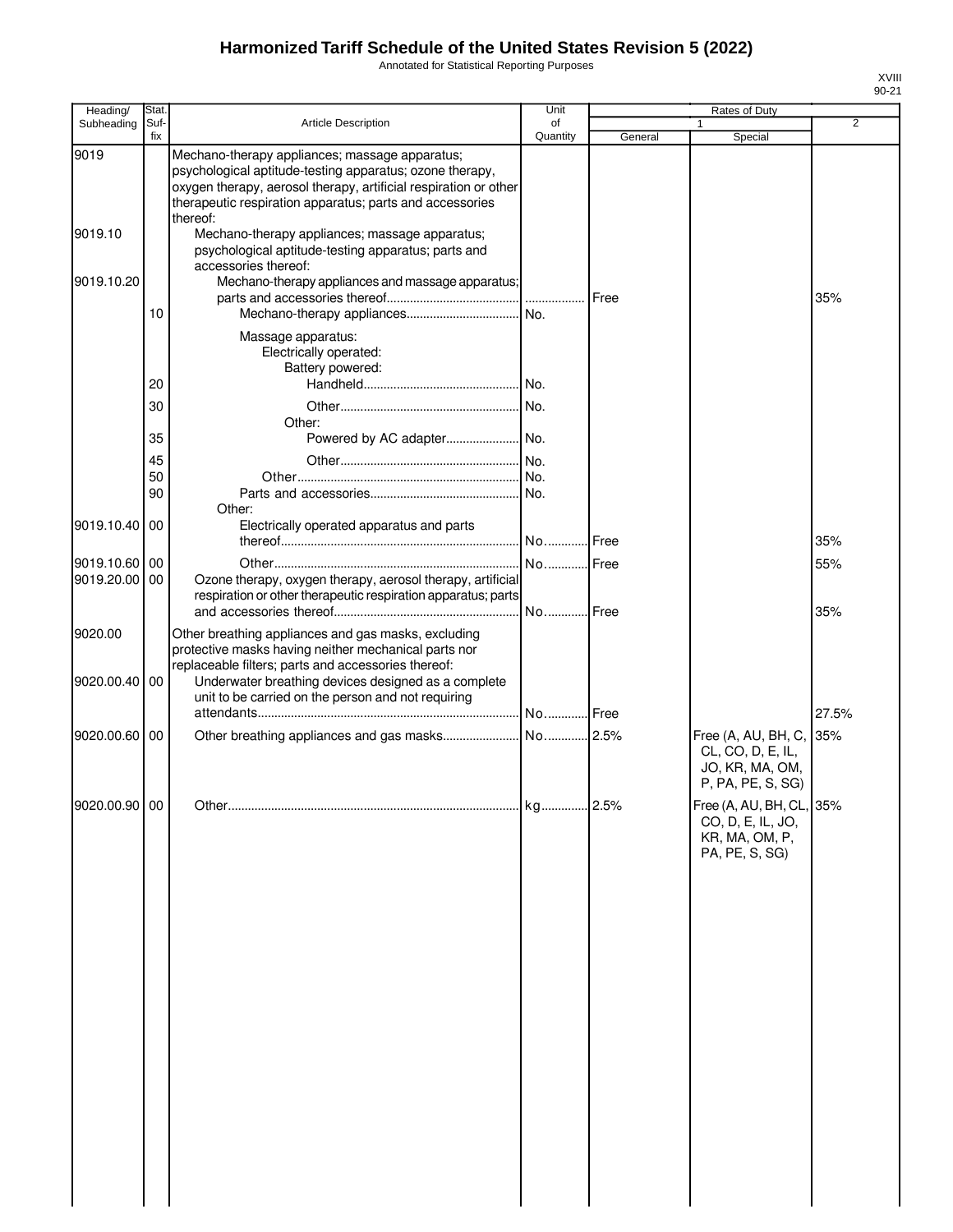Annotated for Statistical Reporting Purposes

| Heading/                               | Stat.       |                                                                                                                                                                                                                                                                                                                                                                             | Unit           |         | Rates of Duty |            |
|----------------------------------------|-------------|-----------------------------------------------------------------------------------------------------------------------------------------------------------------------------------------------------------------------------------------------------------------------------------------------------------------------------------------------------------------------------|----------------|---------|---------------|------------|
| Subheading                             | Suf-<br>fix | <b>Article Description</b>                                                                                                                                                                                                                                                                                                                                                  | of<br>Quantity | General | 1<br>Special  | 2          |
| 9021<br>9021.10.00                     |             | Orthopedic appliances, including crutches, surgical belts and<br>trusses; splints and other fracture appliances; artificial parts<br>of the body; hearing aids and other appliances which are worn<br>or carried, or implanted in the body, to compensate for a defect<br>or disability; parts and accessories thereof:<br>Orthopedic or fracture appliances, and parts and |                |         |               | 55%        |
|                                        | 50<br>90    | Bone plates, screws and nails, and other internal<br>Artificial teeth and dental fittings, and parts and                                                                                                                                                                                                                                                                    | No.            |         |               |            |
| 9021.21<br>9021.21.40                  | 00          | accessories thereof:<br>Artificial teeth and parts and accessories thereof:                                                                                                                                                                                                                                                                                                 |                |         |               | 20%        |
| 9021.21.80 00<br>9021.29<br>9021.29.40 | 00          | Other:                                                                                                                                                                                                                                                                                                                                                                      |                |         |               | 70%<br>20% |
| 9021.29.80 00                          |             | Other artificial parts of the body and parts and accessories<br>thereof:                                                                                                                                                                                                                                                                                                    |                |         |               | 70%        |
| 9021.31.00 00                          |             | Artificial joints and parts and accessories thereof No Free                                                                                                                                                                                                                                                                                                                 |                |         |               | 55%        |
| 9021.39.00 00                          |             |                                                                                                                                                                                                                                                                                                                                                                             |                |         |               | 40%        |
| 9021.40.00<br>9021.50.00 00            | 00          | Hearing aids, excluding parts and accessories thereof No Free<br>Pacemakers for stimulating heart muscles, excluding parts                                                                                                                                                                                                                                                  |                |         |               | 35%        |
|                                        |             |                                                                                                                                                                                                                                                                                                                                                                             |                |         |               | 35%        |
| 9021.90<br>9021.90.40                  | 40          | Other:<br>Parts and accessories for hearing aids and for                                                                                                                                                                                                                                                                                                                    |                |         |               | 35%        |
|                                        | 80          |                                                                                                                                                                                                                                                                                                                                                                             |                |         |               |            |
| 9021.90.81                             | 00          |                                                                                                                                                                                                                                                                                                                                                                             |                |         |               | 35%        |
|                                        |             |                                                                                                                                                                                                                                                                                                                                                                             |                |         |               |            |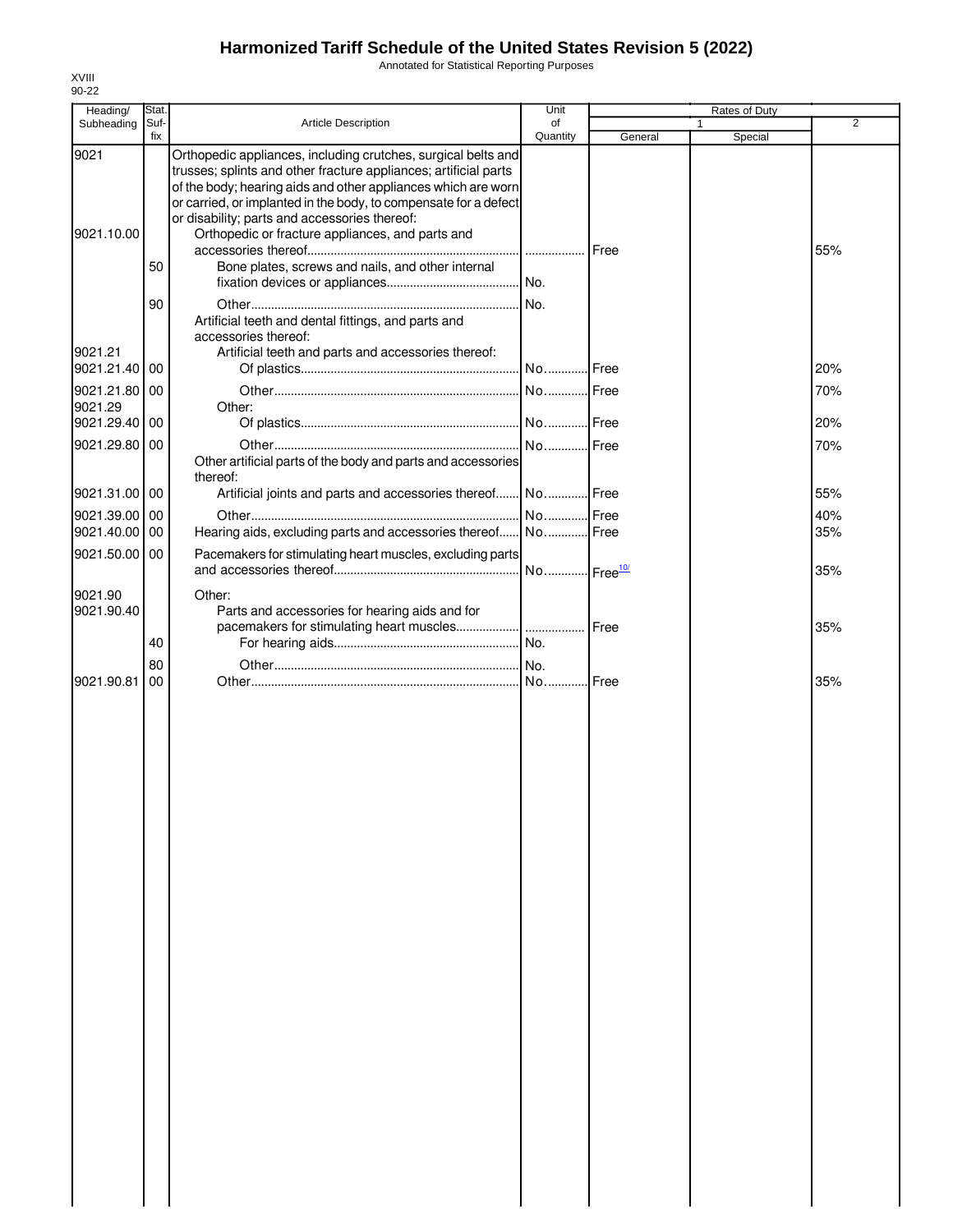Annotated for Statistical Reporting Purposes

| Heading/                 | Stat.       |                                                                                                                                                                                                                                                                                                                                                                                                                                                                                                                                                                                           | Unit           |                        | Rates of Duty                                                                                                                                        |     |
|--------------------------|-------------|-------------------------------------------------------------------------------------------------------------------------------------------------------------------------------------------------------------------------------------------------------------------------------------------------------------------------------------------------------------------------------------------------------------------------------------------------------------------------------------------------------------------------------------------------------------------------------------------|----------------|------------------------|------------------------------------------------------------------------------------------------------------------------------------------------------|-----|
| Subheading               | Suf-<br>fix | Article Description                                                                                                                                                                                                                                                                                                                                                                                                                                                                                                                                                                       | of<br>Quantity | General                | Special                                                                                                                                              | 2   |
| 9022                     |             | Apparatus based on the use of X-rays or of alpha, beta, gamma<br>or other ionizing radiations, whether or not for medical, surgical,<br>dental or veterinary uses, including radiography or radiotherapy<br>apparatus, X-ray tubes and other X-ray generators, high<br>tension generators, control panels and desks, screens,<br>examination or treatment tables, chairs and the like; parts and<br>accessories thereof:<br>Apparatus based on the use of X-rays, whether or not for<br>medical, surgical, dental or veterinary uses, including<br>radiography or radiotherapy apparatus: |                |                        |                                                                                                                                                      |     |
| 9022.12.00 00            |             |                                                                                                                                                                                                                                                                                                                                                                                                                                                                                                                                                                                           |                |                        |                                                                                                                                                      | 35% |
| 9022.13.00 00            |             |                                                                                                                                                                                                                                                                                                                                                                                                                                                                                                                                                                                           |                |                        |                                                                                                                                                      | 35% |
| 9022.14.00 00            |             | Other, for medical, surgical or veterinary uses <sup>42</sup> No Free <sup>10/</sup>                                                                                                                                                                                                                                                                                                                                                                                                                                                                                                      |                |                        |                                                                                                                                                      | 35% |
| 9022.19.00 00            |             |                                                                                                                                                                                                                                                                                                                                                                                                                                                                                                                                                                                           |                |                        |                                                                                                                                                      | 35% |
| 9022.21.00               | 00          | Apparatus based on the use of alpha, beta, gamma or<br>other ionizing radiations, whether or not for medical,<br>surgical, dental or veterinary uses, including radiography<br>or radiotherapy apparatus:<br>For medical, surgical, dental or veterinary uses No Free <sup>10/</sup>                                                                                                                                                                                                                                                                                                      |                |                        |                                                                                                                                                      | 35% |
| 9022.29                  |             | For other uses:                                                                                                                                                                                                                                                                                                                                                                                                                                                                                                                                                                           |                |                        |                                                                                                                                                      |     |
| 9022.29.40 00            |             |                                                                                                                                                                                                                                                                                                                                                                                                                                                                                                                                                                                           |                |                        |                                                                                                                                                      | 35% |
| 9022.29.80               | 00          |                                                                                                                                                                                                                                                                                                                                                                                                                                                                                                                                                                                           |                |                        |                                                                                                                                                      | 35% |
| 9022.30.00               | 00          |                                                                                                                                                                                                                                                                                                                                                                                                                                                                                                                                                                                           |                |                        |                                                                                                                                                      | 35% |
| 9022.90<br>9022.90.05 00 |             | Other, including parts and accessories:                                                                                                                                                                                                                                                                                                                                                                                                                                                                                                                                                   |                |                        |                                                                                                                                                      |     |
| 9022.90.15 00            |             |                                                                                                                                                                                                                                                                                                                                                                                                                                                                                                                                                                                           |                |                        | Free (A, AU, BH, CL, 35%<br>CO, D, E, IL, JO,<br>KR, MA, OM, P,<br>PA, PE, S, SG)<br>Free (A, AU, BH, CL, 35%<br>CO, D, E, IL, JO,<br>KR, MA, OM, P, |     |
| 9022.90.25               | 00          | Other:                                                                                                                                                                                                                                                                                                                                                                                                                                                                                                                                                                                    |                |                        | PA, PE, S, SG)<br>Free (A, AU, BH, CL, 35%<br>CO, D, E, IL, JO,<br>KR, MA, OM, P,                                                                    |     |
|                          |             | Parts and accessories:                                                                                                                                                                                                                                                                                                                                                                                                                                                                                                                                                                    |                |                        | PA, PE, S, SG)                                                                                                                                       |     |
| 9022.90.40 00            |             |                                                                                                                                                                                                                                                                                                                                                                                                                                                                                                                                                                                           |                |                        | Free (A, AU, BH, CL, 35%<br>CO, D, E, IL, JO,<br>KR, MA, OM, P,<br>PA, PE, S, SG)                                                                    |     |
| 9022.90.60 00            |             | Other:<br>Of apparatus based on the use of                                                                                                                                                                                                                                                                                                                                                                                                                                                                                                                                                |                |                        |                                                                                                                                                      |     |
|                          |             |                                                                                                                                                                                                                                                                                                                                                                                                                                                                                                                                                                                           |                |                        |                                                                                                                                                      | 35% |
| 9022.90.70 00            |             |                                                                                                                                                                                                                                                                                                                                                                                                                                                                                                                                                                                           |                |                        | Free (A, AU, B, BH,<br>CL, CO, D, E, IL,<br>JO, KR, MA, OM,<br>P, PA, PE, S, SG)                                                                     | 35% |
| 9022.90.95 00            |             |                                                                                                                                                                                                                                                                                                                                                                                                                                                                                                                                                                                           | No             | $1.4\%$ <sup>10/</sup> | Free (A, AU, BH, CL, 35%<br>CO, D, E, IL, JO,<br>KR, MA, OM, P,<br>PA, PE, S, SG)                                                                    |     |
|                          |             |                                                                                                                                                                                                                                                                                                                                                                                                                                                                                                                                                                                           |                |                        |                                                                                                                                                      |     |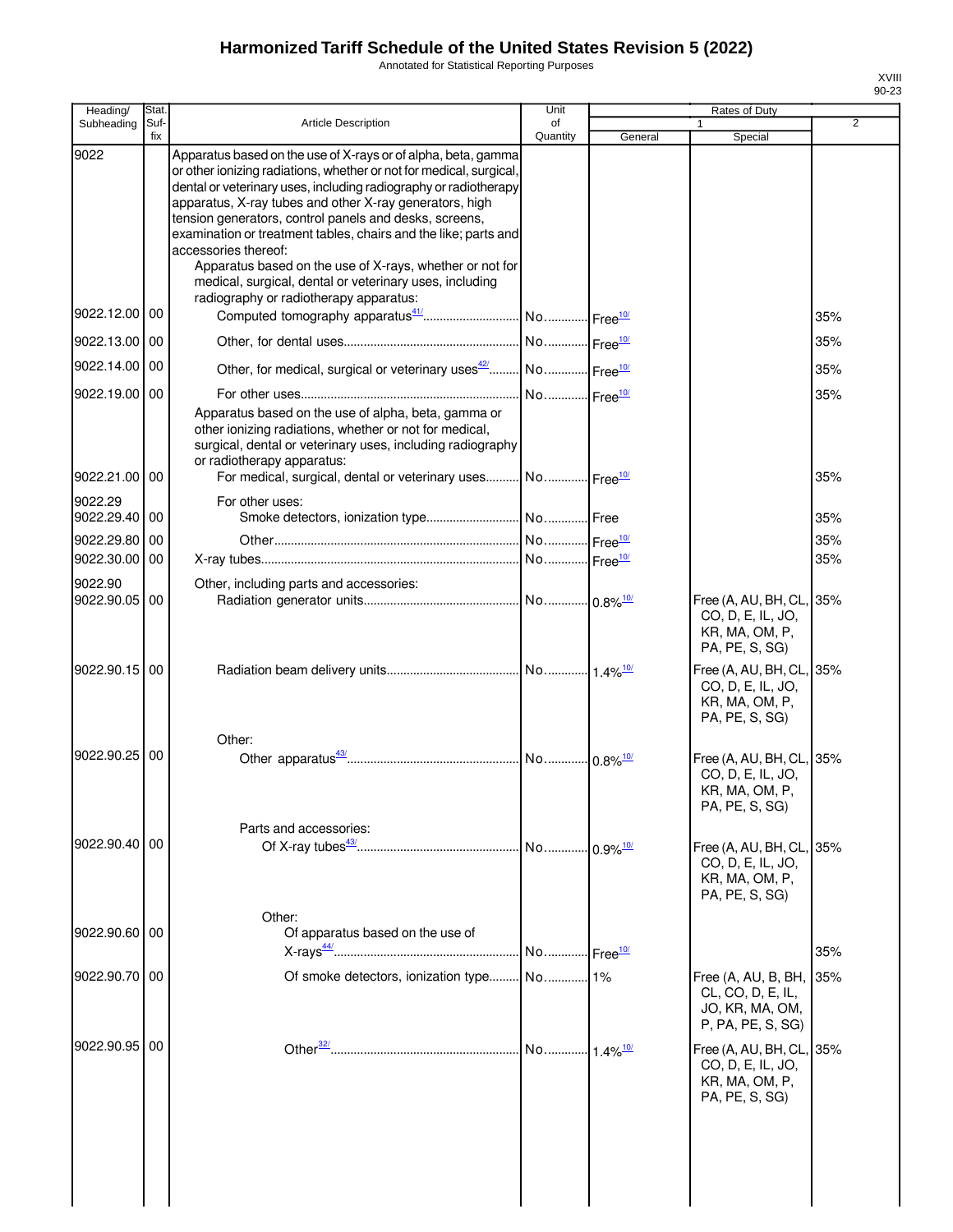Annotated for Statistical Reporting Purposes

| Heading/                 | Stat.       |                                                                                                                                                                                                                                                                                                                                      | Unit           |         | Rates of Duty |      |
|--------------------------|-------------|--------------------------------------------------------------------------------------------------------------------------------------------------------------------------------------------------------------------------------------------------------------------------------------------------------------------------------------|----------------|---------|---------------|------|
| Subheading               | Suf-<br>fix | <b>Article Description</b>                                                                                                                                                                                                                                                                                                           | of<br>Quantity | General | Special       | 2    |
| 9023.00.00               | 00          | Instruments, apparatus and models, designed for<br>demonstrational purposes (for example, in education or<br>exhibitions), unsuitable for other uses, and parts and                                                                                                                                                                  |                |         |               | Free |
| 9024                     |             | Machines and appliances for testing the hardness, strength,<br>compressibility, elasticity or other mechanical properties of<br>materials (for example, metals, wood, textiles, paper, plastics),<br>and parts and accessories thereof:                                                                                              |                |         |               |      |
| 9024.10.00 00            |             |                                                                                                                                                                                                                                                                                                                                      |                |         |               | 40%  |
| 9024.80.00 00            |             |                                                                                                                                                                                                                                                                                                                                      |                |         |               | 40%  |
| 9024.90.00               |             |                                                                                                                                                                                                                                                                                                                                      |                |         |               | 40%  |
|                          | 40          | Of machines and appliances for testing metals kg                                                                                                                                                                                                                                                                                     |                |         |               |      |
|                          | 80          |                                                                                                                                                                                                                                                                                                                                      |                |         |               |      |
| 9025<br>9025.11          |             | Hydrometers and similar floating instruments, thermometers,<br>pyrometers, barometers, hygrometers and psychrometers,<br>recording or not, and any combination of these instruments;<br>parts and accessories thereof:<br>Thermometers and pyrometers, not combined with other<br>instruments:<br>Liquid-filled, for direct reading: |                |         |               |      |
| 9025.11.20 00            |             |                                                                                                                                                                                                                                                                                                                                      |                |         |               | 85%  |
| 9025.11.40 00<br>9025.19 |             | Other:                                                                                                                                                                                                                                                                                                                               |                |         |               | 85%  |
| 9025.19.40 00            |             |                                                                                                                                                                                                                                                                                                                                      |                |         |               | 45%  |
| 9025.19.80               |             |                                                                                                                                                                                                                                                                                                                                      |                |         |               | 40%  |
|                          | 10          | Clinical<br>Infrared thermometers of a kind described<br>in statistical note 2 of this chapter $46$ No.                                                                                                                                                                                                                              |                |         |               |      |
|                          | 20          |                                                                                                                                                                                                                                                                                                                                      |                |         |               |      |
|                          |             | Other                                                                                                                                                                                                                                                                                                                                |                |         |               |      |
|                          | 60          |                                                                                                                                                                                                                                                                                                                                      |                |         |               |      |
|                          | 85          |                                                                                                                                                                                                                                                                                                                                      |                |         |               |      |
|                          |             |                                                                                                                                                                                                                                                                                                                                      |                |         |               |      |
|                          |             |                                                                                                                                                                                                                                                                                                                                      |                |         |               |      |
|                          |             |                                                                                                                                                                                                                                                                                                                                      |                |         |               |      |
|                          |             |                                                                                                                                                                                                                                                                                                                                      |                |         |               |      |
|                          |             |                                                                                                                                                                                                                                                                                                                                      |                |         |               |      |
|                          |             |                                                                                                                                                                                                                                                                                                                                      |                |         |               |      |
|                          |             |                                                                                                                                                                                                                                                                                                                                      |                |         |               |      |
|                          |             |                                                                                                                                                                                                                                                                                                                                      |                |         |               |      |
|                          |             |                                                                                                                                                                                                                                                                                                                                      |                |         |               |      |
|                          |             |                                                                                                                                                                                                                                                                                                                                      |                |         |               |      |
|                          |             |                                                                                                                                                                                                                                                                                                                                      |                |         |               |      |
|                          |             |                                                                                                                                                                                                                                                                                                                                      |                |         |               |      |
|                          |             |                                                                                                                                                                                                                                                                                                                                      |                |         |               |      |
|                          |             |                                                                                                                                                                                                                                                                                                                                      |                |         |               |      |
|                          |             |                                                                                                                                                                                                                                                                                                                                      |                |         |               |      |
|                          |             |                                                                                                                                                                                                                                                                                                                                      |                |         |               |      |
|                          |             |                                                                                                                                                                                                                                                                                                                                      |                |         |               |      |
|                          |             |                                                                                                                                                                                                                                                                                                                                      |                |         |               |      |
|                          |             |                                                                                                                                                                                                                                                                                                                                      |                |         |               |      |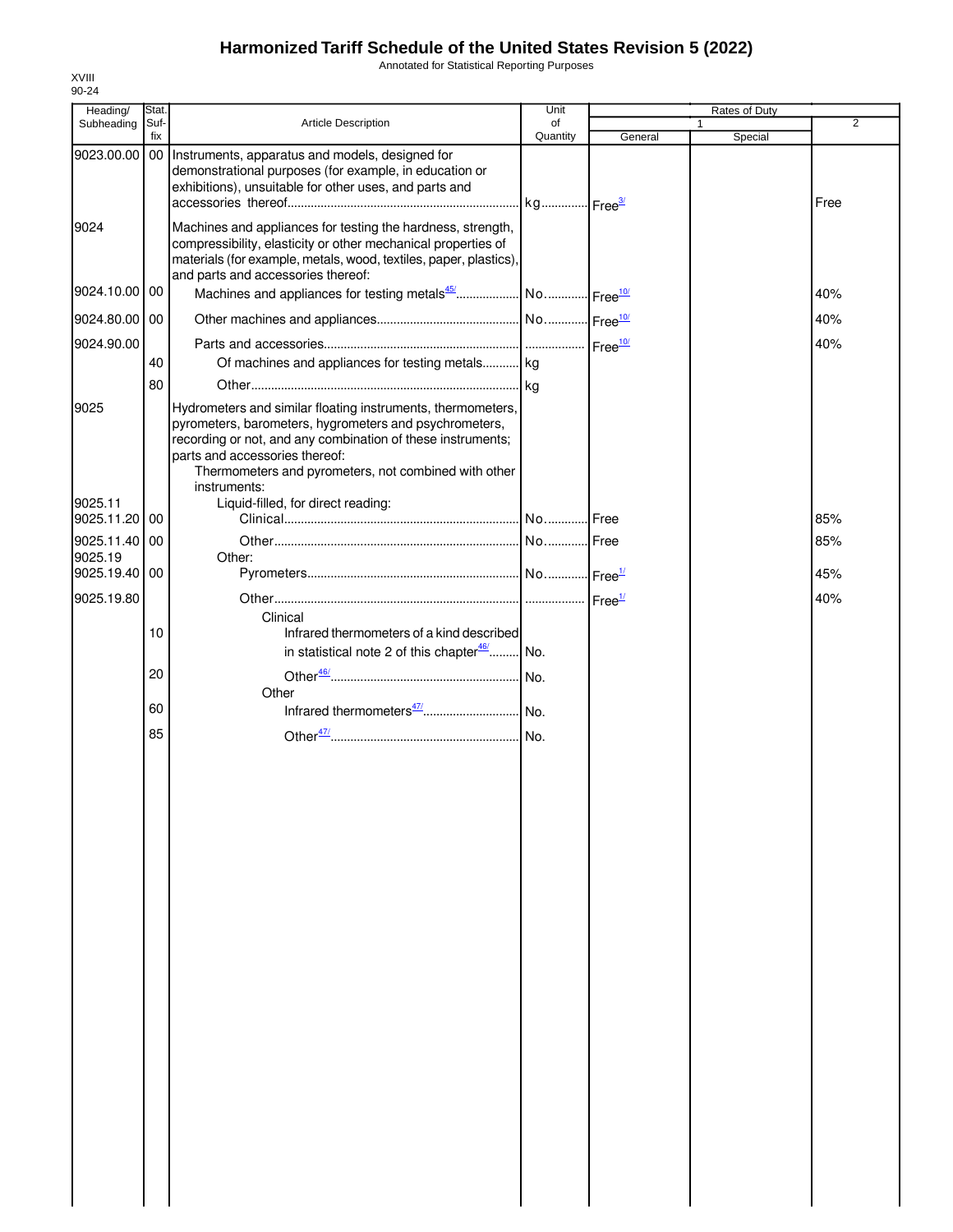Annotated for Statistical Reporting Purposes

| Heading/                                | Stat            |                                                                                                                                                                                                                                                     | Unit           |                     |                                                                                      |                                                                                      |
|-----------------------------------------|-----------------|-----------------------------------------------------------------------------------------------------------------------------------------------------------------------------------------------------------------------------------------------------|----------------|---------------------|--------------------------------------------------------------------------------------|--------------------------------------------------------------------------------------|
| Subheading                              | Suf-<br>fix     | Article Description                                                                                                                                                                                                                                 | of<br>Quantity | General             | 1<br>Special                                                                         | $\overline{2}$                                                                       |
| 9025 (con.)<br>9025.80<br>9025.80.10 00 |                 | Hydrometers and similar floating instruments, thermometers,<br>pyrometers, barometers, hygrometers and psychrometers,<br>recording or not, and any combination of these instruments;<br>parts and accessories thereof: (con.)<br>Other instruments: |                |                     | Free (A, AU, BH, C,<br>CL, CO, D, E, IL,<br>JO, KR, MA, OM,<br>P, PA, PE, S, SG)     | 40%                                                                                  |
| 9025.80.15 00                           |                 | Other:<br>Barometers, not combined with other                                                                                                                                                                                                       |                | $1\%^{\frac{3}{2}}$ | Free (A, AU, BH, C, 40%<br>CL, CO, D, E, IL,<br>JO, KR, MA, OM,<br>P, PA, PE, S, SG) |                                                                                      |
| 9025.80.20                              | 00              | Hydrometers and similar floating instruments,<br>whether or not incorporating a thermometer,                                                                                                                                                        |                |                     | Free (A, AU, BH, C, 85%<br>CL, CO, D, E, IL,<br>JO, KR, MA, OM,<br>P, PA, PE, S, SG) |                                                                                      |
| 9025.80.35                              | $\overline{00}$ | Hygrometers and psychrometers,                                                                                                                                                                                                                      |                |                     | Free (A, AU, BH, C, 45%<br>CL, CO, D, E, IL,<br>JO, KR, MA, OM,<br>P, PA, PE, S, SG) |                                                                                      |
| 9025.80.40 00                           |                 | Thermographs, barographs, hygrographs and                                                                                                                                                                                                           |                |                     | Free (A, AU, BH, C, 35%<br>CL, CO, D, E, IL,<br>JO, KR, MA, OM,<br>P, PA, PE, S, SG) |                                                                                      |
| 9025.80.50 00                           |                 |                                                                                                                                                                                                                                                     |                |                     | Free (A, AU, BH, C, 50%<br>CL, CO, D, E, IL,<br>JO, KR, MA, OM,<br>P, PA, PE, S, SG) |                                                                                      |
| 9025.90.06 00                           |                 |                                                                                                                                                                                                                                                     |                |                     |                                                                                      | The rate<br>applicable to<br>the article of<br>which it is a<br>part or<br>accessory |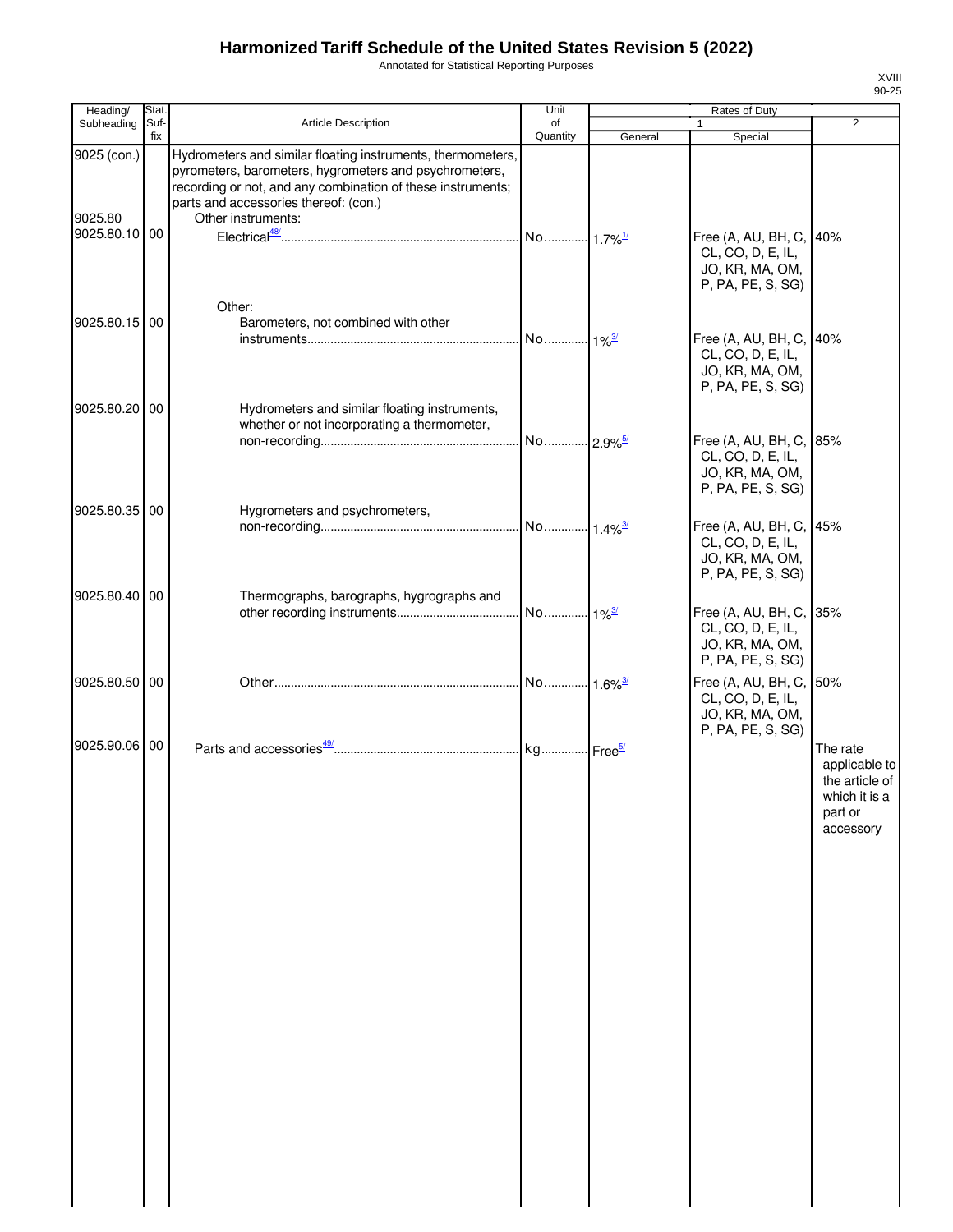Annotated for Statistical Reporting Purposes

| Stat.         |                                                                                                                                                                                                                                                                                                                                                                        | Unit                                                                                                                           |         | Rates of Duty |                       |
|---------------|------------------------------------------------------------------------------------------------------------------------------------------------------------------------------------------------------------------------------------------------------------------------------------------------------------------------------------------------------------------------|--------------------------------------------------------------------------------------------------------------------------------|---------|---------------|-----------------------|
| fix           |                                                                                                                                                                                                                                                                                                                                                                        | Quantity                                                                                                                       | General | 1             | $\overline{2}$        |
|               | Instruments and apparatus for measuring or checking the flow,<br>level, pressure or other variables of liquids or gases (for<br>example, flow meters, level gauges, manometers, heat meters),<br>excluding instruments and apparatus of heading 9014, 9015,<br>9028 or 9032; parts and accessories thereof:<br>For measuring or checking the flow or level of liquids: |                                                                                                                                |         |               | 40%                   |
|               |                                                                                                                                                                                                                                                                                                                                                                        |                                                                                                                                |         |               |                       |
|               |                                                                                                                                                                                                                                                                                                                                                                        |                                                                                                                                |         |               |                       |
|               |                                                                                                                                                                                                                                                                                                                                                                        |                                                                                                                                |         |               |                       |
| 9026.10.40 00 |                                                                                                                                                                                                                                                                                                                                                                        |                                                                                                                                |         |               | $$4.50$ each +<br>65% |
|               |                                                                                                                                                                                                                                                                                                                                                                        |                                                                                                                                |         |               | 35%                   |
|               | For measuring or checking pressure:                                                                                                                                                                                                                                                                                                                                    |                                                                                                                                |         |               |                       |
| 9026.20.40 00 |                                                                                                                                                                                                                                                                                                                                                                        |                                                                                                                                |         |               | 40%                   |
|               |                                                                                                                                                                                                                                                                                                                                                                        |                                                                                                                                |         |               | 35%                   |
|               |                                                                                                                                                                                                                                                                                                                                                                        |                                                                                                                                |         |               |                       |
| 9026.80.20 00 |                                                                                                                                                                                                                                                                                                                                                                        |                                                                                                                                |         |               | 40%                   |
|               |                                                                                                                                                                                                                                                                                                                                                                        |                                                                                                                                |         |               |                       |
|               |                                                                                                                                                                                                                                                                                                                                                                        |                                                                                                                                |         |               | $$4.50$ each +<br>65% |
| 9026.80.60 00 |                                                                                                                                                                                                                                                                                                                                                                        |                                                                                                                                |         |               | 35%                   |
|               | Parts and accessories:                                                                                                                                                                                                                                                                                                                                                 |                                                                                                                                |         |               |                       |
|               |                                                                                                                                                                                                                                                                                                                                                                        |                                                                                                                                |         |               | 40%                   |
| 9026.90.40 00 | Other:<br>Of flow meters, heat meters incorporating liquid                                                                                                                                                                                                                                                                                                             |                                                                                                                                |         |               | 65%                   |
|               |                                                                                                                                                                                                                                                                                                                                                                        |                                                                                                                                |         |               |                       |
| 9026.90.60 00 |                                                                                                                                                                                                                                                                                                                                                                        |                                                                                                                                |         |               | 35%                   |
|               |                                                                                                                                                                                                                                                                                                                                                                        |                                                                                                                                |         |               |                       |
|               | Suf-<br>40<br>80<br>9026.10.60 00<br>9026.20.80 00<br>9026.80.40 00<br>9026.90.20 00                                                                                                                                                                                                                                                                                   | Article Description<br>Other:<br>Other instruments and apparatus:<br>Other:<br>Heat meters incorporating liquid supply meters, | of      |               | Special               |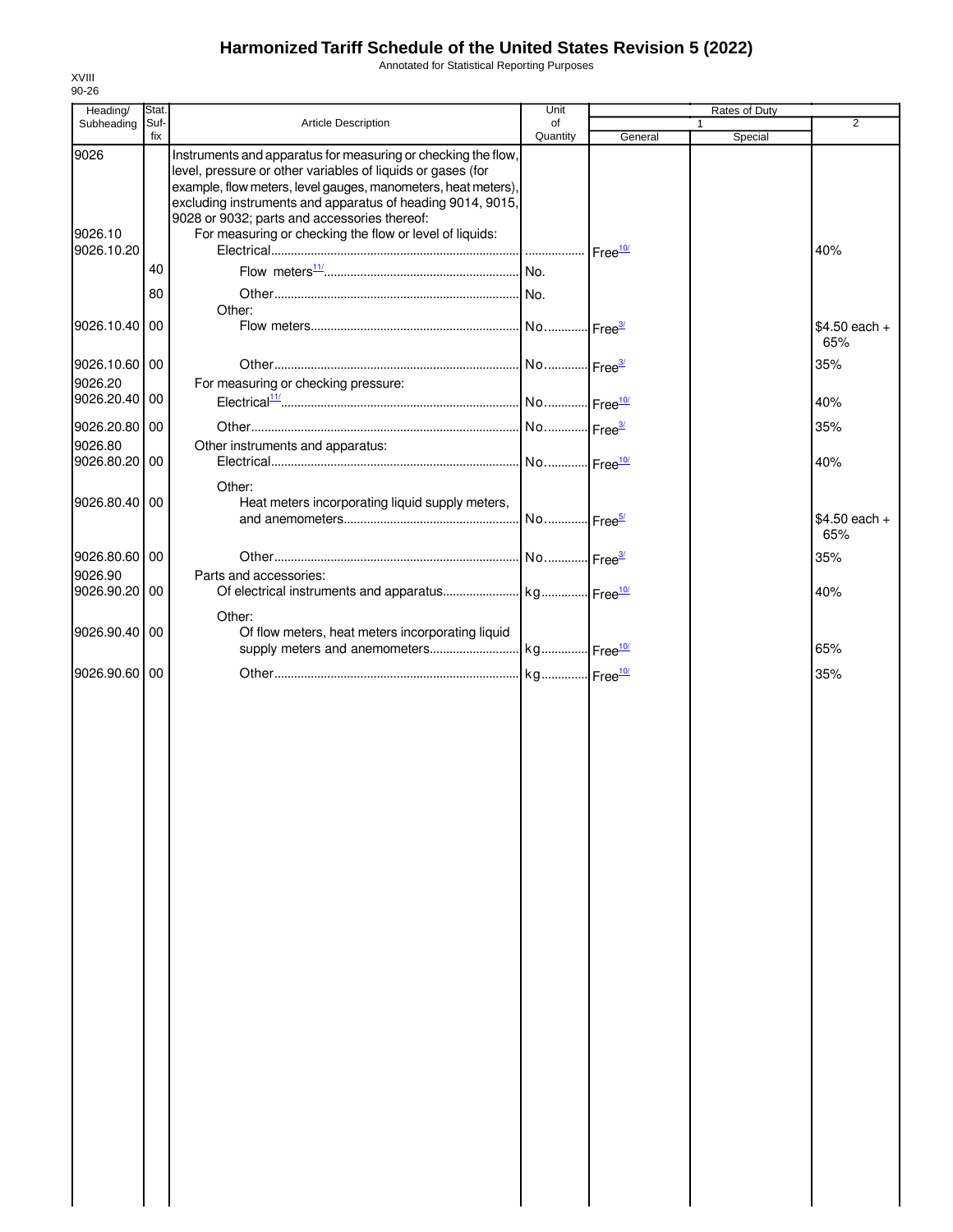Annotated for Statistical Reporting Purposes

| Heading/              | Stat.       |                                                                                                                                                                                                                                                                                                                                                                                                                                                               | Unit           |                    | Rates of Duty                                                                       |                |
|-----------------------|-------------|---------------------------------------------------------------------------------------------------------------------------------------------------------------------------------------------------------------------------------------------------------------------------------------------------------------------------------------------------------------------------------------------------------------------------------------------------------------|----------------|--------------------|-------------------------------------------------------------------------------------|----------------|
| Subheading            | Suf-<br>fix | <b>Article Description</b>                                                                                                                                                                                                                                                                                                                                                                                                                                    | of<br>Quantity | General            | 1<br>Special                                                                        | $\overline{2}$ |
| 9027                  |             | Instruments and apparatus for physical or chemical analysis<br>(for example, polarimeters, refractometers, spectrometers,<br>gas or smoke analysis apparatus); instruments and apparatus<br>for measuring or checking viscosity, porosity, expansion,<br>surface tension or the like; instruments and apparatus for<br>measuring or checking quantities of heat, sound or light<br>(including exposure meters); microtomes; parts and<br>accessories thereof: |                |                    |                                                                                     |                |
| 9027.10<br>9027.10.20 | 00          | Gas or smoke analysis apparatus:                                                                                                                                                                                                                                                                                                                                                                                                                              |                |                    |                                                                                     | 40%            |
| 9027.10.40            | 00          | Other:                                                                                                                                                                                                                                                                                                                                                                                                                                                        |                |                    |                                                                                     | 50%            |
| 9027.10.60            | 00          |                                                                                                                                                                                                                                                                                                                                                                                                                                                               |                |                    |                                                                                     | 40%            |
| 9027.20<br>9027.20.50 |             | Chromatographs and electrophoresis instruments:                                                                                                                                                                                                                                                                                                                                                                                                               |                |                    |                                                                                     | 40%            |
|                       | 30          |                                                                                                                                                                                                                                                                                                                                                                                                                                                               |                |                    |                                                                                     |                |
|                       | 50          |                                                                                                                                                                                                                                                                                                                                                                                                                                                               |                |                    |                                                                                     |                |
|                       | 60<br>80    |                                                                                                                                                                                                                                                                                                                                                                                                                                                               |                |                    |                                                                                     |                |
| 9027.20.80            |             |                                                                                                                                                                                                                                                                                                                                                                                                                                                               |                |                    |                                                                                     | 40%            |
|                       | 30          |                                                                                                                                                                                                                                                                                                                                                                                                                                                               |                |                    |                                                                                     |                |
|                       | 60          |                                                                                                                                                                                                                                                                                                                                                                                                                                                               |                |                    |                                                                                     |                |
| 9027.30               | 90          | Spectrometers, spectrophotometers and spectrographs<br>using optical radiations (ultraviolet, visible, infrared):                                                                                                                                                                                                                                                                                                                                             |                |                    |                                                                                     |                |
| 9027.30.40            |             |                                                                                                                                                                                                                                                                                                                                                                                                                                                               |                |                    |                                                                                     | 40%            |
|                       | 40          |                                                                                                                                                                                                                                                                                                                                                                                                                                                               |                |                    |                                                                                     |                |
| 9027.30.80            | 80          |                                                                                                                                                                                                                                                                                                                                                                                                                                                               |                |                    |                                                                                     | 50%            |
|                       | 20          |                                                                                                                                                                                                                                                                                                                                                                                                                                                               |                |                    |                                                                                     |                |
| 9027.50               | 80          | Other instruments and apparatus using optical radiations<br>(ultraviolet, visible, infrared):                                                                                                                                                                                                                                                                                                                                                                 |                |                    |                                                                                     |                |
| 9027.50.10            | 00          |                                                                                                                                                                                                                                                                                                                                                                                                                                                               |                |                    | Free (A, AU, BH, CL, 27.5%<br>CO, D, E, IL, JO,<br>KR, MA, OM, P,<br>PA, PE, S, SG) |                |
|                       |             | Other:                                                                                                                                                                                                                                                                                                                                                                                                                                                        |                |                    |                                                                                     |                |
| 9027.50.40            | 15          |                                                                                                                                                                                                                                                                                                                                                                                                                                                               |                | Free <sup>10</sup> |                                                                                     | 40%            |
|                       |             | Chemical analysis instruments and                                                                                                                                                                                                                                                                                                                                                                                                                             |                |                    |                                                                                     |                |
|                       | 20          | Thermal analysis instruments and                                                                                                                                                                                                                                                                                                                                                                                                                              |                |                    |                                                                                     |                |
|                       | 50          |                                                                                                                                                                                                                                                                                                                                                                                                                                                               |                |                    |                                                                                     |                |
|                       | 60          |                                                                                                                                                                                                                                                                                                                                                                                                                                                               |                |                    |                                                                                     |                |
| 9027.50.80            | 15          | Chemical analysis instruments and                                                                                                                                                                                                                                                                                                                                                                                                                             |                | Free <sup>10</sup> |                                                                                     | 50%            |
|                       | 20          | Thermal analysis instruments and                                                                                                                                                                                                                                                                                                                                                                                                                              |                |                    |                                                                                     |                |
|                       | 60          |                                                                                                                                                                                                                                                                                                                                                                                                                                                               |                |                    |                                                                                     |                |
|                       |             |                                                                                                                                                                                                                                                                                                                                                                                                                                                               |                |                    |                                                                                     |                |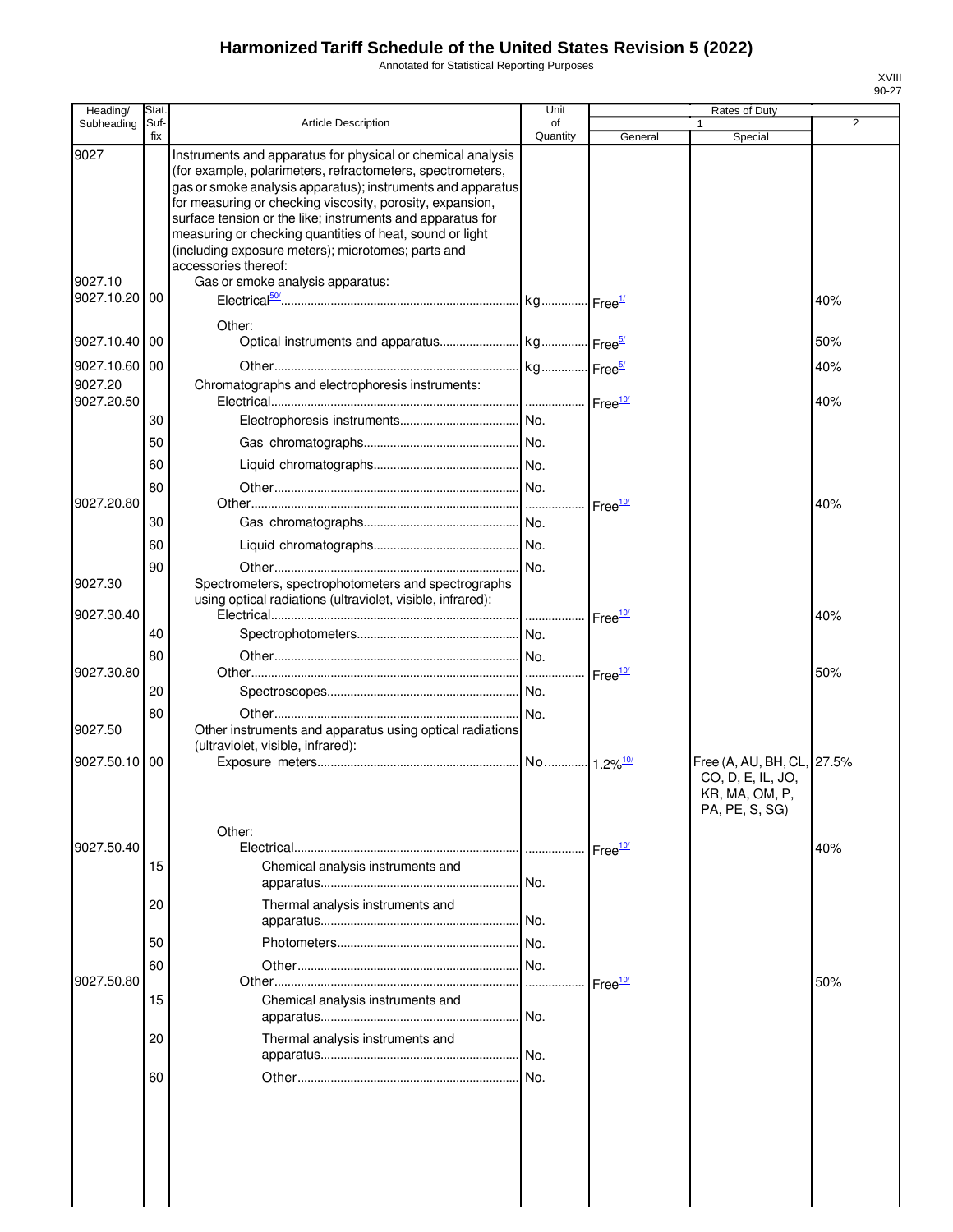Annotated for Statistical Reporting Purposes

| Heading/      | Stat.       |                                                                                                                                                                                                                                                                                                                                                                                                                                                                                                          | Unit                   |                    | Rates of Duty |                |
|---------------|-------------|----------------------------------------------------------------------------------------------------------------------------------------------------------------------------------------------------------------------------------------------------------------------------------------------------------------------------------------------------------------------------------------------------------------------------------------------------------------------------------------------------------|------------------------|--------------------|---------------|----------------|
| Subheading    | Suf-<br>fix | Article Description                                                                                                                                                                                                                                                                                                                                                                                                                                                                                      | of<br>Quantity         | General            | 1<br>Special  | $\overline{2}$ |
| 9027 (con.)   |             | Instruments and apparatus for physical or chemical analysis<br>(for example, polarimeters, refractometers, spectrometers,<br>gas or smoke analysis apparatus); instruments and apparatus<br>for measuring or checking viscosity, porosity, expansion,<br>surface tension or the like; instruments and apparatus for<br>measuring or checking quantities of heat, sound or light<br>(including exposure meters); microtomes; parts and<br>accessories thereof: (con.)<br>Other instruments and apparatus: |                        |                    |               |                |
| 9027.81.00 00 |             |                                                                                                                                                                                                                                                                                                                                                                                                                                                                                                          | No Free <sup>10/</sup> |                    |               | 40%            |
| 9027.89       |             | Other:                                                                                                                                                                                                                                                                                                                                                                                                                                                                                                   |                        |                    |               |                |
| 9027.89.25    | 00          | Nuclear magnetic resonance instruments No Free <sup>10/</sup>                                                                                                                                                                                                                                                                                                                                                                                                                                            |                        |                    |               | 40%            |
|               |             | Other:                                                                                                                                                                                                                                                                                                                                                                                                                                                                                                   |                        |                    |               |                |
| 9027.89.45    |             |                                                                                                                                                                                                                                                                                                                                                                                                                                                                                                          |                        |                    |               | 40%            |
|               | 30          | Chemical analysis instruments and                                                                                                                                                                                                                                                                                                                                                                                                                                                                        | . kg                   |                    |               |                |
|               | 60          | Physical analysis instruments and                                                                                                                                                                                                                                                                                                                                                                                                                                                                        |                        |                    |               |                |
|               |             |                                                                                                                                                                                                                                                                                                                                                                                                                                                                                                          |                        |                    |               |                |
|               | 90          |                                                                                                                                                                                                                                                                                                                                                                                                                                                                                                          | . kg                   |                    |               |                |
| 9027.89.80    |             |                                                                                                                                                                                                                                                                                                                                                                                                                                                                                                          |                        | Free <sup>10</sup> |               | 40%            |
|               | 30          | Chemical analysis instruments and                                                                                                                                                                                                                                                                                                                                                                                                                                                                        | kg                     |                    |               |                |
|               | 60          | Physical analysis instruments and                                                                                                                                                                                                                                                                                                                                                                                                                                                                        |                        |                    |               |                |
|               |             |                                                                                                                                                                                                                                                                                                                                                                                                                                                                                                          | . kg                   |                    |               |                |
|               | 90          |                                                                                                                                                                                                                                                                                                                                                                                                                                                                                                          | kg                     |                    |               |                |
|               |             |                                                                                                                                                                                                                                                                                                                                                                                                                                                                                                          |                        |                    |               |                |
|               |             |                                                                                                                                                                                                                                                                                                                                                                                                                                                                                                          |                        |                    |               |                |
|               |             |                                                                                                                                                                                                                                                                                                                                                                                                                                                                                                          |                        |                    |               |                |
|               |             |                                                                                                                                                                                                                                                                                                                                                                                                                                                                                                          |                        |                    |               |                |
|               |             |                                                                                                                                                                                                                                                                                                                                                                                                                                                                                                          |                        |                    |               |                |
|               |             |                                                                                                                                                                                                                                                                                                                                                                                                                                                                                                          |                        |                    |               |                |
|               |             |                                                                                                                                                                                                                                                                                                                                                                                                                                                                                                          |                        |                    |               |                |
|               |             |                                                                                                                                                                                                                                                                                                                                                                                                                                                                                                          |                        |                    |               |                |
|               |             |                                                                                                                                                                                                                                                                                                                                                                                                                                                                                                          |                        |                    |               |                |
|               |             |                                                                                                                                                                                                                                                                                                                                                                                                                                                                                                          |                        |                    |               |                |
|               |             |                                                                                                                                                                                                                                                                                                                                                                                                                                                                                                          |                        |                    |               |                |
|               |             |                                                                                                                                                                                                                                                                                                                                                                                                                                                                                                          |                        |                    |               |                |
|               |             |                                                                                                                                                                                                                                                                                                                                                                                                                                                                                                          |                        |                    |               |                |
|               |             |                                                                                                                                                                                                                                                                                                                                                                                                                                                                                                          |                        |                    |               |                |
|               |             |                                                                                                                                                                                                                                                                                                                                                                                                                                                                                                          |                        |                    |               |                |
|               |             |                                                                                                                                                                                                                                                                                                                                                                                                                                                                                                          |                        |                    |               |                |
|               |             |                                                                                                                                                                                                                                                                                                                                                                                                                                                                                                          |                        |                    |               |                |
|               |             |                                                                                                                                                                                                                                                                                                                                                                                                                                                                                                          |                        |                    |               |                |
|               |             |                                                                                                                                                                                                                                                                                                                                                                                                                                                                                                          |                        |                    |               |                |
|               |             |                                                                                                                                                                                                                                                                                                                                                                                                                                                                                                          |                        |                    |               |                |
|               |             |                                                                                                                                                                                                                                                                                                                                                                                                                                                                                                          |                        |                    |               |                |
|               |             |                                                                                                                                                                                                                                                                                                                                                                                                                                                                                                          |                        |                    |               |                |
|               |             |                                                                                                                                                                                                                                                                                                                                                                                                                                                                                                          |                        |                    |               |                |
|               |             |                                                                                                                                                                                                                                                                                                                                                                                                                                                                                                          |                        |                    |               |                |
|               |             |                                                                                                                                                                                                                                                                                                                                                                                                                                                                                                          |                        |                    |               |                |
|               |             |                                                                                                                                                                                                                                                                                                                                                                                                                                                                                                          |                        |                    |               |                |
|               |             |                                                                                                                                                                                                                                                                                                                                                                                                                                                                                                          |                        |                    |               |                |
|               |             |                                                                                                                                                                                                                                                                                                                                                                                                                                                                                                          |                        |                    |               |                |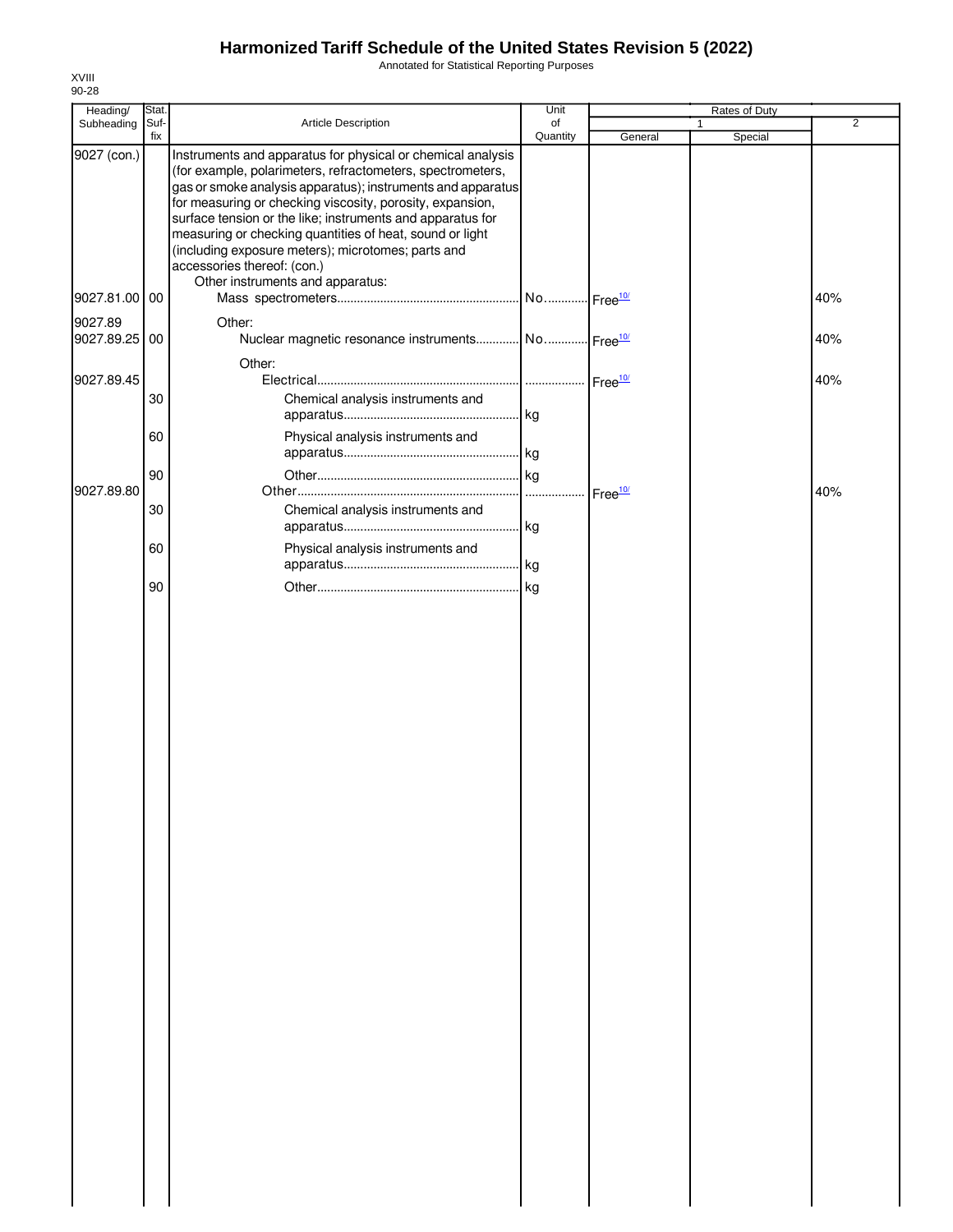Annotated for Statistical Reporting Purposes

| Heading/                 | Stat.       |                                                                                                                                                                                                                                                                                                                                                                                                                                                                      | Unit                     |                    | Rates of Duty |     |
|--------------------------|-------------|----------------------------------------------------------------------------------------------------------------------------------------------------------------------------------------------------------------------------------------------------------------------------------------------------------------------------------------------------------------------------------------------------------------------------------------------------------------------|--------------------------|--------------------|---------------|-----|
| Subheading               | Suf-<br>fix | Article Description                                                                                                                                                                                                                                                                                                                                                                                                                                                  | οf<br>Quantity           | General            | 1<br>Special  | 2   |
| 9027 (con.)              |             | Instruments and apparatus for physical or chemical analysis<br>(for example, polarimeters, refractometers, spectrometers,<br>gas or smoke analysis apparatus); instruments and apparatus<br>for measuring or checking viscosity, porosity, expansion,<br>surface tension or the like; instruments and apparatus for<br>measuring or checking quantities of heat, sound or light<br>(including exposure meters); microtomes; parts and<br>accessories thereof: (con.) |                          |                    |               |     |
| 9027.90<br>9027.90.20 00 |             | Microtomes; parts and accessories:                                                                                                                                                                                                                                                                                                                                                                                                                                   |                          |                    |               | 40% |
| 9027.90.45 00            |             | Parts and accessories:<br>Of electrical instruments and apparatus:<br>Printed circuit assemblies for the goods of                                                                                                                                                                                                                                                                                                                                                    |                          |                    |               | 40% |
| 9027.90.54 00            |             | Other:<br>Of electrophoresis instruments not<br>incorporating an optical or other measuring                                                                                                                                                                                                                                                                                                                                                                          | . kg Free <sup>10/</sup> |                    |               | 40% |
| 9027.90.56               |             | Of instruments and apparatus of<br>subheading 9027.20, 9027.30, 9027.50                                                                                                                                                                                                                                                                                                                                                                                              |                          |                    |               | 40% |
|                          | 25          | Of articles of subheading                                                                                                                                                                                                                                                                                                                                                                                                                                            |                          |                    |               |     |
|                          | 30          | Of articles of subheading                                                                                                                                                                                                                                                                                                                                                                                                                                            |                          |                    |               |     |
|                          | 40          | Of articles of subheading                                                                                                                                                                                                                                                                                                                                                                                                                                            |                          |                    |               |     |
|                          | 50          | Of articles of subheading                                                                                                                                                                                                                                                                                                                                                                                                                                            |                          |                    |               |     |
| 9027.90.59               | 95<br>10    | Of articles of subheading                                                                                                                                                                                                                                                                                                                                                                                                                                            |                          | Free <sup>10</sup> |               | 40% |
|                          | 95          |                                                                                                                                                                                                                                                                                                                                                                                                                                                                      |                          |                    |               |     |
| 9027.90.64 00            |             | Other:<br>Of optical instruments and apparatus:<br>Of instruments and apparatus of<br>subheading 9027.20, 9027.30, 9027.50                                                                                                                                                                                                                                                                                                                                           |                          |                    |               | 50% |
| 9027.90.68 00            |             |                                                                                                                                                                                                                                                                                                                                                                                                                                                                      |                          |                    |               | 50% |
| 9027.90.84 00            |             | Other:<br>Of instruments and apparatus of<br>subheading 9027.20, 9027.30, 9027.50                                                                                                                                                                                                                                                                                                                                                                                    |                          |                    |               | 40% |
| 9027.90.88 00            |             |                                                                                                                                                                                                                                                                                                                                                                                                                                                                      |                          |                    |               | 40% |
|                          |             |                                                                                                                                                                                                                                                                                                                                                                                                                                                                      |                          |                    |               |     |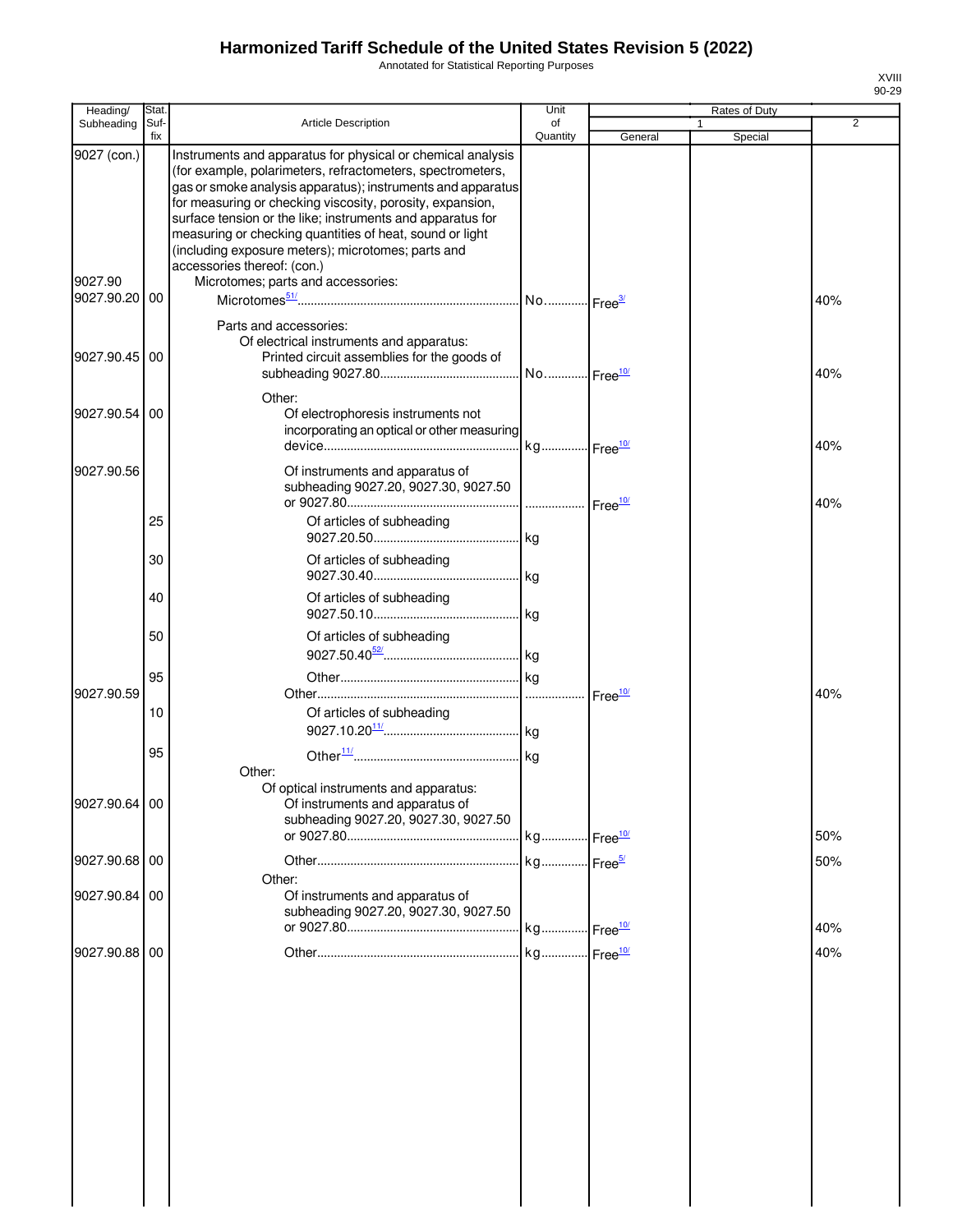Annotated for Statistical Reporting Purposes

| Heading/      | Stat.       |                                                                                                                                 | Unit           |                                        | Rates of Duty                                                                                |                      |
|---------------|-------------|---------------------------------------------------------------------------------------------------------------------------------|----------------|----------------------------------------|----------------------------------------------------------------------------------------------|----------------------|
| Subheading    | Suf-<br>fix | Article Description                                                                                                             | of<br>Quantity | General                                | 1<br>Special                                                                                 | $\overline{2}$       |
| 9028          |             | Gas, liquid or electricity supply or production meters, including<br>calibrating meters thereof; parts and accessories thereof: |                |                                        |                                                                                              |                      |
| 9028.10.00 00 |             |                                                                                                                                 |                | No 16¢ each +<br>$2.5\%$ <sup>1/</sup> | Free (A, AU, BH, CL, \$4.50 each +<br>CO, D, E, IL, JO,<br>KR, MA, OM, P,<br>PA, PE, S, SG)  | 65%                  |
| 9028.20.00    | $00\,$      |                                                                                                                                 |                | $2.5\%$ <sup>1/</sup>                  | Free (A, AU, BH, CL, $$4.50$ each +<br>CO, D, E, IL, JO,<br>KR, MA, OM, P,<br>PA, PE, S, SG) | 65%                  |
| 9028.30.00    | $00\,$      |                                                                                                                                 |                |                                        |                                                                                              | \$4.50 each +<br>65% |
| 9028.90.00    |             |                                                                                                                                 |                |                                        |                                                                                              | 65%                  |
|               | 40          |                                                                                                                                 |                |                                        |                                                                                              |                      |
|               | 80          |                                                                                                                                 |                |                                        |                                                                                              |                      |
|               |             |                                                                                                                                 |                |                                        |                                                                                              |                      |
|               |             |                                                                                                                                 |                |                                        |                                                                                              |                      |
|               |             |                                                                                                                                 |                |                                        |                                                                                              |                      |
|               |             |                                                                                                                                 |                |                                        |                                                                                              |                      |
|               |             |                                                                                                                                 |                |                                        |                                                                                              |                      |
|               |             |                                                                                                                                 |                |                                        |                                                                                              |                      |
|               |             |                                                                                                                                 |                |                                        |                                                                                              |                      |
|               |             |                                                                                                                                 |                |                                        |                                                                                              |                      |
|               |             |                                                                                                                                 |                |                                        |                                                                                              |                      |
|               |             |                                                                                                                                 |                |                                        |                                                                                              |                      |
|               |             |                                                                                                                                 |                |                                        |                                                                                              |                      |
|               |             |                                                                                                                                 |                |                                        |                                                                                              |                      |
|               |             |                                                                                                                                 |                |                                        |                                                                                              |                      |
|               |             |                                                                                                                                 |                |                                        |                                                                                              |                      |
|               |             |                                                                                                                                 |                |                                        |                                                                                              |                      |
|               |             |                                                                                                                                 |                |                                        |                                                                                              |                      |
|               |             |                                                                                                                                 |                |                                        |                                                                                              |                      |
|               |             |                                                                                                                                 |                |                                        |                                                                                              |                      |
|               |             |                                                                                                                                 |                |                                        |                                                                                              |                      |
|               |             |                                                                                                                                 |                |                                        |                                                                                              |                      |
|               |             |                                                                                                                                 |                |                                        |                                                                                              |                      |
|               |             |                                                                                                                                 |                |                                        |                                                                                              |                      |
|               |             |                                                                                                                                 |                |                                        |                                                                                              |                      |
|               |             |                                                                                                                                 |                |                                        |                                                                                              |                      |
|               |             |                                                                                                                                 |                |                                        |                                                                                              |                      |
|               |             |                                                                                                                                 |                |                                        |                                                                                              |                      |
|               |             |                                                                                                                                 |                |                                        |                                                                                              |                      |
|               |             |                                                                                                                                 |                |                                        |                                                                                              |                      |
|               |             |                                                                                                                                 |                |                                        |                                                                                              |                      |
|               |             |                                                                                                                                 |                |                                        |                                                                                              |                      |
|               |             |                                                                                                                                 |                |                                        |                                                                                              |                      |
|               |             |                                                                                                                                 |                |                                        |                                                                                              |                      |
|               |             |                                                                                                                                 |                |                                        |                                                                                              |                      |
|               |             |                                                                                                                                 |                |                                        |                                                                                              |                      |

XVIII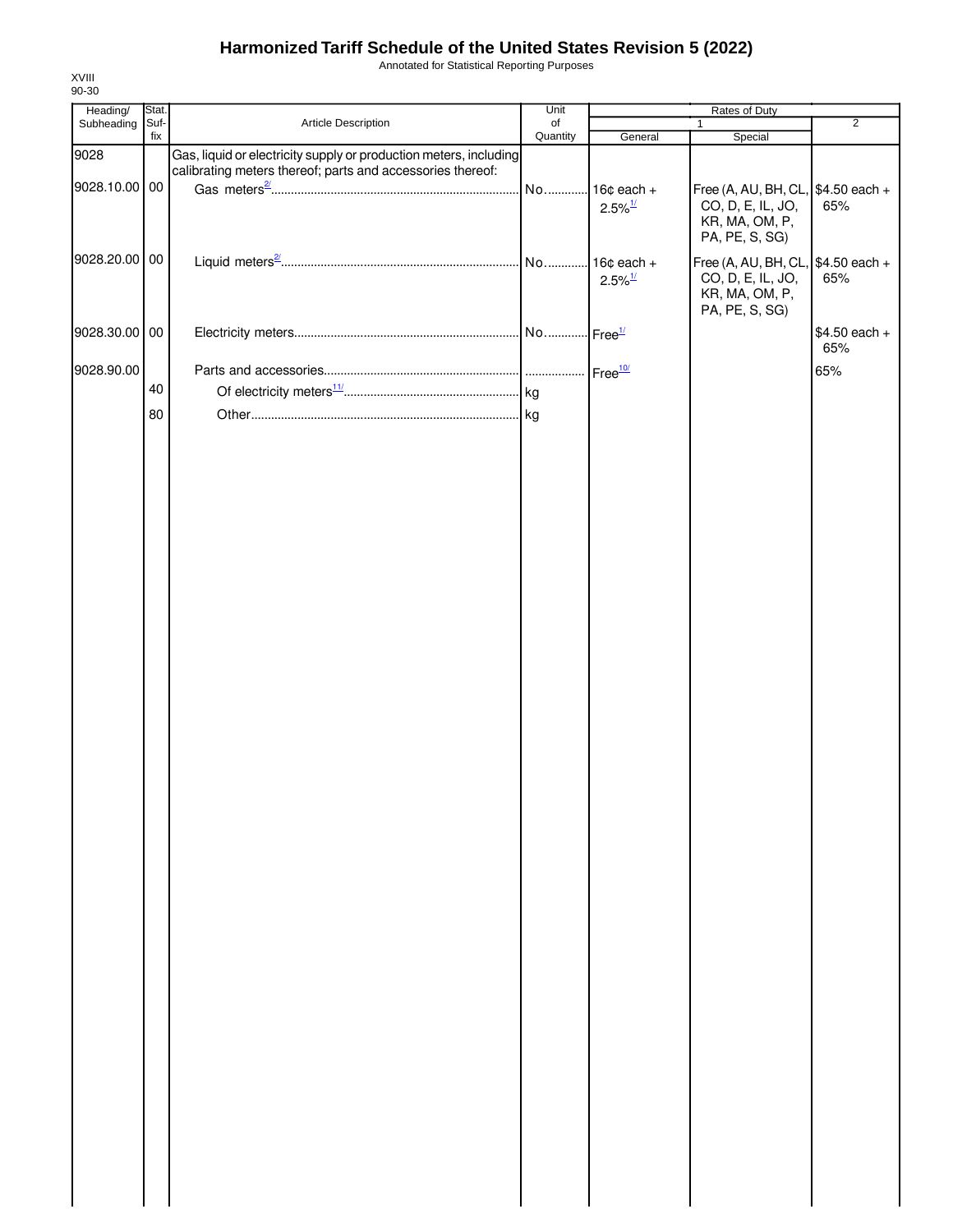Annotated for Statistical Reporting Purposes

| Heading/        | <b>Stat</b> |                                                                                                                                                                                                                                                                                  | Unit                     |                            | Rates of Duty                                                                        |                |
|-----------------|-------------|----------------------------------------------------------------------------------------------------------------------------------------------------------------------------------------------------------------------------------------------------------------------------------|--------------------------|----------------------------|--------------------------------------------------------------------------------------|----------------|
| Subheading      | Suf-        | <b>Article Description</b>                                                                                                                                                                                                                                                       | of                       |                            | 1                                                                                    | $\overline{2}$ |
|                 | fix         |                                                                                                                                                                                                                                                                                  | Quantity                 | General                    | Special                                                                              |                |
| 9029<br>9029.10 |             | Revolution counters, production counters, taximeters,<br>odometers, pedometers and the like; speedometers and<br>tachometers, other than those of heading 9014 or 9015;<br>stroboscopes; parts and accessories thereof:<br>Revolution counters, production counters, taximeters, |                          |                            |                                                                                      |                |
| 9029.10.40      | 00          | odometers, pedometers and the like:                                                                                                                                                                                                                                              |                          |                            | Free (A, AU, B, BH, 85%<br>CL, CO, D, E, IL,<br>JO, KR, MA, OM,<br>P, PA, PE, S, SG) |                |
| 9029.10.80 00   |             |                                                                                                                                                                                                                                                                                  | . No  Free <sup>5/</sup> |                            |                                                                                      | 35%            |
| 9029.20         |             | Speedometers and tachometers; stroboscopes:                                                                                                                                                                                                                                      |                          |                            |                                                                                      |                |
| 9029.20.20 00   |             |                                                                                                                                                                                                                                                                                  |                          |                            | Free (A+, AU, BH,<br>CL, CO, D, E, IL,<br>JO, KR, MA, OM,<br>P, PA, PE, S, SG)       | 110%           |
| 9029.20.40      |             |                                                                                                                                                                                                                                                                                  |                          |                            |                                                                                      | 35%            |
|                 | 40          |                                                                                                                                                                                                                                                                                  |                          |                            |                                                                                      |                |
|                 | 80          |                                                                                                                                                                                                                                                                                  |                          |                            |                                                                                      |                |
| 9029.20.60      | 00          |                                                                                                                                                                                                                                                                                  |                          | 16 $\texttt{c}$ each +     | Free (A, AU, BH, CL, \$4.50 each +                                                   |                |
| 9029.90         |             | Parts and accessories:                                                                                                                                                                                                                                                           |                          | $2.5\%$ <sup>5/</sup>      | CO, D, E, IL, JO,<br>KR, MA, OM, P,<br>PA, PE, S, SG)                                | 65%            |
| 9029.90.20 00   |             |                                                                                                                                                                                                                                                                                  |                          |                            | Free (A, AU, B, BH, 85%                                                              |                |
|                 |             |                                                                                                                                                                                                                                                                                  |                          |                            | CL, CO, D, E, IL,<br>JO, KR, MA, OM,<br>P, PA, PE, S, SG)                            |                |
| 9029.90.40 00   |             |                                                                                                                                                                                                                                                                                  |                          |                            | Free (A+, AU, BH,<br>CL, CO, D, E, IL,<br>JO, KR, MA, OM,<br>P, PA, PE, S, SG)       | 110%           |
| 9029.90.60 00   |             |                                                                                                                                                                                                                                                                                  |                          |                            | Free (A, AU, BH, CL, 65%<br>CO, D, E, IL, JO,<br>KR, MA, OM, P,<br>PA, PE, S, SG)    |                |
| 9029.90.80      |             |                                                                                                                                                                                                                                                                                  |                          | $\cdot$ Free $\frac{1}{2}$ |                                                                                      | 35%            |
|                 | 40          |                                                                                                                                                                                                                                                                                  |                          |                            |                                                                                      |                |
|                 | 80          |                                                                                                                                                                                                                                                                                  |                          |                            |                                                                                      |                |
|                 |             |                                                                                                                                                                                                                                                                                  |                          |                            |                                                                                      |                |
|                 |             |                                                                                                                                                                                                                                                                                  |                          |                            |                                                                                      |                |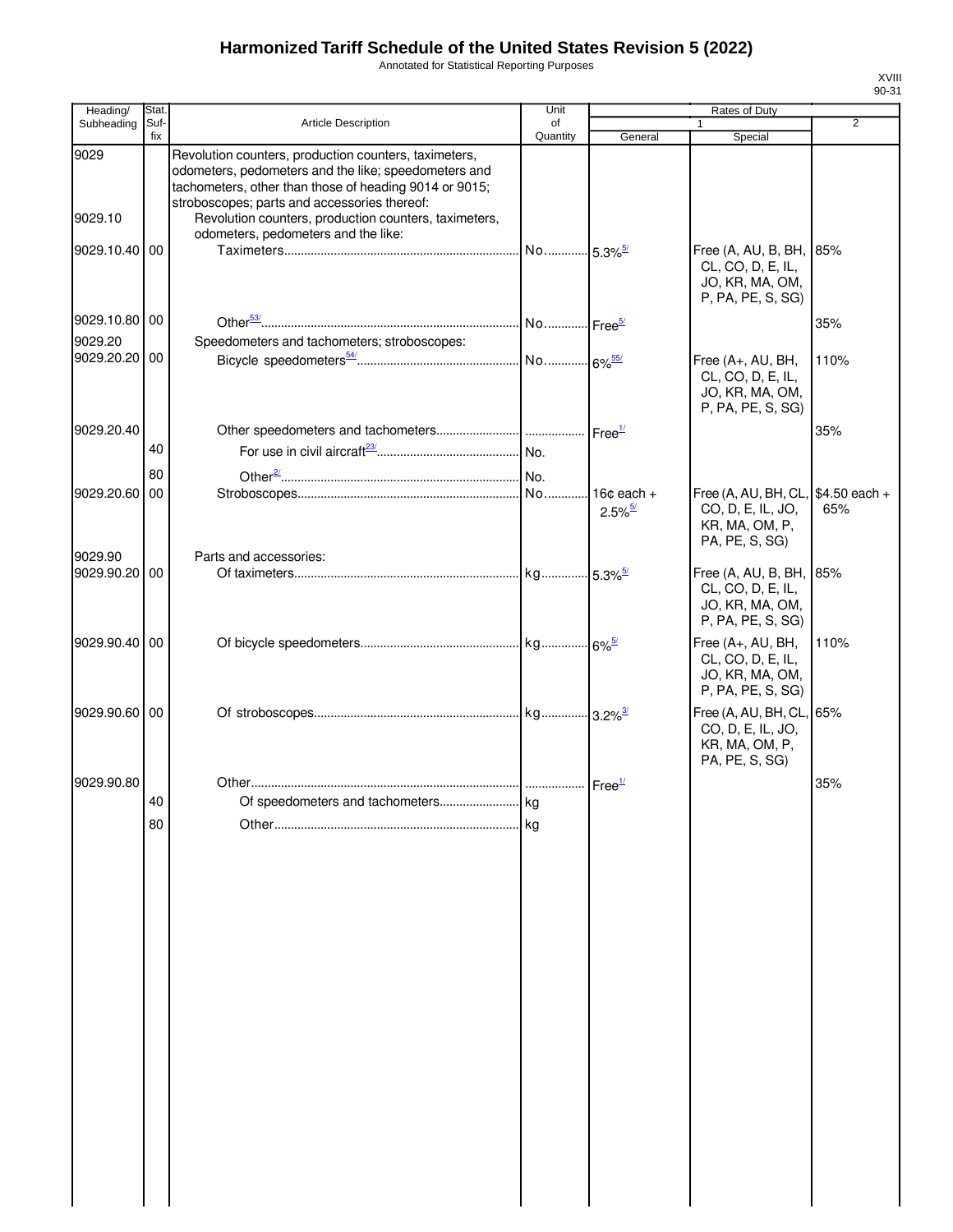Annotated for Statistical Reporting Purposes

| Heading/                 | Stat.       |                                                                                                                                                                                                                                                                                                                                                                                  | Unit           |         | Rates of Duty                                                                         |                |
|--------------------------|-------------|----------------------------------------------------------------------------------------------------------------------------------------------------------------------------------------------------------------------------------------------------------------------------------------------------------------------------------------------------------------------------------|----------------|---------|---------------------------------------------------------------------------------------|----------------|
| Subheading               | Suf-<br>fix | <b>Article Description</b>                                                                                                                                                                                                                                                                                                                                                       | of<br>Quantity | General | 1<br>Special                                                                          | $\overline{2}$ |
| 9030<br>9030.10.00 00    |             | Oscilloscopes, spectrum analyzers and other instruments and<br>apparatus for measuring or checking electrical quantities,<br>excluding meters of heading 9028; instruments and apparatus<br>for measuring or detecting alpha, beta, gamma, X-ray, cosmic<br>or other ionizing radiations; parts and accessories thereof:<br>Instruments and apparatus for measuring or detecting |                |         |                                                                                       | 40%            |
| 9030.20                  |             | Oscilloscopes and oscillographs:                                                                                                                                                                                                                                                                                                                                                 |                |         |                                                                                       |                |
| 9030.20.05 00            |             | Specially designed for telecommunications  No  Free <sup>10/</sup>                                                                                                                                                                                                                                                                                                               |                |         |                                                                                       | 40%            |
| 9030.20.10 00            |             | Other instruments and apparatus, for measuring or<br>checking voltage, current, resistance or power (other than<br>those for measuring or checking semiconductor wafers or                                                                                                                                                                                                       |                |         |                                                                                       | 40%            |
| 9030.31.00 00            |             | devices):                                                                                                                                                                                                                                                                                                                                                                        |                |         |                                                                                       | 40%            |
| 9030.32.00 00            |             |                                                                                                                                                                                                                                                                                                                                                                                  |                |         |                                                                                       | 40%            |
| 9030.33<br>9030.33.34 00 |             | Other, without a recording device:                                                                                                                                                                                                                                                                                                                                               |                |         | Free (A*, AU, B, BH, 40%<br>C, CL, CO, E, IL,<br>JO, KR, MA, OM,<br>P, PA, PE, S, SG) |                |
| 9030.33.38 00            |             |                                                                                                                                                                                                                                                                                                                                                                                  |                |         |                                                                                       | 40%            |
| 9030.39.01 00            |             |                                                                                                                                                                                                                                                                                                                                                                                  |                |         |                                                                                       | 40%            |
| 9030.40.00 00            |             | Other instruments and apparatus, specially designed for<br>telecommunications (for example, cross-talk meters, gain<br>measuring instruments, distortion factor meters,                                                                                                                                                                                                          |                |         |                                                                                       |                |
| 9030.82.00 00            |             | Other instruments and apparatus:<br>For measuring or checking semiconductor wafers or                                                                                                                                                                                                                                                                                            |                |         |                                                                                       | 40%<br>40%     |
| 9030.84.00 00            |             |                                                                                                                                                                                                                                                                                                                                                                                  |                |         |                                                                                       |                |
|                          |             |                                                                                                                                                                                                                                                                                                                                                                                  |                |         |                                                                                       | 40%            |
| 9030.89.01               | l 00        |                                                                                                                                                                                                                                                                                                                                                                                  |                |         |                                                                                       | 40%            |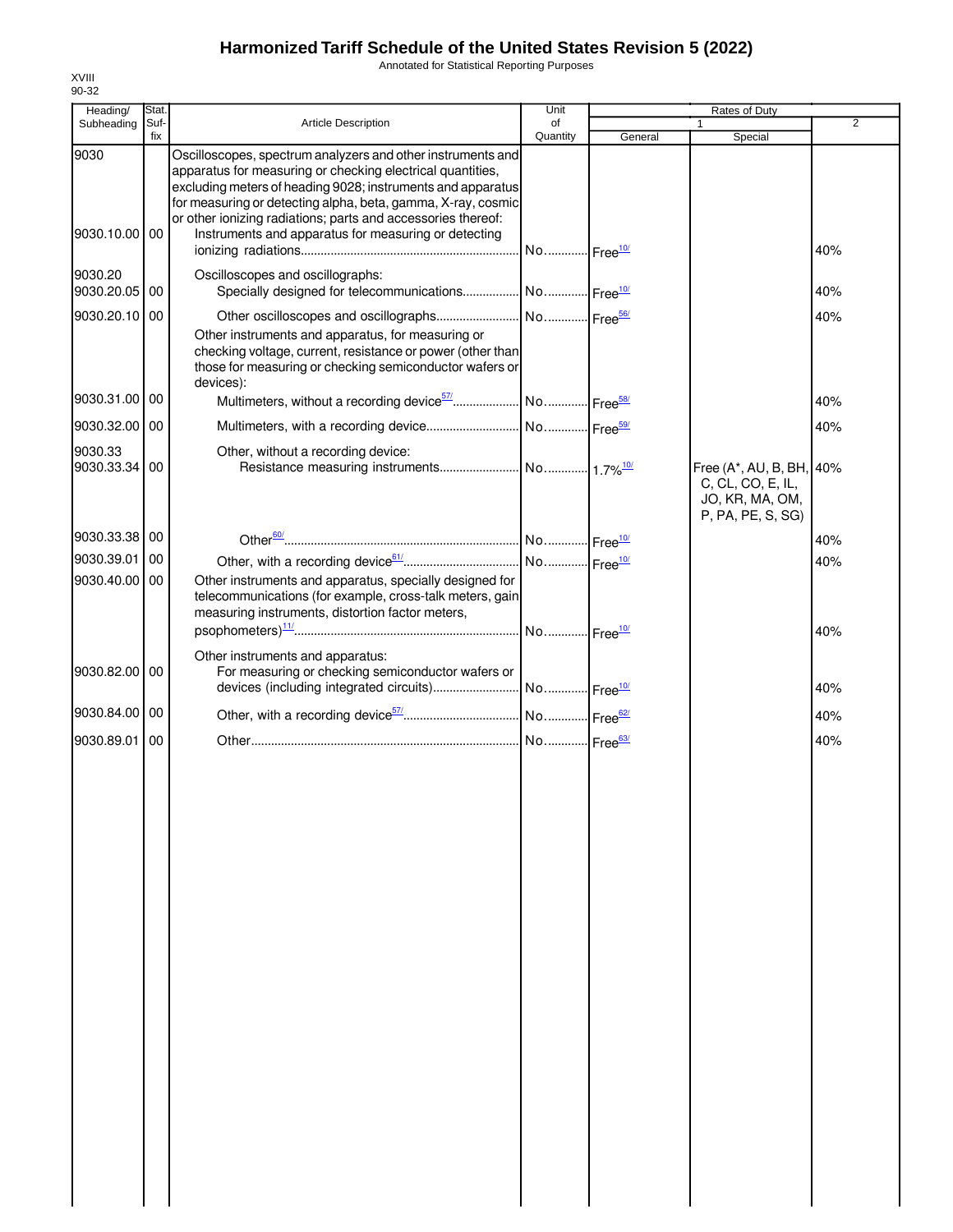Annotated for Statistical Reporting Purposes

| Heading/      | Stat.       |                                                                                                                                                                                                                                                                                                                                    | Unit                    |         | Rates of Duty           |                |
|---------------|-------------|------------------------------------------------------------------------------------------------------------------------------------------------------------------------------------------------------------------------------------------------------------------------------------------------------------------------------------|-------------------------|---------|-------------------------|----------------|
| Subheading    | Suf-<br>fix | Article Description                                                                                                                                                                                                                                                                                                                | of<br>Quantity          | General | $\mathbf{1}$<br>Special | $\overline{2}$ |
| 9030 (con.)   |             | Oscilloscopes, spectrum analyzers and other instruments and<br>apparatus for measuring or checking electrical quantities,<br>excluding meters of heading 9028; instruments and apparatus<br>for measuring or detecting alpha, beta, gamma, X-ray, cosmic<br>or other ionizing radiations; parts and accessories thereof:<br>(con.) |                         |         |                         |                |
| 9030.90       |             | Parts and accessories:<br>For articles of subheading 9030.10:                                                                                                                                                                                                                                                                      |                         |         |                         |                |
| 9030.90.25 00 |             |                                                                                                                                                                                                                                                                                                                                    |                         |         |                         | 40%            |
| 9030.90.46 00 |             | Other:                                                                                                                                                                                                                                                                                                                             |                         |         |                         | 40%            |
| 9030.90.66 00 |             | Printed circuit assemblies:<br>Of instruments and apparatus of subheading                                                                                                                                                                                                                                                          | No  Free <sup>10/</sup> |         |                         | 40%            |
| 9030.90.68    | 00          |                                                                                                                                                                                                                                                                                                                                    | No Free <sup>10/</sup>  |         |                         | 40%            |
| 9030.90.84    | 00          | Other:<br>Of instruments and apparatus of subheading                                                                                                                                                                                                                                                                               |                         |         |                         | 40%            |
| 9030.90.89    |             |                                                                                                                                                                                                                                                                                                                                    |                         |         |                         | 40%            |
|               | 11          | Of articles of subheading 9030.20 <sup>65</sup> kg                                                                                                                                                                                                                                                                                 |                         |         |                         |                |
|               | 21          | Of articles of subheading 9030.31 kg                                                                                                                                                                                                                                                                                               |                         |         |                         |                |
|               | 22          | Of articles of subheading 9030.32 kg                                                                                                                                                                                                                                                                                               |                         |         |                         |                |
|               | 23          | Of articles of subheading 9030.33 kg                                                                                                                                                                                                                                                                                               |                         |         |                         |                |
|               | 31          | Of articles of subheading 9030.39 kg                                                                                                                                                                                                                                                                                               |                         |         |                         |                |
|               | 40          | Of articles of subheading 9030.40 kg                                                                                                                                                                                                                                                                                               |                         |         |                         |                |
|               | 56          | Of articles of subheading 9030.84 kg                                                                                                                                                                                                                                                                                               |                         |         |                         |                |
|               | 61          |                                                                                                                                                                                                                                                                                                                                    |                         |         |                         |                |
|               |             |                                                                                                                                                                                                                                                                                                                                    |                         |         |                         |                |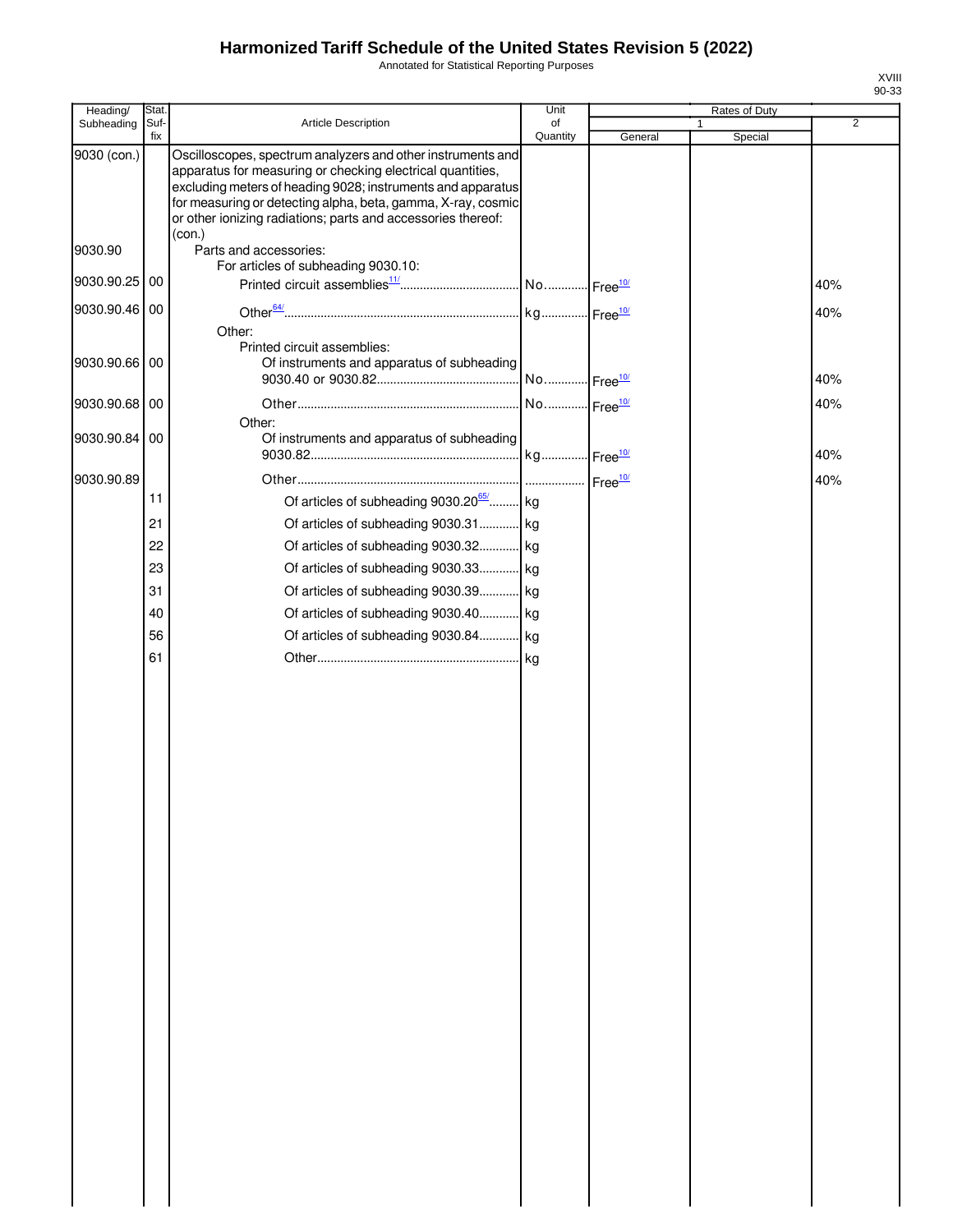Annotated for Statistical Reporting Purposes

| Heading/        | Stat. |                                                                                                                                                                                                                                                 | Unit                   |         | Rates of Duty                                                                  |                |
|-----------------|-------|-------------------------------------------------------------------------------------------------------------------------------------------------------------------------------------------------------------------------------------------------|------------------------|---------|--------------------------------------------------------------------------------|----------------|
| Subheading      | Suf-  | <b>Article Description</b>                                                                                                                                                                                                                      | of                     |         |                                                                                | $\overline{2}$ |
| 9031            | fix   | Measuring or checking instruments, appliances and machines,<br>not specified or included elsewhere in this chapter; profile                                                                                                                     | Quantity               | General | Special                                                                        |                |
|                 |       | projectors; parts and accessories thereof:                                                                                                                                                                                                      |                        |         |                                                                                |                |
| 9031.10.00 00   |       |                                                                                                                                                                                                                                                 |                        |         |                                                                                | 40%            |
| 9031.20.00      | 00    |                                                                                                                                                                                                                                                 |                        |         | Free (A*, AU, BH,<br>CL, CO, D, E, IL,<br>JO, KR, MA, OM,<br>P, PA, PE, S, SG) | 45%            |
| 9031.41.00      |       | Other optical instruments and appliances:<br>For inspecting semiconductor wafers or devices<br>(including integrated circuits) or for inspecting<br>photomasks or reticles used in manufacturing<br>semiconductor devices (including integrated |                        |         |                                                                                | 50%            |
|                 | 20    | For inspecting photomasks or reticles used in                                                                                                                                                                                                   |                        |         |                                                                                |                |
|                 |       | For inspecting semiconductor wafers or devices:                                                                                                                                                                                                 |                        |         |                                                                                |                |
|                 | 40    |                                                                                                                                                                                                                                                 |                        |         |                                                                                |                |
| 9031.49         | 60    | Other:                                                                                                                                                                                                                                          |                        |         |                                                                                |                |
| 9031.49.10      | 00    |                                                                                                                                                                                                                                                 |                        |         |                                                                                | 45%            |
| 9031.49.40      | -00   |                                                                                                                                                                                                                                                 |                        |         |                                                                                | 50%            |
| 9031.49.70      | 00    | For inspecting masks (other than photomasks)<br>used in manufacturing semiconductor devices; for<br>measuring surface particulate contamination on                                                                                              |                        |         |                                                                                |                |
|                 |       |                                                                                                                                                                                                                                                 | No Free <sup>10/</sup> |         |                                                                                | 50%            |
| 9031.49.90 00   |       |                                                                                                                                                                                                                                                 |                        |         |                                                                                | 50%            |
| 9031.80         |       | Other instruments, appliances and machines:                                                                                                                                                                                                     |                        |         |                                                                                |                |
| 9031.80.40 00   |       | Electron beam microscopes fitted with equipment<br>specifically designed for the handling and transport of                                                                                                                                      |                        |         |                                                                                | 40%            |
| 9031.80.80      |       |                                                                                                                                                                                                                                                 |                        |         |                                                                                | 40%            |
|                 | 60    | Equipment for testing the characteristics of internal<br>combustion engines:<br>For testing electrical characteristics kg                                                                                                                       |                        |         |                                                                                |                |
|                 | 70    |                                                                                                                                                                                                                                                 |                        |         |                                                                                |                |
|                 | 85    |                                                                                                                                                                                                                                                 | .lka                   |         |                                                                                |                |
| 9031.90         |       | Parts and accessories:                                                                                                                                                                                                                          |                        |         |                                                                                |                |
| 9031.90.21      | 00    |                                                                                                                                                                                                                                                 |                        |         |                                                                                | 45%            |
| 9031.90.45      | 00    | Of other optical instruments and appliances, other than<br>test benches:<br>Bases and frames for the coordinate-measuring                                                                                                                       |                        |         |                                                                                |                |
|                 |       |                                                                                                                                                                                                                                                 |                        |         |                                                                                | 50%            |
| 9031.90.54 00   |       | Of optical instruments and appliances of                                                                                                                                                                                                        |                        |         |                                                                                | 50%            |
| 9031.90.59      | 00    |                                                                                                                                                                                                                                                 |                        |         |                                                                                | 50%            |
|                 |       | Other:                                                                                                                                                                                                                                          |                        |         |                                                                                |                |
| 9031.90.70   00 |       |                                                                                                                                                                                                                                                 |                        |         |                                                                                | 40%            |
| 9031.90.91      |       |                                                                                                                                                                                                                                                 |                        |         |                                                                                | 40%            |
|                 | 30    | Of machines for balancing mechanical                                                                                                                                                                                                            |                        |         |                                                                                |                |
|                 |       |                                                                                                                                                                                                                                                 |                        |         |                                                                                |                |
|                 | 60    |                                                                                                                                                                                                                                                 |                        |         |                                                                                |                |
|                 | 95    |                                                                                                                                                                                                                                                 |                        |         |                                                                                |                |
|                 |       |                                                                                                                                                                                                                                                 |                        |         |                                                                                |                |
|                 |       |                                                                                                                                                                                                                                                 |                        |         |                                                                                |                |
|                 |       |                                                                                                                                                                                                                                                 |                        |         |                                                                                |                |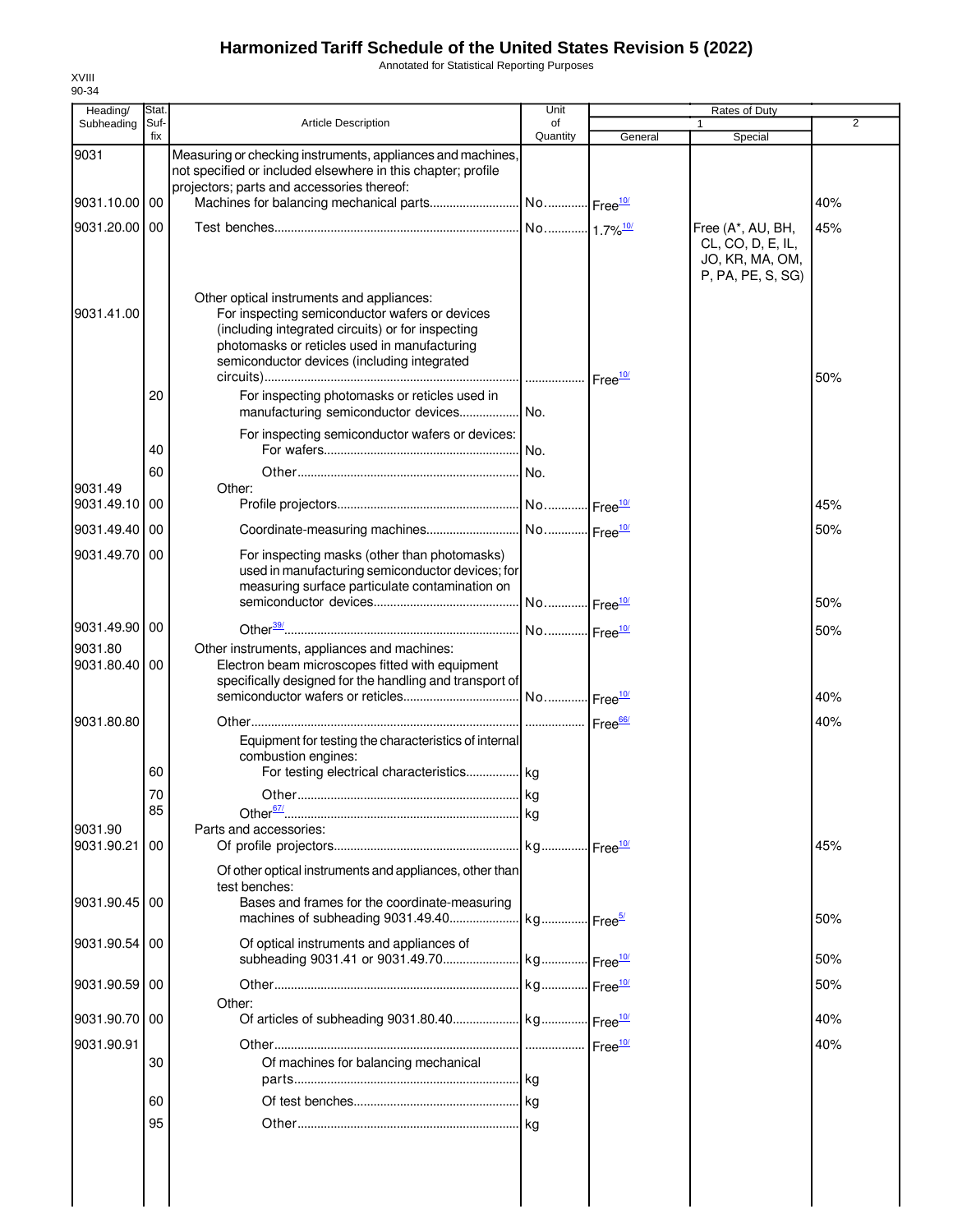Annotated for Statistical Reporting Purposes

| Heading/   | Stat        |                                                                | Unit                   |                                    | Rates of Duty                                   |                |
|------------|-------------|----------------------------------------------------------------|------------------------|------------------------------------|-------------------------------------------------|----------------|
| Subheading | Suf-<br>fix | Article Description                                            | of<br>Quantity         | General                            | Special                                         | $\overline{2}$ |
| 9032       |             | Automatic regulating or controlling instruments and apparatus; |                        |                                    |                                                 |                |
|            |             | parts and accessories thereof:                                 |                        |                                    |                                                 |                |
| 9032.10.00 |             |                                                                |                        | $1.7\%$ <sup>10/</sup>             | Free (A, AU, B, BH, 140%                        |                |
|            |             |                                                                |                        |                                    | C, CL, CO, D, E, IL,                            |                |
|            |             |                                                                |                        |                                    | JO, JP, KR, MA,                                 |                |
|            |             |                                                                |                        |                                    | OM, P, PA, PE, S,<br>SG)                        |                |
|            |             | For air conditioning, refrigeration or heating systems:        |                        |                                    |                                                 |                |
|            | 30          |                                                                |                        |                                    |                                                 |                |
|            | 60          |                                                                |                        |                                    |                                                 |                |
|            | 90          |                                                                |                        |                                    |                                                 |                |
| 9032.20.00 | 00          |                                                                |                        | $\frac{10}{2}$ Free <sup>10/</sup> |                                                 | 35%            |
|            |             |                                                                |                        |                                    |                                                 |                |
| 9032.81.00 |             | Other instruments and apparatus:                               |                        |                                    |                                                 | 35%            |
|            |             | Industrial process control instruments and                     |                        |                                    |                                                 |                |
|            |             | apparatus:                                                     |                        |                                    |                                                 |                |
|            | 20          |                                                                |                        |                                    |                                                 |                |
|            | 60          |                                                                |                        |                                    |                                                 |                |
|            | 80          |                                                                |                        |                                    |                                                 |                |
| 9032.89    |             | Other:                                                         |                        |                                    |                                                 |                |
|            |             | Automatic voltage and voltage-current regulators:              |                        |                                    |                                                 |                |
| 9032.89.20 | 00          | Designed for use in a 6, 12 or 24 V system                     | No 1.1% <sup>10/</sup> |                                    | Free (A, AU, B, BH, 25%<br>C, CL, CO, D, E, IL, |                |
|            |             |                                                                |                        |                                    | JO, KR, MA, OM,                                 |                |
|            |             |                                                                |                        |                                    | P, PA, PE, S, SG)                               |                |
| 9032.89.40 | 00          |                                                                |                        |                                    | Free (A, AU, BH, C, 35%                         |                |
|            |             |                                                                |                        |                                    | CL, CO, D, E, IL,                               |                |
|            |             |                                                                |                        |                                    | JO, KR, MA, OM,                                 |                |
|            |             |                                                                |                        |                                    | P, PA, PE, S, SG)                               |                |
| 9032.89.60 |             |                                                                |                        | $1.7\%$ <sup>10/</sup>             | Free (A, AU, B, BH, 40%                         |                |
|            |             |                                                                |                        |                                    | C, CL, CO, D, E, IL,<br>JO, KR, MA, OM,         |                |
|            |             |                                                                |                        |                                    | P, PA, PE, S, SG)                               |                |
|            |             | Control instruments for air conditioning,                      |                        |                                    |                                                 |                |
|            |             | refrigeration or heating systems:                              |                        |                                    |                                                 |                |
|            | 15          |                                                                |                        |                                    |                                                 |                |
|            | 25          |                                                                |                        |                                    |                                                 |                |
|            |             | Process control instruments and apparatus:                     |                        |                                    |                                                 |                |
|            | 30          |                                                                | . No.                  |                                    |                                                 |                |
|            |             | Other:                                                         |                        |                                    |                                                 |                |
|            | 40          | Temperature control instruments <sup>11/</sup> No.             |                        |                                    |                                                 |                |
|            | 50          | Pressure and draft control                                     |                        |                                    |                                                 |                |
|            |             |                                                                | l No.                  |                                    |                                                 |                |
|            | 60          | Flow and liquid level control                                  |                        |                                    |                                                 |                |
|            |             |                                                                | No.                    |                                    |                                                 |                |
|            | 70          | Humidity control instruments <sup>61/</sup> No.                |                        |                                    |                                                 |                |
|            | 75          |                                                                |                        |                                    |                                                 |                |
|            | 85          |                                                                |                        |                                    |                                                 |                |
|            |             |                                                                |                        |                                    |                                                 |                |
|            |             |                                                                |                        |                                    |                                                 |                |
|            |             |                                                                |                        |                                    |                                                 |                |
|            |             |                                                                |                        |                                    |                                                 |                |
|            |             |                                                                |                        |                                    |                                                 |                |
|            |             |                                                                |                        |                                    |                                                 |                |
|            |             |                                                                |                        |                                    |                                                 |                |
|            |             |                                                                |                        |                                    |                                                 |                |
|            |             |                                                                |                        |                                    |                                                 |                |
|            |             |                                                                |                        |                                    |                                                 |                |
|            |             |                                                                |                        |                                    |                                                 |                |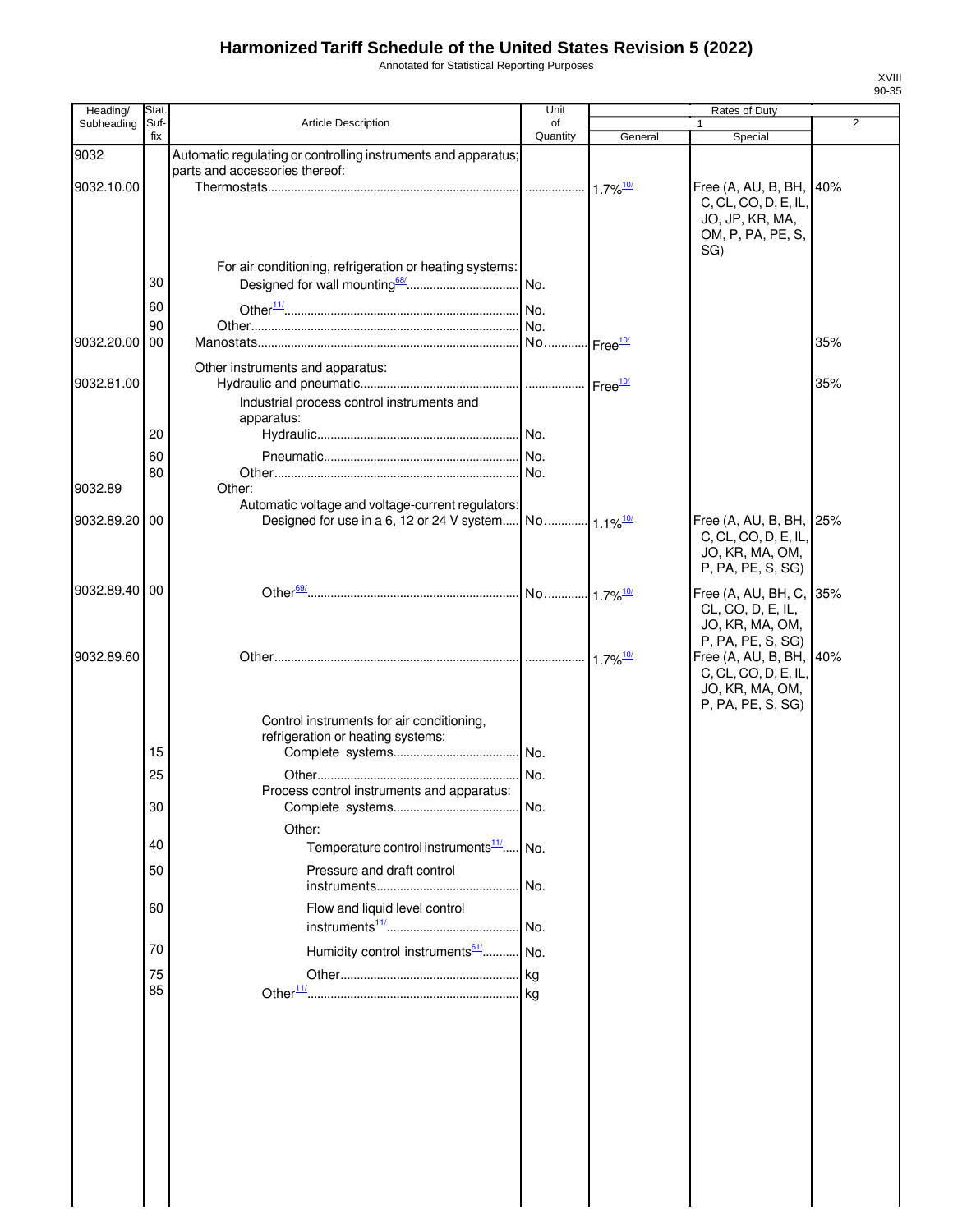Annotated for Statistical Reporting Purposes

| Heading/               | Stat.       |                                                                                                                                                                                                                                                                                                                                                                                                               | Unit           |         | Rates of Duty                                                                                          |                |
|------------------------|-------------|---------------------------------------------------------------------------------------------------------------------------------------------------------------------------------------------------------------------------------------------------------------------------------------------------------------------------------------------------------------------------------------------------------------|----------------|---------|--------------------------------------------------------------------------------------------------------|----------------|
| Subheading             | Suf-<br>fix | <b>Article Description</b>                                                                                                                                                                                                                                                                                                                                                                                    | of<br>Quantity | General | Special                                                                                                | $\overline{2}$ |
| 9032 (con.)<br>9032.90 |             | Automatic regulating or controlling instruments and apparatus;<br>parts and accessories thereof: (con.)<br>Parts and accessories:                                                                                                                                                                                                                                                                             |                |         |                                                                                                        |                |
| 9032.90.21             | 00          | Of automatic voltage and voltage-current regulators:                                                                                                                                                                                                                                                                                                                                                          |                |         | Free (A, AU, B, BH, 25%<br>C, CL, CO, E, IL,<br>JO, KR, MA, OM,                                        |                |
| 9032.90.41 00          |             |                                                                                                                                                                                                                                                                                                                                                                                                               |                |         | P, PA, PE, S, SG)<br>Free (A, AU, BH, C,<br>CL, CO, E, IL, JO,<br>KR, MA, OM, P,                       | 35%            |
| 9032.90.61             |             |                                                                                                                                                                                                                                                                                                                                                                                                               |                |         | PA, PE, S, SG)<br>Free (A, AU, B, BH, 40%<br>C, CL, CO, E, IL,<br>JO, KR, MA, OM,<br>P, PA, PE, S, SG) |                |
|                        | 20          |                                                                                                                                                                                                                                                                                                                                                                                                               |                |         |                                                                                                        |                |
|                        | 40          |                                                                                                                                                                                                                                                                                                                                                                                                               |                |         |                                                                                                        |                |
|                        | 60          | Of instruments and apparatus of subheading                                                                                                                                                                                                                                                                                                                                                                    |                |         |                                                                                                        |                |
|                        |             |                                                                                                                                                                                                                                                                                                                                                                                                               |                |         |                                                                                                        |                |
|                        | 80          |                                                                                                                                                                                                                                                                                                                                                                                                               |                |         |                                                                                                        |                |
| 9033.00                |             | Parts and accessories (not specified or included elsewhere in<br>this chapter) for machines, appliances, instruments or<br>apparatus of chapter 90:                                                                                                                                                                                                                                                           |                |         |                                                                                                        |                |
| 9033.00.20             | 00          | Light-emitting diode (LED) backlights modules, the<br>foregoing which are lighting sources that consist of one or<br>more LEDs and one or more connectors and are mounted<br>on a printed circuit or other similar substrate, and other<br>passive components, whether or not combined with optical<br>components or protective diodes, and used as backlights                                                |                |         |                                                                                                        |                |
|                        |             | illumination for liquid crystal displays (LCDs)  No  Free <sup>10/</sup>                                                                                                                                                                                                                                                                                                                                      |                |         |                                                                                                        | 40%            |
| 9033.00.30 00          |             | Touch-sensitive data input devices (so-called "touch<br>screens") without display capabilities, for incorporation<br>into apparatus having a display, which function by detecting<br>the presence and location of a touch within the display<br>area (such sensing may be obtained by means of<br>resistance, electrostatic capacity, acoustic pulse<br>recognition, infrared lights or other touch-sensitive |                |         |                                                                                                        | 40%            |
| 9033.00.90 00          |             |                                                                                                                                                                                                                                                                                                                                                                                                               |                |         | Free (A*, AU, B, BH, 40%                                                                               |                |
|                        |             |                                                                                                                                                                                                                                                                                                                                                                                                               |                |         | C, CL, CO, E, IL,<br>JO, KR, MA, OM,<br>P, PA, PE, S, SG)                                              |                |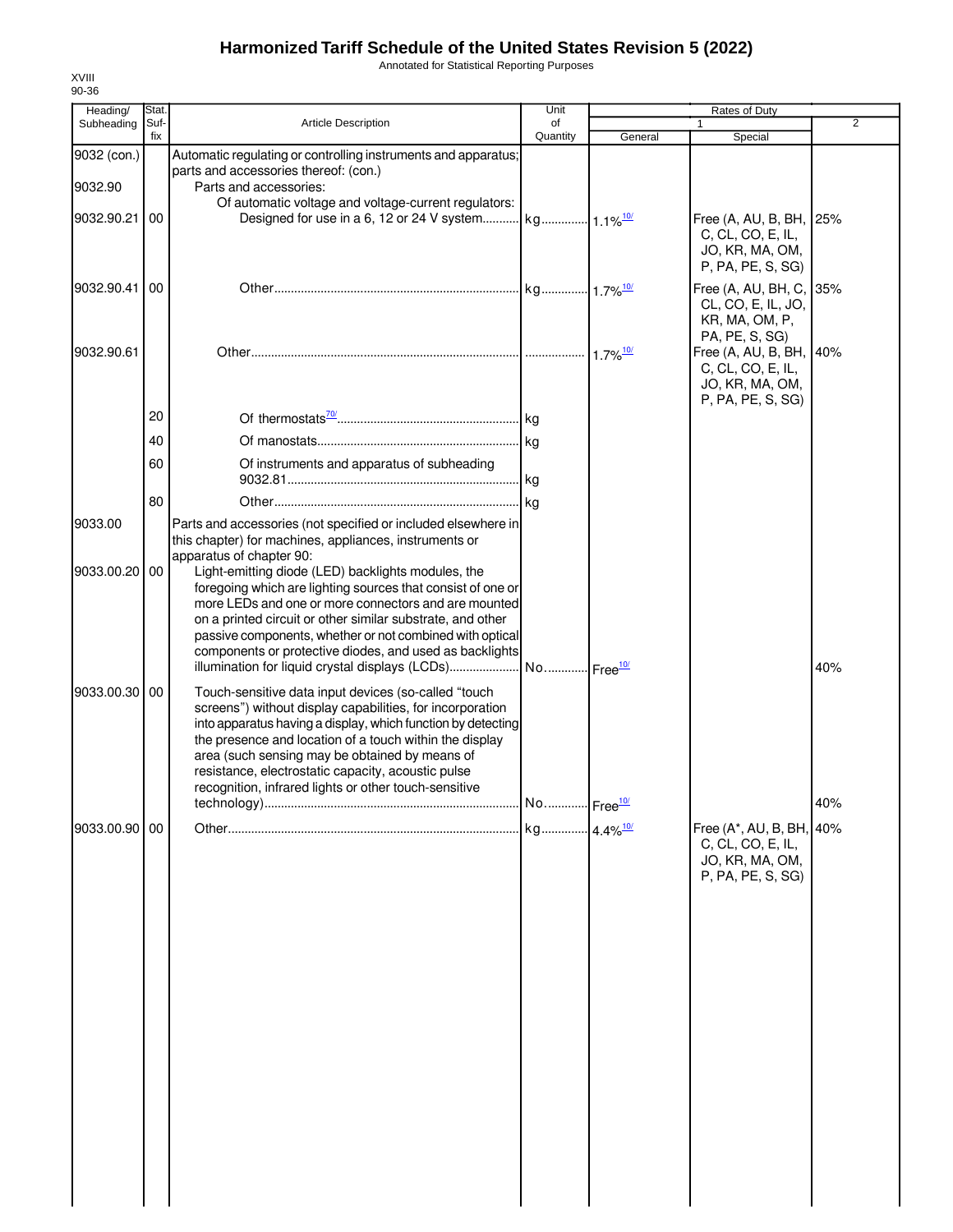XVIII Endnotes--page 90 - 37

<span id="page-38-68"></span><span id="page-38-67"></span><span id="page-38-66"></span><span id="page-38-65"></span><span id="page-38-64"></span><span id="page-38-63"></span><span id="page-38-62"></span><span id="page-38-61"></span><span id="page-38-60"></span><span id="page-38-59"></span><span id="page-38-58"></span><span id="page-38-57"></span><span id="page-38-56"></span><span id="page-38-55"></span><span id="page-38-54"></span><span id="page-38-53"></span><span id="page-38-52"></span><span id="page-38-51"></span><span id="page-38-50"></span><span id="page-38-49"></span><span id="page-38-48"></span><span id="page-38-47"></span><span id="page-38-46"></span><span id="page-38-45"></span><span id="page-38-44"></span><span id="page-38-43"></span><span id="page-38-42"></span><span id="page-38-41"></span><span id="page-38-40"></span><span id="page-38-39"></span><span id="page-38-38"></span><span id="page-38-37"></span><span id="page-38-36"></span><span id="page-38-35"></span><span id="page-38-34"></span><span id="page-38-33"></span><span id="page-38-32"></span><span id="page-38-31"></span><span id="page-38-30"></span><span id="page-38-29"></span><span id="page-38-28"></span><span id="page-38-27"></span><span id="page-38-26"></span><span id="page-38-25"></span><span id="page-38-24"></span><span id="page-38-23"></span><span id="page-38-22"></span><span id="page-38-21"></span><span id="page-38-20"></span><span id="page-38-19"></span><span id="page-38-18"></span><span id="page-38-17"></span><span id="page-38-16"></span><span id="page-38-15"></span><span id="page-38-14"></span><span id="page-38-13"></span><span id="page-38-12"></span><span id="page-38-11"></span><span id="page-38-10"></span><span id="page-38-9"></span><span id="page-38-8"></span><span id="page-38-7"></span><span id="page-38-6"></span><span id="page-38-5"></span><span id="page-38-4"></span><span id="page-38-3"></span><span id="page-38-2"></span>3/ See 9903.88.15. 4/ See 9903.88.33. 5/ See 9903.88.03. 6/ See 9903.88.33 and 9903.88.56. 7/ See 9902.17.15, 9902.17.16 and 9903.88.03. 8/ See 9903.88.43. 9/ See 9903.88.03 and 9903.89.37. 10/ See 9903.88.01. 11/ See 9903.88.14. 12/ See 9903.88.49. 13/ See 9903.88.42, 9903.88.51 and 9903.88.57. 14/ See 9902.17.17 and 9903.88.15. 15/ See 9903.88.65 and 9903.88.67. 16/ See 9903.88.51, 9903.88.57 and 9903.88.67. 17/ See 9903.88.16. 18/ See 9903.88.15, 9903.88.25, 9903.88.26, 9903.88.27 and 9903.88.28. 19/ See 9902.17.18 and 9903.88.03. 20/ See 9903.88.08 and 9903.88.67. 21/ See 9903.88.37, 9903.88.56, 9903.88.64 and 9903.88.67. 22/ See 9903.88.08, 9903.88.14 and 9903.88.67. 23/ See General Note 6. 24/ See 9903.88.06, 9903.88.14, 9903.88.58 and 9903.88.67. 25/ See 9903.88.38. 26/ See 9903.88.45. 27/ See 9903.88.11, 9903.88.52 and 9903.88.67. 28/ See 9903.88.33, 9903.88.45, 9903.88.56 and 9903.88.67. 29/ See 9903.88.38 and 9903.88.45. 30/ See 9903.88.46. 31/ See 9903.88.03, 9903.88.21, 9903.88.22, 9903.88.23 and 9903.88.24. 32/ See 9903.88.14, 9903.88.58 and 9903.88.62. 33/ See 9903.88.11, 9903.88.14, 9903.88.58 and 9903.88.62. 34/ See 9903.88.62. 35/ See 9903.88.10, 9903.88.14, 9903.88.50, 9903.88.58, 9903.88.62 and 9903.88.67. 36/ See 9903.88.08 and 9903.88.19. 37/ See 9903.88.14, 9903.88.56, 9903.88.58 and 9903.88.62. 38/ See 9903.88.11, 9903.88.14, 9903.88.58, 9903.88.62 and 9903.88.67. 39/ See 9903.88.19. 40/ See 9903.88.06, 9903.88.14, 9903.88.58 and 9903.88.62. 41/ See 9903.88.19, 9903.88.60, 9903.88.62 and 9903.88.67. 42/ See 9903.88.05 and 9903.88.67. 43/ See 9903.88.14, 9903.88.58, 9903.88.62 and 9903.88.67. 44/ See 9903.88.11, 9903.88.14, 9903.88.52, 9903.88.58, 9903.88.62 and 9903.88.67. 45/ See 9903.88.10. 46/ See 9903.88.12, 9903.88.20, 9903.88.54, 9903.88.61, 9903.88.63 and 9903.88.67. 47/ See 9903.88.12, 9903.88.17, 9903.88.20 and 9903.88.63. 48/ See 9903.88.12 and 9903.88.20. 49/ See 9903.88.46, 9903.88.56 and 9903.88.67. 50/ See 9903.88.20, 9903.88.61 and 9903.88.67. 51/ See 9903.88.51. 52/ See 9903.88.06, 9903.88.62 and 9903.88.67. 53/ See 9903.88.38, 9903.88.56 and 9903.88.67. 54/ See 9903.88.34. 55/ See 9902.17.28 and 9903.88.03. 56/ See 9902.17.29, 9902.17.30 and 9903.88.03. 57/ See 9903.88.20. 58/ See 9902.17.31, 9902.17.32, 9902.17.33 and 9903.88.02. 59/ See 9902.17.34 and 9903.88.02. 60/ See 9903.88.07 and 9903.88.19. 61/ See 9903.88.11. 62/ See 9902.17.35, 9902.17.36, 9902.17.37 and 9903.88.02. 63/ See 9902.17.38, 9902.17.39, 9902.17.40, 9902.17.41 and 9903.88.02. 64/ See 9903.88.19, 9903.88.60 and 9903.88.67. 65/ See 9903.88.14 and 9903.88.19. 66/ See 9817.84.01 and 9903.88.01. 67/ See 9903.88.06. 68/ See 9903.88.05, 9903.88.14, 9903.88.58 and 9903.88.67. 69/ See 9903.88.14, 9903.88.58 and 9903.88.67.

<span id="page-38-1"></span><span id="page-38-0"></span>1/ See 9903.88.02. 2/ See 9903.88.12.